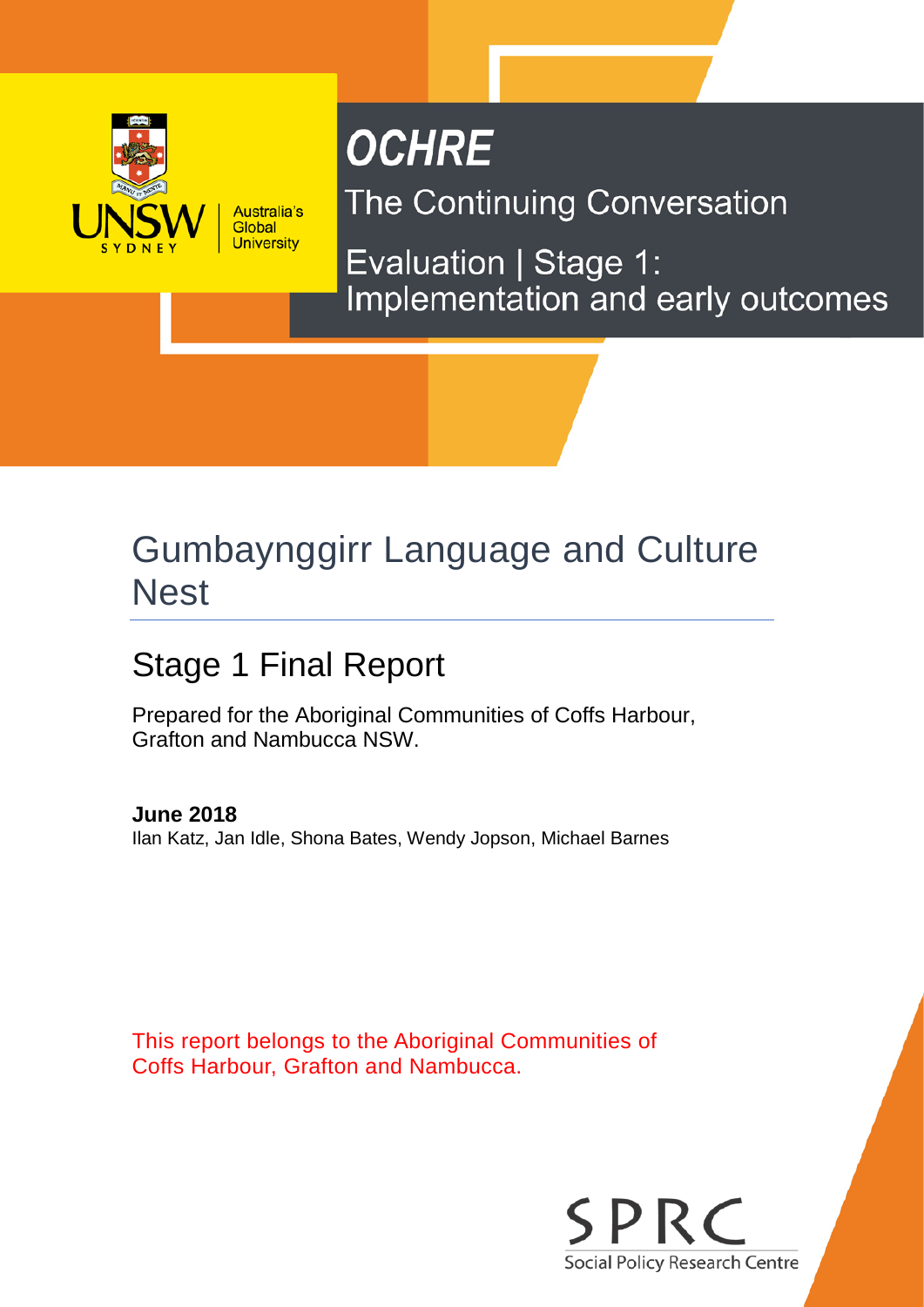*The Gumbaynggirr Language and Culture Nest operates on Gumbaynggirr Country.*

*The evaluation team from the Social Policy Research Centre acknowledges the Gumbaynggirr peoples as the traditional custodians of the land we work on and pay our respect to Elders past, present and future and all Aboriginal people in the region.* 

#### **Acknowledgements**

We thank the Aboriginal Communities involved for their participation and support in this evaluation.

We would like to thank Tony Dreise and Dr Lynette Riley – both members of the Evaluation Steering Committee – for reviewing the report.

The *OCHRE* Evaluation was funded by Aboriginal Affairs NSW. The views expressed in this report are those of the authors and may not reflect those of Aboriginal Affairs NSW or the New South Wales Government. We would like to acknowledge the contribution of Aboriginal Affairs NSW for their support.

#### **Evaluation Team**

Prof Ilan Katz, Michael Barnes, Shona Bates, Dr Jan Idle, Dr BJ Newton, Wendy Jopson

For further information: Ilan Katz +61 2 9385 7800

#### **Social Policy Research Centre**

UNSW Sydney NSW 2052 Australia T +61 2 9385 7800 F +61 2 9385 7838 E [sprc@unsw.edu.au](mailto:sprc@unsw.edu.au) W [www.sprc.unsw.edu.au](http://www.sprc.unsw.edu.au/)

© NSW Department of Education, Aboriginal Affairs NSW 2018

The Social Policy Research Centre is based in the Faculty of Arts & Social Sciences at UNSW Sydney. This report is an output of the *OCHRE* Evaluation, funded by Aboriginal Affairs NSW.

Suggested citation:

Katz I, Idle J, Bates S, Jopson, W, Barnes M, (2018). *OCHRE Evaluation Stage 1: Implementation and early outcomes. Gumbaynggirr Language and Culture Nest (SPRC Report 7/18)*. Sydney: Social Policy Research Centre, UNSW Sydney. <http://doi.org/10.26190/5b4288e97aeea>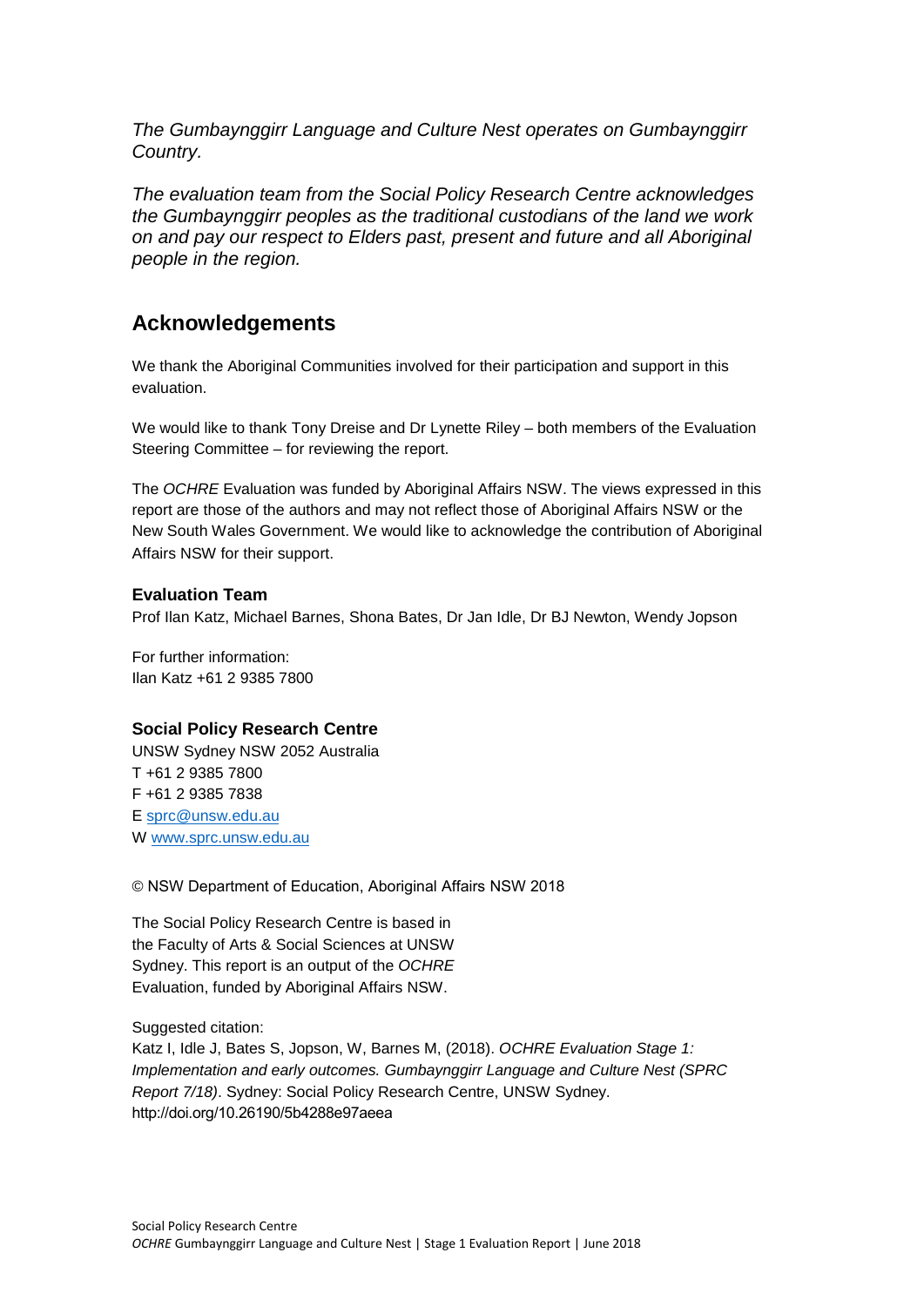# **Contents**

| The OCHRE Gumbaynggirr Language and Culture Nest: What we have found e       |  |
|------------------------------------------------------------------------------|--|
|                                                                              |  |
| Summary of the Continuing Conversation: OCHRE Gumbaynggirr Language and      |  |
|                                                                              |  |
|                                                                              |  |
| 1                                                                            |  |
|                                                                              |  |
|                                                                              |  |
|                                                                              |  |
| 2                                                                            |  |
| 2.1 Community support for Language and Culture in the Gumbaynggirr Nation9   |  |
| 2.2 Implementation of the Gumbaynggirr Language and Culture Nest 12          |  |
| 2.3 Resources for the Gumbaynggirr Language and Culture Nest 18              |  |
| 2.4 Communication with Gumbaynggirr communities and information about the    |  |
|                                                                              |  |
| 2.5 Early impacts and success of the Gumbaynggirr Language and Culture       |  |
|                                                                              |  |
| 2.6 How can the Gumbaynggirr Language and Culture Nest be improved? 23       |  |
| 3                                                                            |  |
| 3.1 Is the Aboriginal Language and Culture Nest implemented as intended?     |  |
|                                                                              |  |
| 3.2 Do outcomes continue to reflect what the community wants to achieve?. 29 |  |
| 3.3 Are OCHRE policies and practices responding to evidence? 30              |  |
|                                                                              |  |
| 4                                                                            |  |
|                                                                              |  |
|                                                                              |  |
| Part B: About the Gumbaynggirr Language and Culture Nest 35                  |  |
| 5                                                                            |  |
|                                                                              |  |
| 5.2 What is an OCHRE Aboriginal Language and Culture Nest?  37               |  |
| 5.3 How Aboriginal Language and Culture Nests were established 38            |  |
| 6                                                                            |  |
| 6.1 A profile of the Gumbaynggirr Language and Culture Nest community 43     |  |
|                                                                              |  |
| 6.3 How is the Gumbaynggirr Language and Culture Nest organised? 44          |  |
| 6.4 How is the Gumbaynggirr Language and Culture Nest being used? 45         |  |
| 7                                                                            |  |
|                                                                              |  |
|                                                                              |  |
|                                                                              |  |
|                                                                              |  |
|                                                                              |  |
| 8                                                                            |  |
| Appendix A                                                                   |  |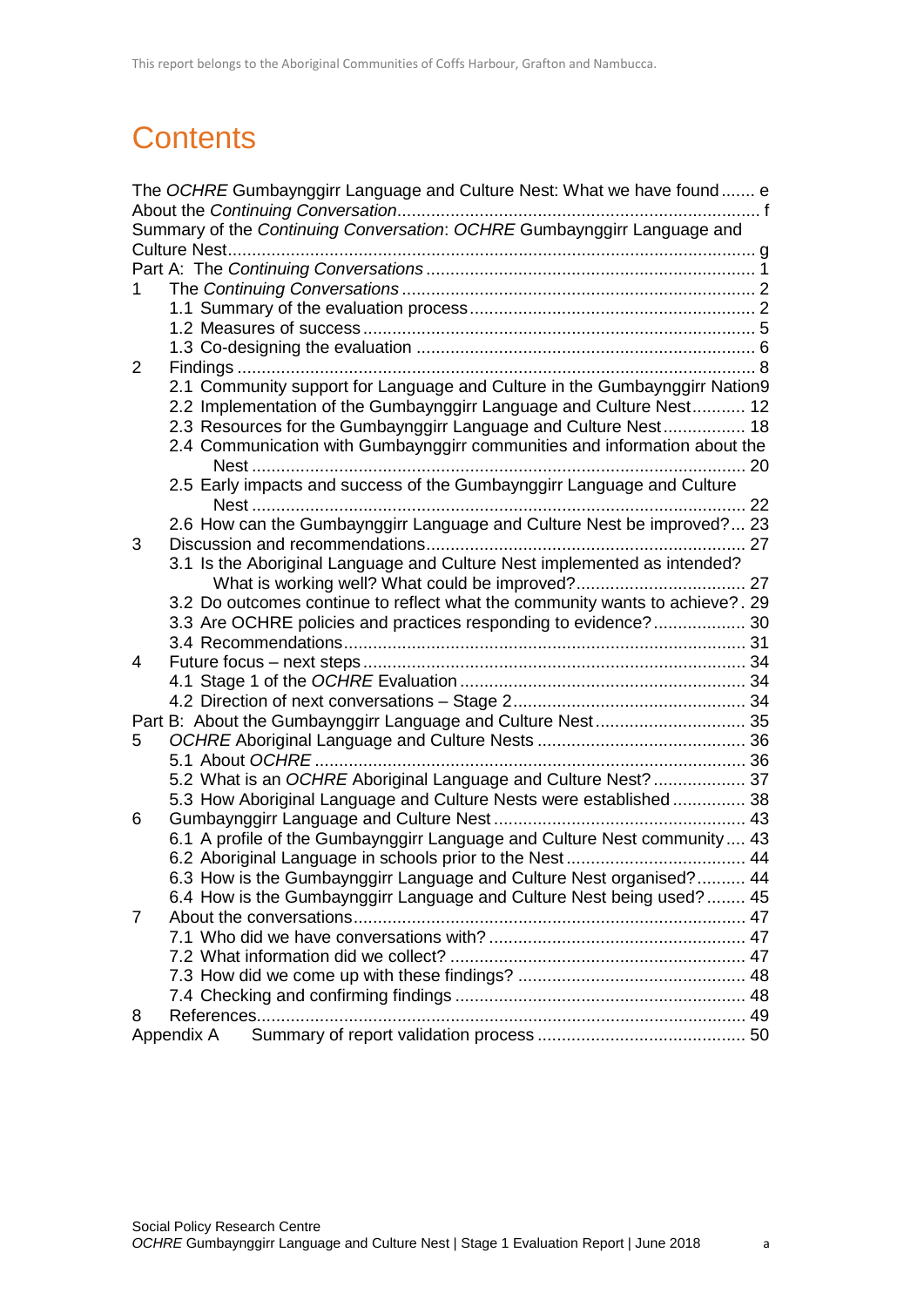# **Tables**

[Table 1 Schools participating in the Gumbaynggirr Language and Culture Nest](#page-60-1) ..... 45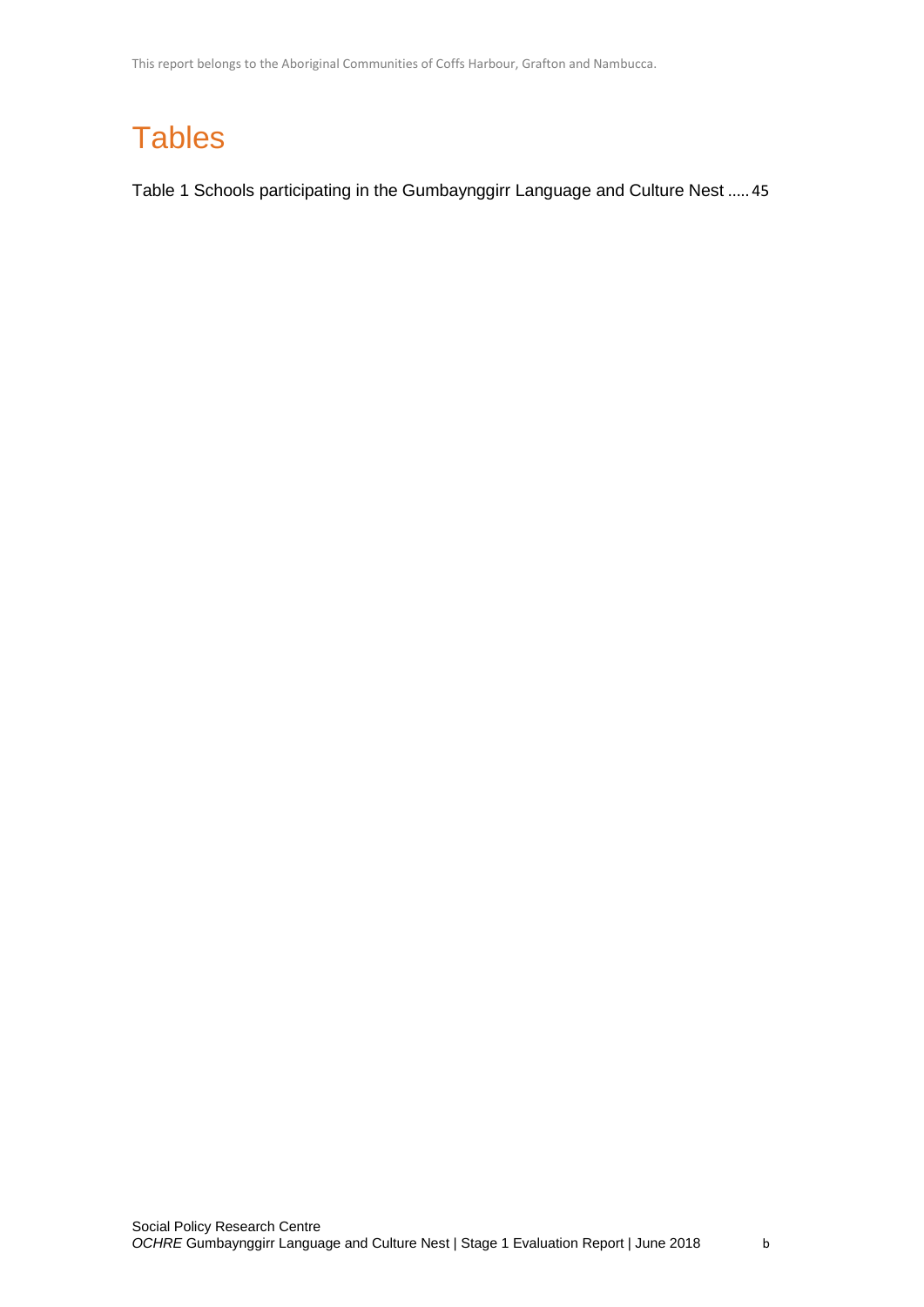# **Figures**

| Figure 2 Communities in the Gumbaynggirr Language and Culture Nest 43 |  |
|-----------------------------------------------------------------------|--|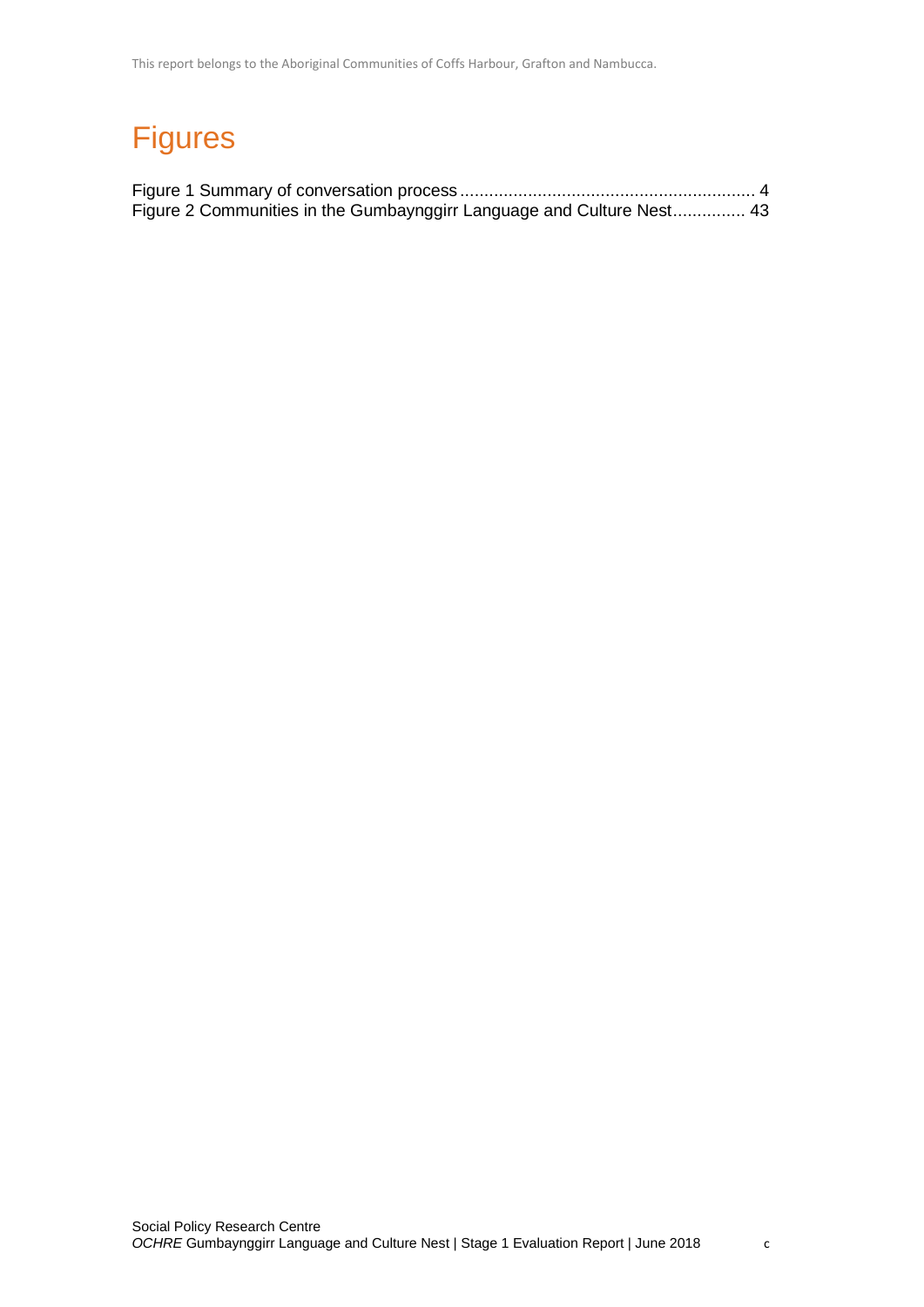# **Glossary**

| <b>BMNAC</b>  | Bularri Muurlay Nyanggan Aboriginal Corporation              |
|---------------|--------------------------------------------------------------|
| <b>LALC</b>   | <b>NSW Local Aboriginal Land Council</b>                     |
| <b>OCHRE</b>  | <b>Opportunity Choice Healing Responsibility Empowerment</b> |
| <b>NCARA</b>  | NSW Coalition of Aboriginal Regional Alliances               |
| <b>Nest</b>   | Aboriginal Language and Culture Nest                         |
| NSW AECG Inc. | NSW Aboriginal Education Consultative Group Inc.             |
| <b>SPRC</b>   | <b>Social Policy Research Centre</b>                         |
| <b>UNSW</b>   | University of New South Wales                                |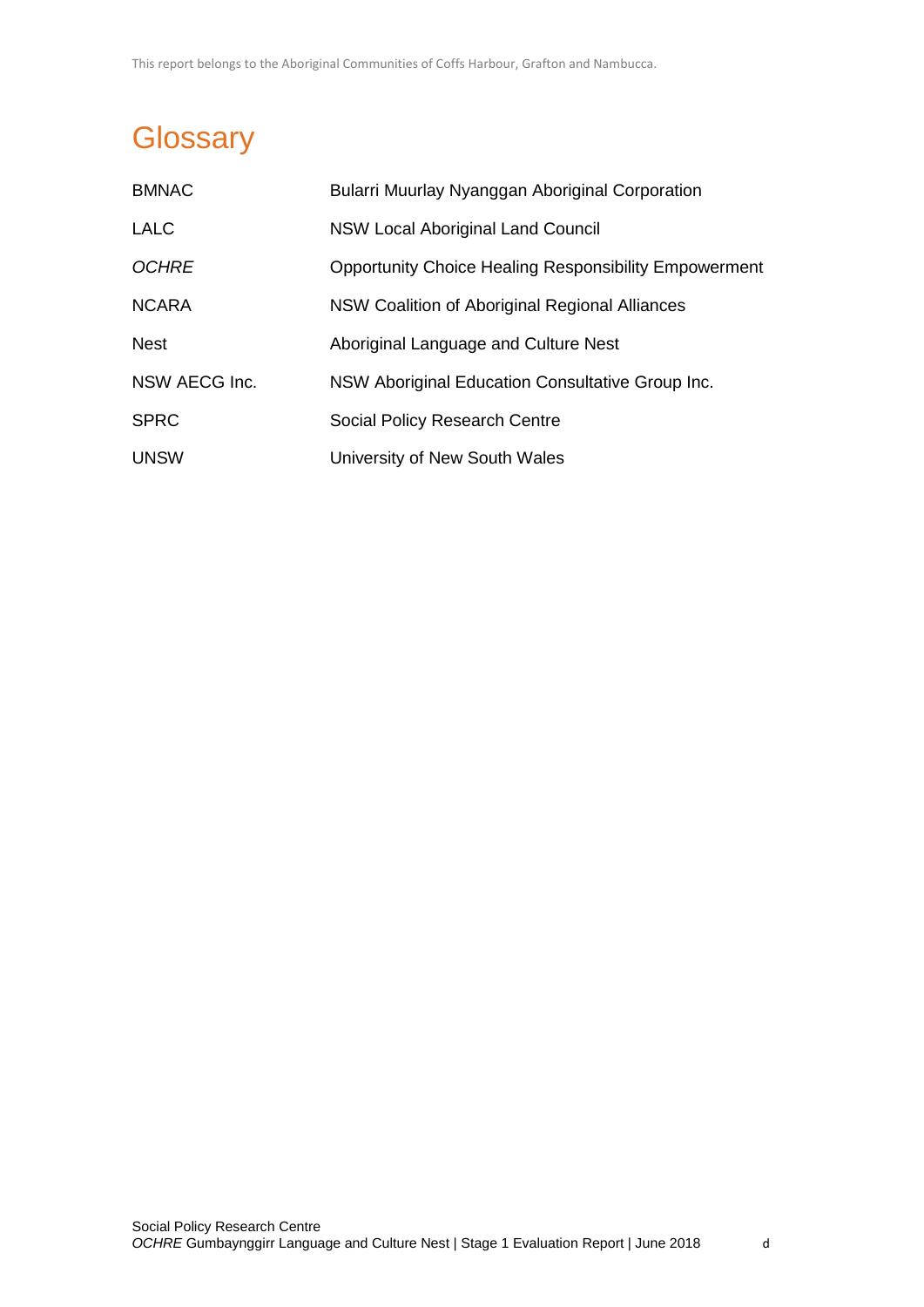# <span id="page-6-0"></span>The *OCHRE* Gumbaynggirr Language and Culture Nest: What we have found

| What is working?                                                                                                                             | What needs further work?                                                                                                                                                                                                                                   |
|----------------------------------------------------------------------------------------------------------------------------------------------|------------------------------------------------------------------------------------------------------------------------------------------------------------------------------------------------------------------------------------------------------------|
| • The Gumbaynggirr Language and<br>Culture Nest (the Nest) is positive<br>for young people and for the<br>community involved in it. Learning | • Community members would like input into how the<br>Nest classes work, including who teaches them and<br>how students are taught.                                                                                                                         |
| Gumbaynggirr Language and<br>Culture is important.                                                                                           | • Aboriginal Language and Culture classes should be<br>based on Aboriginal ways of learning and teaching -<br>focus on speaking Gumbaynggirr and not writing.                                                                                              |
| • Students enjoy classes and<br>(most) wanted more time to learn.<br>They like to talk to their families                                     | • Language learning resources should be accessible to<br>all members of Aboriginal communities in the region.                                                                                                                                              |
| about what they had learned, and<br>learning Language supported<br>their connection with Aboriginal<br>culture and community.                | • The Gumbaynggirr Language and Culture Nest<br>program is not being taken up by every government<br>school -this means that many Aboriginal students do<br>not have an opportunity to learn Gumbaynggirr                                                  |
| • Tutors and teachers are                                                                                                                    | Language.                                                                                                                                                                                                                                                  |
| committed to teaching<br>Gumbaynggirr Language and<br>Culture. [Some tutors are working<br>for free, so students don't miss                  | • Addressing the cultural acceptability of the<br>Gumbaynggirr Language and Culture Nest sitting in<br>the school environment.                                                                                                                             |
| out.]                                                                                                                                        | • The Gumbaynggirr Language and Culture Nest<br>program is under-resourced. Needs resources and<br>funds to support staff, training and job security - this<br>includes teachers training within the community and<br>ongoing Language skills development. |
| Important messages to<br><b>NSW Government</b>                                                                                               |                                                                                                                                                                                                                                                            |
| • Gumbaynggirr Language and<br>Culture is being revitalised and<br>more people are coming to speak<br>Language.                              | • Opportunities to learn Gumbaynggirr Language should<br>be prioritised for young Aboriginal people and<br>available for all students.                                                                                                                     |
|                                                                                                                                              | • Schools and communities need information and<br>support during the implementation of the Nest,<br>including improved communication about how the<br>Nest operates, and how it is structured.                                                             |
|                                                                                                                                              | <b>Important messages to NSW Government</b>                                                                                                                                                                                                                |
|                                                                                                                                              | • Need for improved consultation with local Aboriginal<br>Communities and stakeholders during implementation.                                                                                                                                              |
|                                                                                                                                              | • More resources are needed to ensure access to the<br>Nest across the region.                                                                                                                                                                             |
|                                                                                                                                              | • It is challenging for the Nest to provide community-<br>wide access when it is based within a government<br>school.                                                                                                                                      |
|                                                                                                                                              | • Better mechanisms need to be developed to<br>accommodate Elders to be part of the Nest.                                                                                                                                                                  |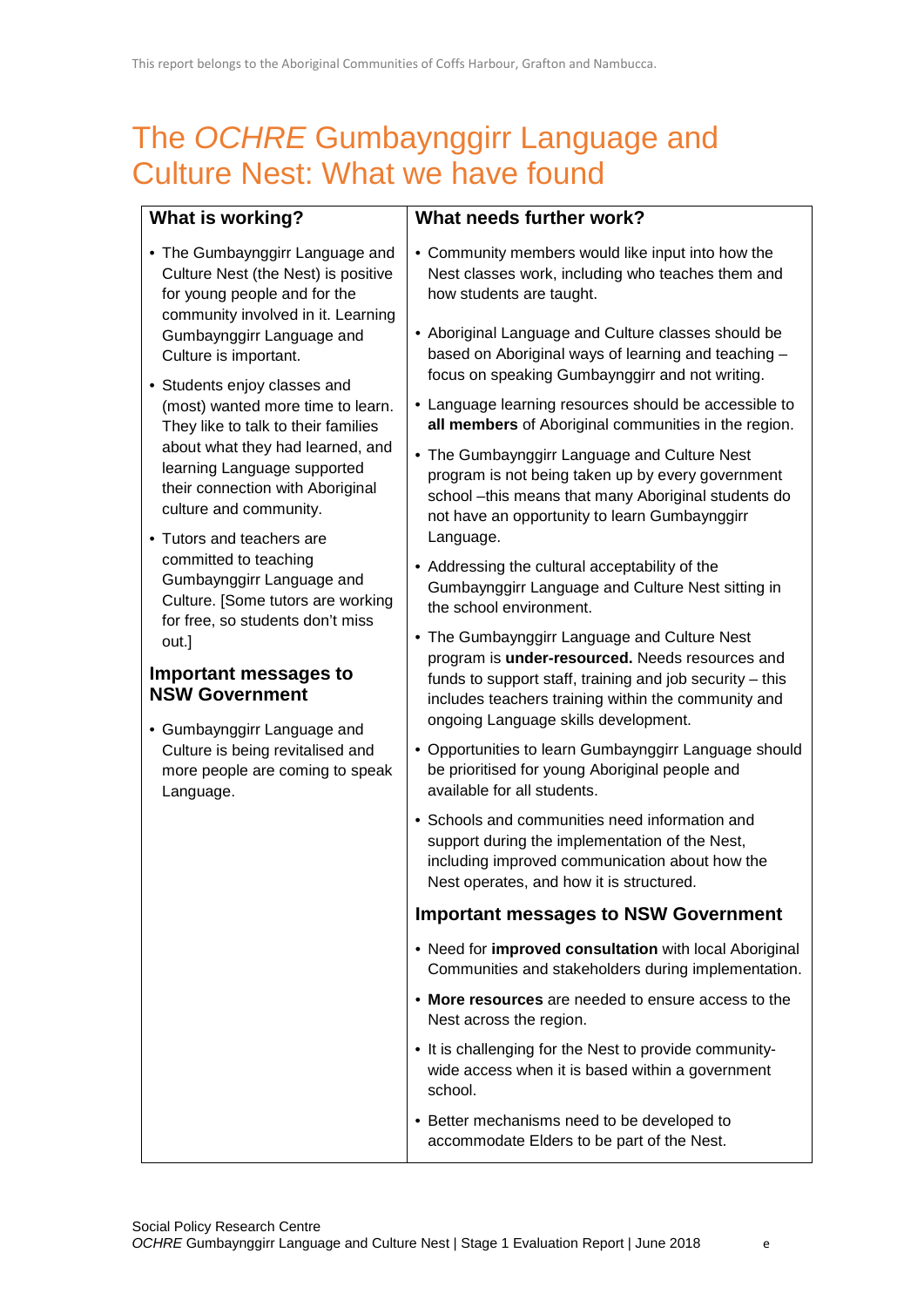# <span id="page-7-0"></span>About the *Continuing Conversation*

The *OCHRE* Evaluation adopts the approach of 'continuing conversations'. Over the past two years, SPRC evaluators have continued these conversations with members of Aboriginal communities in different locations in NSW about three *OCHRE* programs: Local Decision Making, Aboriginal Language and Culture Nests and Opportunity Hubs. The evaluation team have used culturally acceptable methods as much as possible and facilitated community-control of the evaluation.

**Community-controlled research** involves co-design – this is a way of conducting research *with* and *not on* communities. The evaluation team asked communities how they would like information collected, what they think would be a measure of the program's success, who the team should talk to, and what is the best approach to contact people to be a part of the evaluation. We trained local community members to be researchers to have conversations. As part of co-design we also returned a draft report to research participants in communities and asked for their feedback, (validation of findings – see Appendix A) which has been added to this final report.

The evaluation team have sought to address any concerns about the draft report to ensure participants are comfortable with what has been written, without compromising the independent findings of the report. The final report is presented to nominated representatives of the Aboriginal communities in Coffs Harbour, Grafton and Nambucca. With their approval it will then be presented to NSW Government.

We have drawn lessons from *OCHRE* sites being evaluated and presented a Synthesis Report to the NSW Coalition of Aboriginal Regional Alliances (NCARA).

**Aboriginal Language and Culture Nests** were set up following a series of Aboriginal Language Forums coordinated by NSW Aboriginal Education Consultation Group from 2012. The Gumbaynggirr Language and Culture Nest (the Nest) was launched in Coffs Harbour on 19 February 2014. Based at William Bayldon Public School in Coffs Harbour, the purpose of the Nest is to revitalise the Gumbaynggirr Language as an integral part of local Traditional Aboriginal culture and identity. Through the Nest, opportunities to learn the Gumbaynggirr Language are available to Aboriginal and non-Aboriginal children and young people enrolled in government preschools and schools in these communities.

A Nest is a network of communities bound together by their connection through an Aboriginal Language. Each Nest continues to create learning pathways for Aboriginal students, teachers and community members. The size, shape and form of the Aboriginal Language and Culture Nests are community driven. (NSW Department of Education, Language, culture and communities, 2016)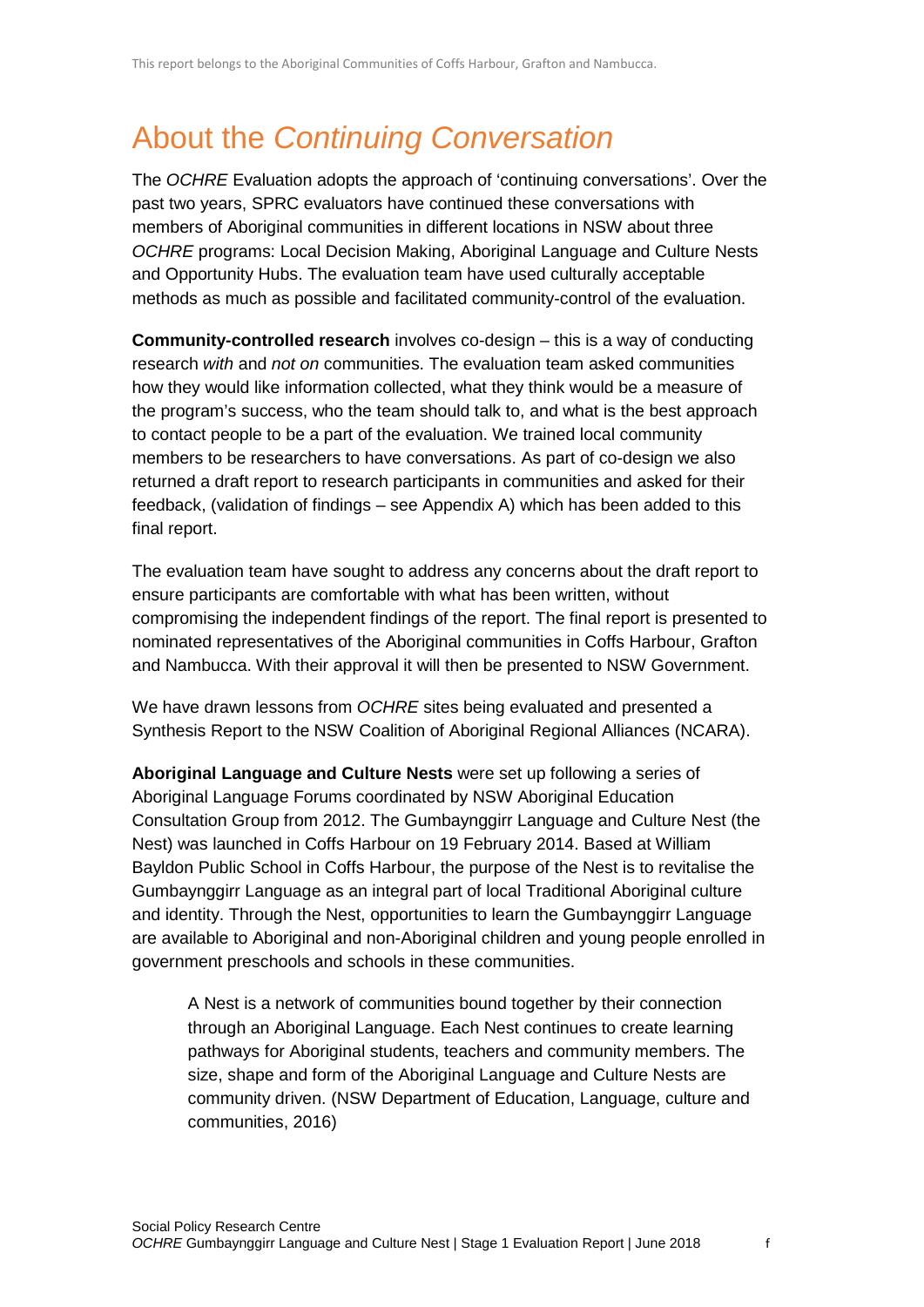# <span id="page-8-0"></span>Summary of the *Continuing Conversation*: *OCHRE* Gumbaynggirr Language and Culture Nest

This is a summary of what we heard about the *OCHRE* Gumbaynggirr Language and Culture Nest (the Nest). We had conversations with Aboriginal communities in Coffs Harbour, Grafton and Nambucca.

#### $\Box$  Direct quotes from what we heard are highlighted.

We heard that it was important to listen to people across the whole valley – from Coffs Harbour, Grafton and Nambucca Heads as the Gumbaynggirr Language and Culture does not sit within one community. Therefore, we had conversations in each of these communities.

#### What people told us about the Gumbaynggirr Language and Culture Nest

- There is widespread support for Gumbaynggirr Language and Culture in the community.
- The impact of history and government bans on Aboriginal Languages shapes how Aboriginal community members feel about the teaching and learning of Gumbaynggirr Language and Culture.
- There is some disagreement in the communities about how the Gumbaynggirr Language and Culture Nest was developed and is delivered. However, there appears to be no single best way for Aboriginal Languages and Cultures to be taught and one program is unlikely to meet everyone's needs.
- Community members have mixed views about how, who and where Gumbaynggirr Language and Culture should be taught and how the Gumbaynggirr Language and Culture Nest should work – in particular, who owns Gumbaynggirr Language, who has cultural authority to teach it, and who can learn it in the first instance.
- Aboriginal Language and Culture classes should be based on Aboriginal ways of learning and teaching – for example, learning should focus on speaking Gumbaynggirr and not just writing.
- Prior to the Nest, there were already functioning, but under-resourced, Aboriginal organisations conducting Gumbaynggirr Language and Culture classes, and training. The State Government could provide more resources and proper funding to these organisations (Muurrbay and other Aboriginal organisations, including Yarrawarra Cultural Centre).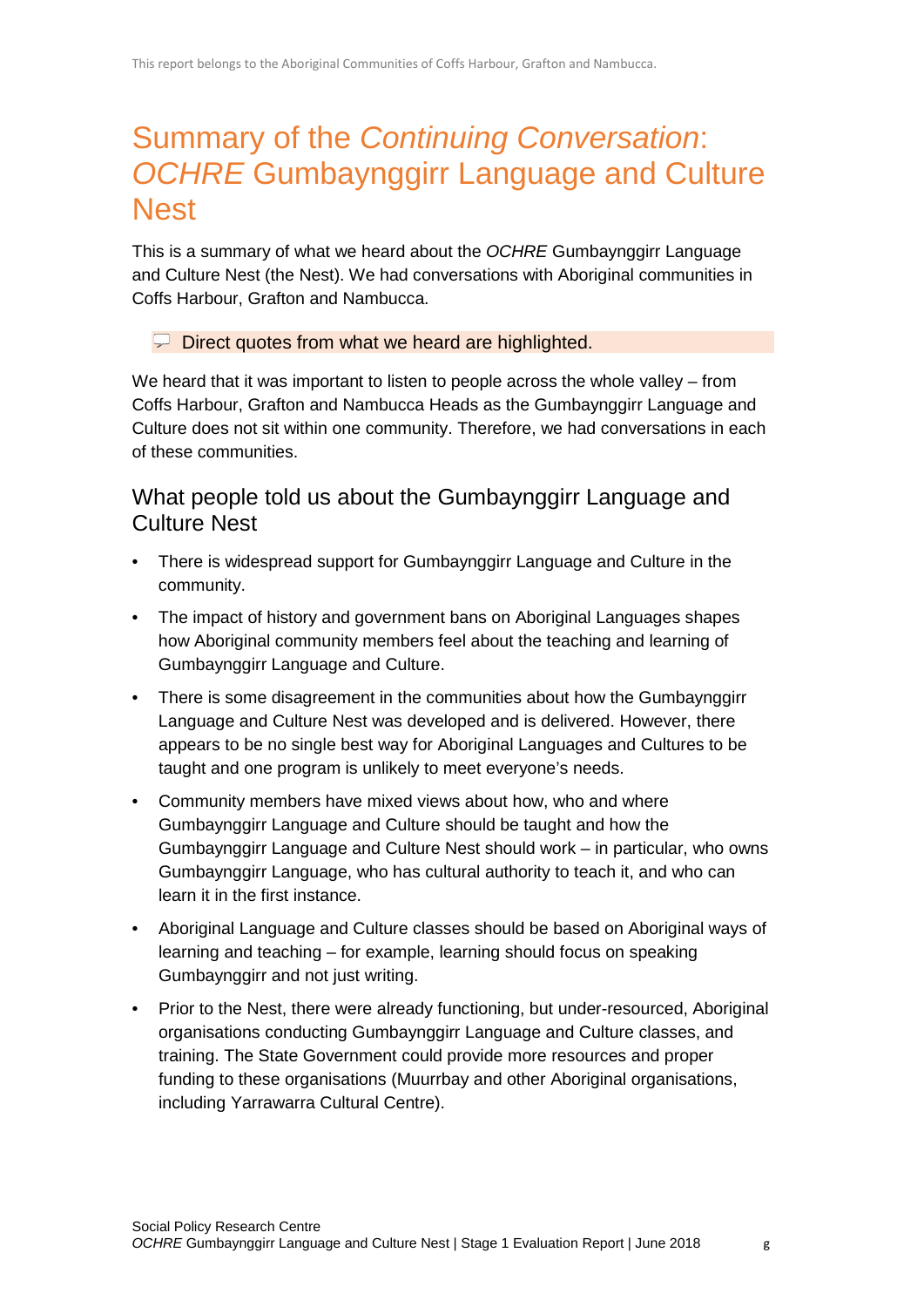#### **What is working well?**

- Learning Gumbaynggirr Language and Culture is positive for young people and for the community and the Gumbaynggirr Language and Culture Nest is positive for young people and for the community involved in it.
- Some community members, parents and all students supported teaching Language and Culture in schools.
	- $\Box$  Wherever our kids are learning Language is a good thing  $\Box$ . And any opportunity is an advantage to students.
	- $\Box$  Yes. It's good because most parents have not had the opportunity to teach their kids about language and culture. Knowing that the kids are learning about themselves and where they have come from might help them understand what it is to be a first Australian.
	- **E** Many non-Aboriginal people are also getting involved in Gumbaynggirr Language learning and this is big for building mutual understandings.
- Students learning Gumbaynggirr Language and Culture said they enjoy classes and (most) wanted more time to learn.
- Students like to talk to their families about what they had learned, and learning Language supported their connection with Aboriginal culture and community. It was important.
	- $\Box$  I like learning about my Culture and Language, so I can teach my other family members.
	- $\Box$  It is important... to learn about our culture and understand where we come from. And to also keeps our culture alive and to ensure our Culture and Language isn't forgotten.

#### **Implementation of the Gumbaynggirr Language and Culture Nest**

- Implementation of the Gumbaynggirr Language and Culture Nest should begin with developing relationships and learning from existing programs that teach Aboriginal Languages and Culture run by Aboriginal organisations.
- Most participants agreed that the Gumbayngirr peoples should have input and community-control into the design and management of the Nest. Community members would like input into how the Nest classes work, including who teaches them and how students are taught. The Nest implementation could be more respectful to Gumbaynggirr Elders.

#### **Challenges**

• Demand for classes exceeds supply of Gumbaynggirr Language and Culture teachers, tutors and Nest resources.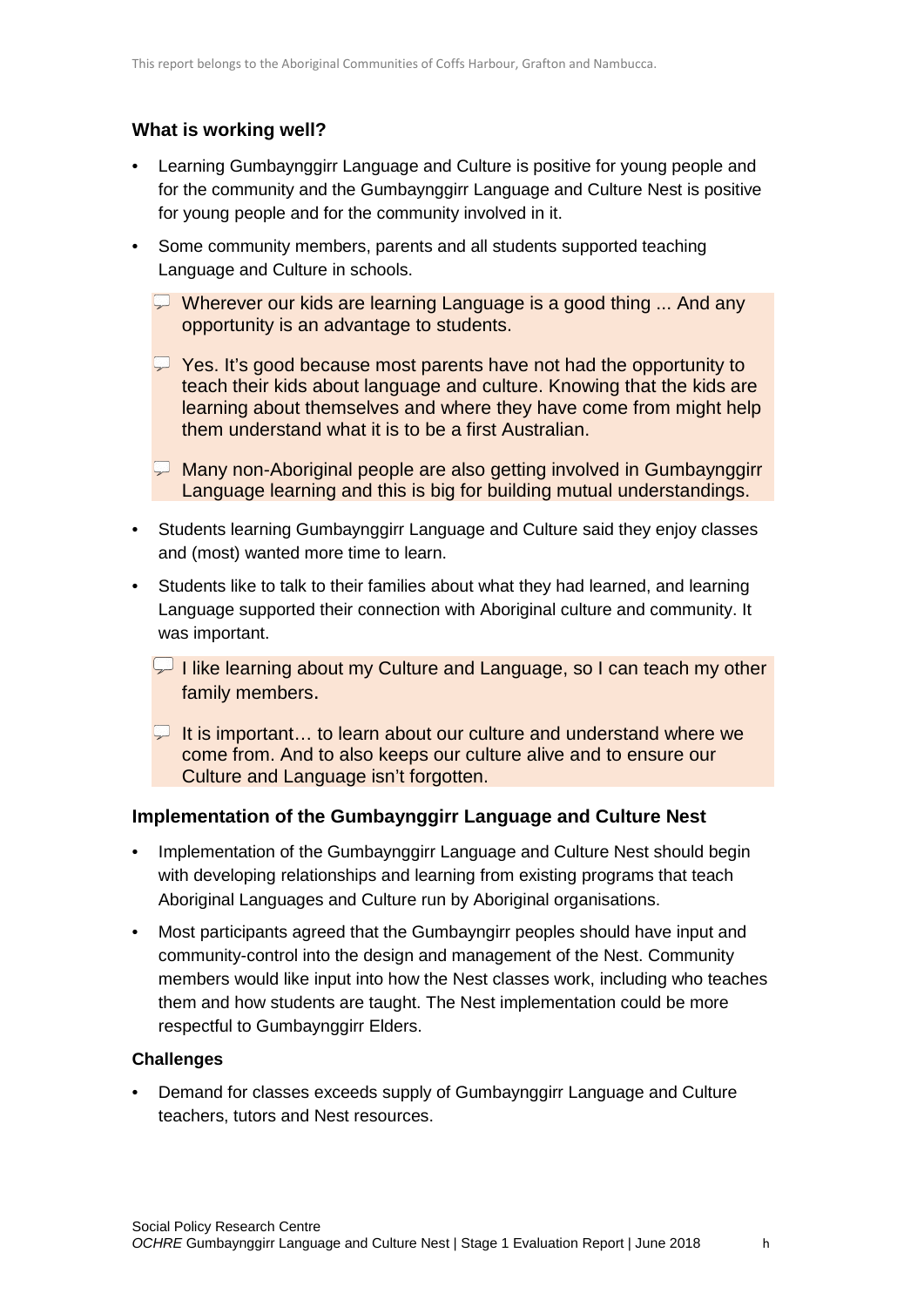#### **What are the challenges and what could be improved?**

#### **Challenges**

- Gumbaynggirr Language and Culture Nest sits in the government school environment, where they are subject to the rules of the education system and decisions by the Principal. The program is not being taken up by every government school – this means that many students within the Gumbaynggirr Language footprint do not have an opportunity to learn Gumbaynggirr Language.
- The NSW Department of Education's policy for employment of tutors, requiring Cert III qualifications, makes it difficult to find teachers and prevents some Aboriginal Gumbaynggirr Elders from participating in the Nest.
- Muurrbay [Aboriginal Language and Culture Co-operative] as a major resource for providing language and culture support, education and training.
- The tutors themselves do not have secure employment and have limited resources for essential activities for teaching, including travel to schools, developing skills and accessing appropriate materials.
	- $\Box$  Teaching in schools relies on having the Principal's agreement to participate in the Nest, meeting the Department of Education's conditions of employment, and follows a **white way** of teaching. There should be ways of ensuring that schools involve the community in the teaching of Aboriginal Languages and Cultures in an appropriate way.

#### **Improvements**

- Secure and stable long-term funding and adequate resources to ensure all students have the opportunity to learn Gumbaynggirr Language and Culture. There also needs to be wider community access to Gumbaynggirr Language and Culture learning resources.
- Gumbaynggirr Language and Culture Nest should be Aboriginal communitycontrolled and less constrained by government processes.
- NSW Government should provide resources to community organisations to support existing Language and Culture programs and develop them more.

#### For Students:

- There needs to be an increased number of classes one class a week is not enough to learn a language.
- Opportunities to learn Gumbaynggirr Language should be prioritised for young Aboriginal people and available for all students.

For Staff:

Nest staff need support, training and job security – this includes teacher training within the community and support for ongoing language development. This will develop tutors' skills and increase the number of Gumbaynggirr Language tutors and teachers.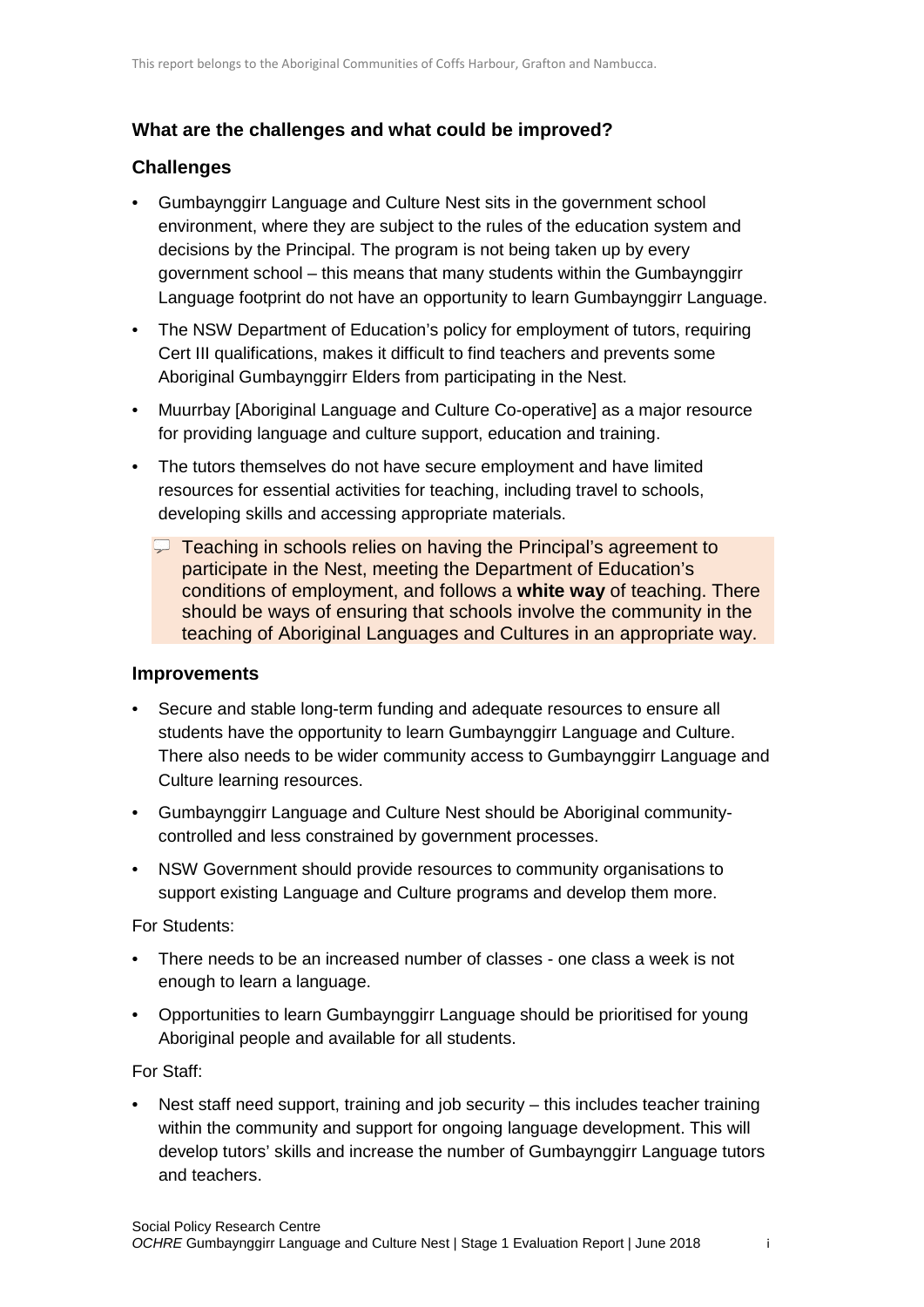For Aboriginal communities, schools and stakeholders:

- There needs to be wider community access to Gumbaynggirr Language and Culture learning resources.
- Improved communication about how the Nest operates, including the structure of the Nest. Community members need to know more about the Nest and what is happening to ensure they can be a part of the process.
- There needs to be improved communication between schools and teachers with Nest teachers and tutors.

#### Community views of success for the Gumbaynggirr Language and Culture Nest

We were told a Gumbaynggirr Language and Culture Nest will be a success when:

- Local Aboriginal people are speaking Gumbaynggirr Language.
- Members of Aboriginal communities have access to Gumbaynggirr Language classes.
- All young Aboriginal people have access to Language and Culture, including learning 'on Country'.
- People with cultural authority, (Elders, Aboriginal people with cultural knowledge who are accepted by communities) are teaching Gumbaynggirr Language and have job security.
- Gumbaynggirr Language and Culture Nest is community-controlled, properly funded and resourced.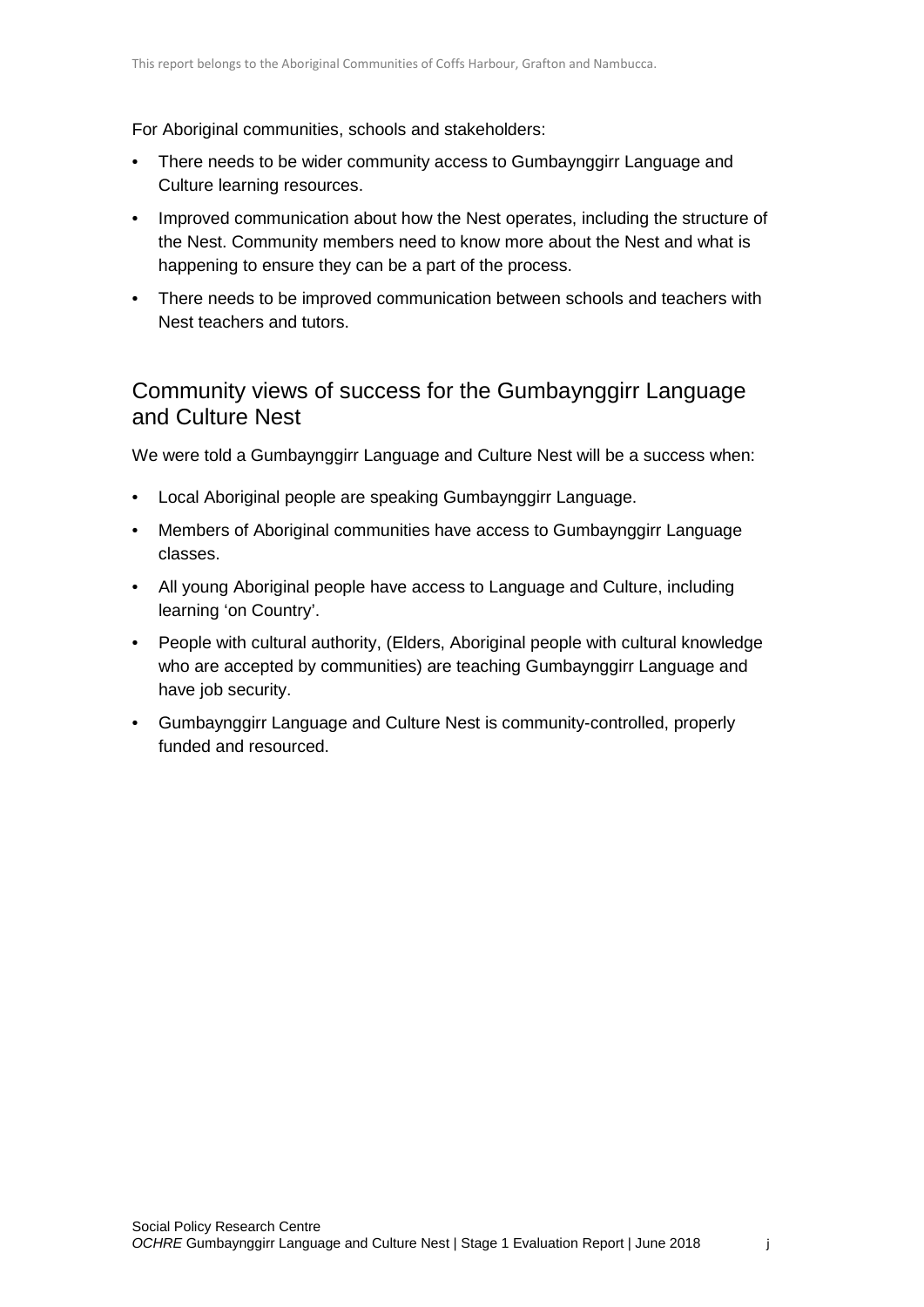### Recommendations

The following recommendations for the **NSW Government** are based on what we heard was working well and what could be improved.

| <b>Themes</b>                                                                                                                                                    | <b>Recommendations</b>                                                                                                                                                                                                                                                                                          |  |
|------------------------------------------------------------------------------------------------------------------------------------------------------------------|-----------------------------------------------------------------------------------------------------------------------------------------------------------------------------------------------------------------------------------------------------------------------------------------------------------------|--|
| Implementation of<br>the Gumbaynggirr<br>Language and                                                                                                            | Implementation should begin with developing relationships<br>$\bullet$<br>and learning from existing programs that teach Aboriginal<br>Languages and Culture run by Aboriginal organisations.                                                                                                                   |  |
| <b>Culture Nest (the</b><br>Nest)                                                                                                                                | Aboriginal organisations should be funded to do Language<br>$\bullet$<br>and Culture work in the community and then go into schools.                                                                                                                                                                            |  |
|                                                                                                                                                                  | Schools and communities need information and support<br>٠<br>during the implementation of the Nest, including improved<br>communications about how the Nest will operate and the<br>governance structure of the Nest.                                                                                           |  |
|                                                                                                                                                                  | Ensure staff consistency during the implementation stage.<br>$\bullet$                                                                                                                                                                                                                                          |  |
|                                                                                                                                                                  | Policy decision-makers (in the Department of Education and<br>٠<br>Aboriginal Affairs NSW) come together to prioritise and<br>support teaching Aboriginal Languages and Cultures in<br>schools – and not rely on local Aboriginal peoples to fight for<br>inclusion.                                            |  |
|                                                                                                                                                                  | Aboriginal Community members and school stakeholders<br>٠<br>would like more information about the Nest, how it is<br>organised, how decisions are made and how the Nest<br>operates in schools, including opportunities for ongoing<br>communication with and input from members of Aboriginal<br>communities. |  |
| Aboriginal cultural<br>conflicts with the<br>appropriateness of<br>locating an<br>Aboriginal Language<br>and Culture nest in<br><b>NSW School</b><br>environment | Include mechanisms to ensure that Gumbaynggirr peoples<br>$\bullet$<br>and community members should have more input into the<br>design and management of the Nest.                                                                                                                                              |  |
|                                                                                                                                                                  | Aboriginal Language and Culture classes should be based<br>٠<br>on Aboriginal traditional ways of teaching and learning,<br>learning should focus on oral, not just a written language.                                                                                                                         |  |
|                                                                                                                                                                  | Build cultural respect and cultural acceptability of Nest<br>$\bullet$<br>programs through greater inclusion of Gumbaynggirr Elders<br>into content and teaching.                                                                                                                                               |  |
| <b>NSW Government</b><br>support for existing<br>Aboriginal<br>organisations to                                                                                  | NSW Government to provide more resources and funding to<br>$\bullet$<br>existing Aboriginal organisations that include Muurrbay and<br>Yarrawarra Cultural Centre.                                                                                                                                              |  |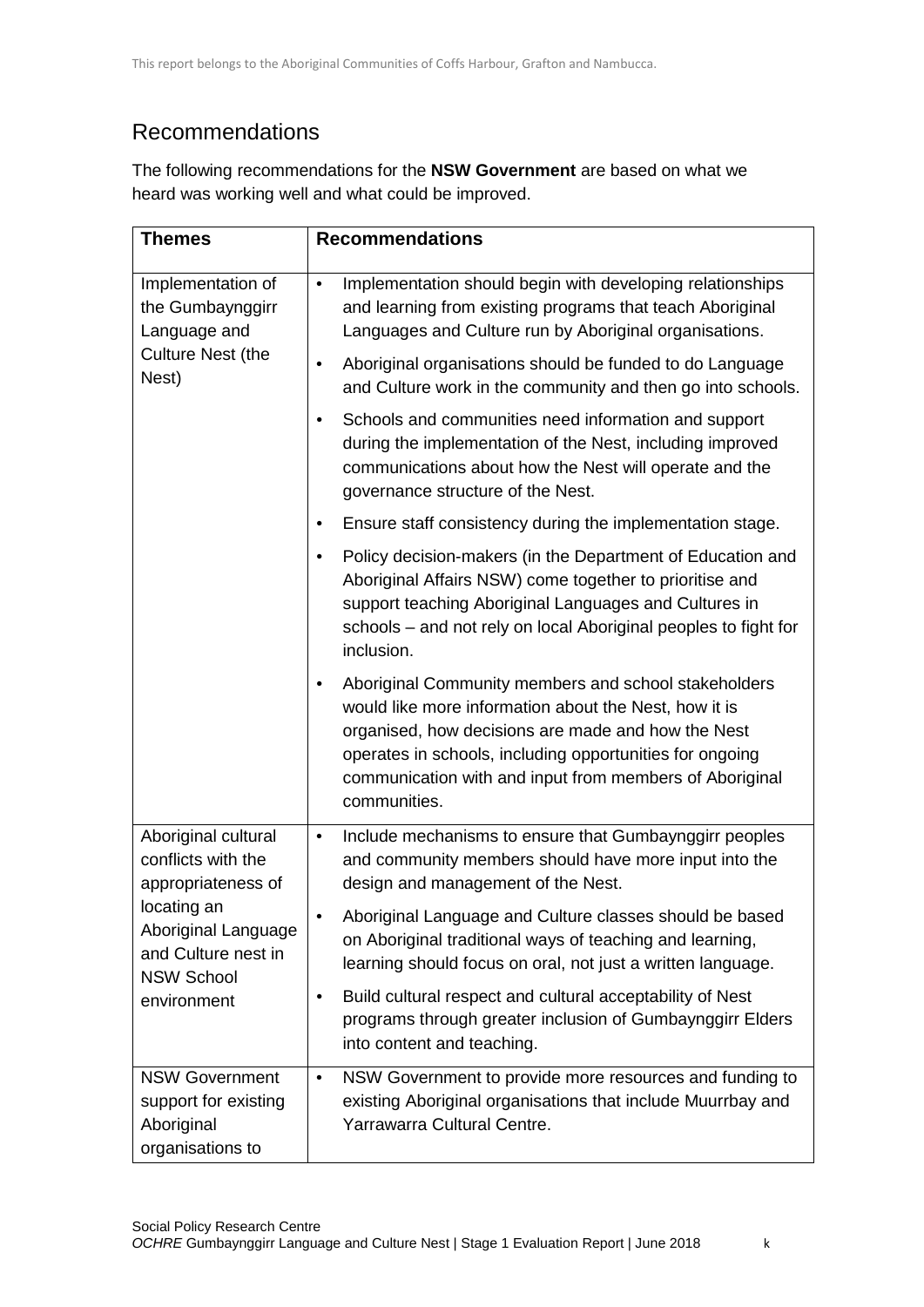| <b>Themes</b>                                                              | <b>Recommendations</b>                                                                                                                                                                                                                                                                                                                                                                                  |
|----------------------------------------------------------------------------|---------------------------------------------------------------------------------------------------------------------------------------------------------------------------------------------------------------------------------------------------------------------------------------------------------------------------------------------------------------------------------------------------------|
| provide activities<br>and content for the<br><b>Nest</b>                   |                                                                                                                                                                                                                                                                                                                                                                                                         |
| Access to the Nest<br>is not available for                                 | Opportunities to learn Gumbaynggirr Language should be<br>$\bullet$<br>prioritised for young Aboriginal peoples in the region.                                                                                                                                                                                                                                                                          |
| all Aboriginal people<br>in the region                                     | The broader Gumbaynggirr community should be able to<br>$\bullet$<br>access resources and classes provided. Classes should be<br>available across all schools and all years, not only for some<br>children in some government schools.                                                                                                                                                                  |
|                                                                            | There need to be improved pathways for members of<br>$\bullet$<br>Aboriginal communities to learn Language and Culture and<br>continue to build knowledge.                                                                                                                                                                                                                                              |
| More Aboriginal<br>community input into<br>Nest programs and<br>activities | Gumbaynggirr communities would like more input into the<br>$\bullet$<br>classes including ensuring Aboriginal methods of learning<br>and teaching are the priority and that Gumbaynggirr teachers<br>should be approved by Gumbaynggirr communities.                                                                                                                                                    |
|                                                                            | Reference group could include more community members,<br>$\bullet$<br>including those from different organisations and hold their<br>meetings across the Nest region.                                                                                                                                                                                                                                   |
| Adequate and<br>sustainable<br>resourcing of the<br><b>Nest</b>            | The Nest is currently under-resourced and needs an<br>$\bullet$<br>increased budget so that schools do not have to use their<br>funding to ensure Nest classes operate. The Nest needs to<br>be better resourced and funded including staff support,<br>training and job security. This includes teacher training<br>WITHIN the community and support for ongoing<br>Gumbaynggirr language development. |
|                                                                            | More learning and teaching resources, training and support<br>$\bullet$<br>for Gumbaynggirr teachers - including support for<br>Gumbaynggirr Elders to be allowed into schools to teach.                                                                                                                                                                                                                |
|                                                                            | Schools need to be able to access other Gumbaynggirr<br>$\bullet$<br>Tutors to ensure Gumbaynggirr Language classes have<br>stability. Ideally Tutors would be on continuing contracts<br>rather than being casual employees.                                                                                                                                                                           |
| Number of<br>Language classes<br>available                                 | There needs to be an increased number of classes offered.<br>$\bullet$<br>The current class once a week is not enough to learn<br>language.                                                                                                                                                                                                                                                             |
|                                                                            | Schools should be resourced to receive more than 3 hours of<br>$\bullet$<br>Aboriginal Language teaching each week.                                                                                                                                                                                                                                                                                     |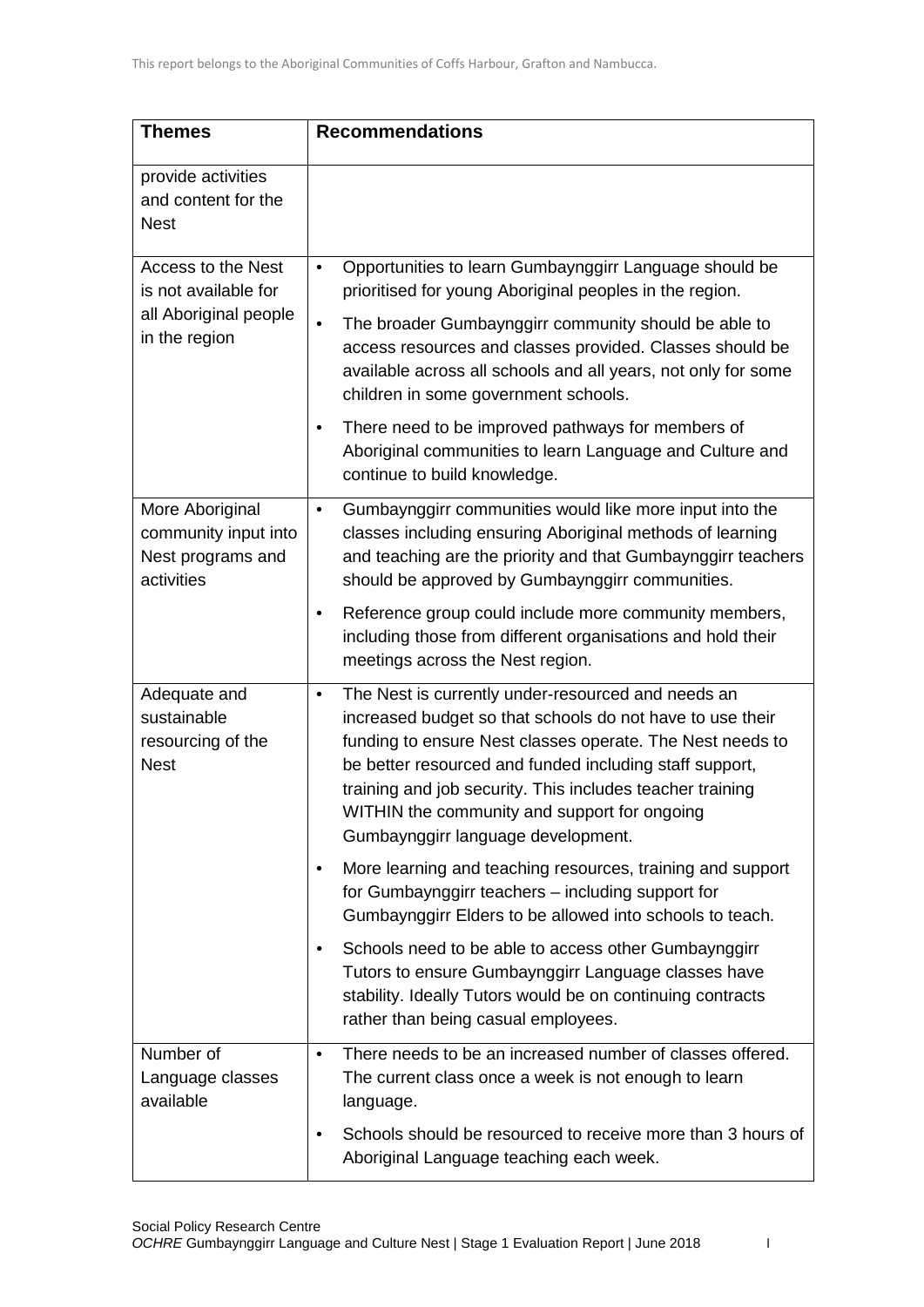| <b>Themes</b>                                                          | <b>Recommendations</b>                                                                                                                                                                                                                                                                                                                                                                    |  |
|------------------------------------------------------------------------|-------------------------------------------------------------------------------------------------------------------------------------------------------------------------------------------------------------------------------------------------------------------------------------------------------------------------------------------------------------------------------------------|--|
|                                                                        | Aboriginal Language teaching should be part of the core<br>$\bullet$<br>curriculum not an added extra.                                                                                                                                                                                                                                                                                    |  |
|                                                                        | Gumbaynggirr Language and Culture should be part of the<br>$\bullet$<br>pre-school curriculum.                                                                                                                                                                                                                                                                                            |  |
| <b>Education and</b><br>training of Nest<br><b>Teachers and tutors</b> | There needs to be supported professional education and<br>$\bullet$<br>training to develop tutors and to increase the number of<br>Gumbaynggirr Language teachers.                                                                                                                                                                                                                        |  |
|                                                                        | Increased funding and support for developing Gumbaynggirr<br>٠<br>Language teachers' knowledge and capacity, including<br>professional development.                                                                                                                                                                                                                                       |  |
|                                                                        | Nest tutors and Aboriginal Education Officers (AEOs) should<br>$\bullet$<br>have a resource kit to work from.                                                                                                                                                                                                                                                                             |  |
|                                                                        | Nest Tutors should be encouraged to share their resources,<br>$\bullet$<br>experiences, and have access to peer support.                                                                                                                                                                                                                                                                  |  |
| Need for improved<br>communications                                    | Improve the communications between teachers, tutors and<br>$\bullet$<br>schools.                                                                                                                                                                                                                                                                                                          |  |
| Governance                                                             | Clarify the governance structures, decision making<br>$\bullet$<br>processes and accountability mechanisms, and processes of<br>the Nest including the roles of the Steering Group, NSW<br>Department of Education, NSW AECG Inc. and Aboriginal<br>Affairs NSW. There needs to be a program protocol which<br>sets out in detail the structures and processes for governing<br>the Nest. |  |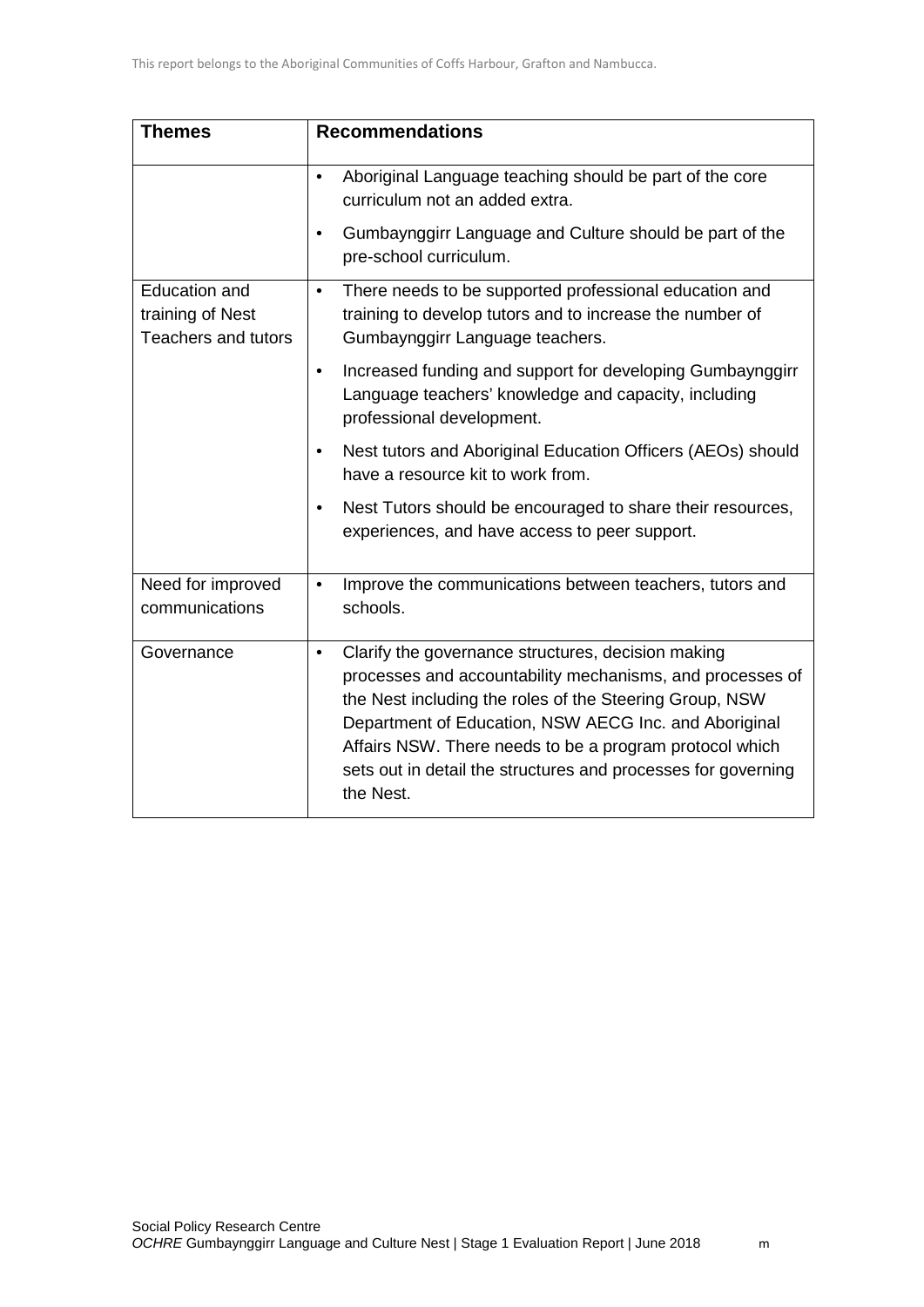### Direction for next conversations

There are two more stages to the *OCHRE* Evaluation:

- Stage 2, from July 2018 to June 2021 will identify changes experienced by communities, outcomes and make recommendations for improving the initiatives.
- Stage 3, from July 2021 to June 2024 will assess the contribution the initiative has made in meeting long-term goals and make recommendations for improving the initiative.

Based on the conversations to date (including co-design), we propose the next conversations include and discuss **continuity of** Gumbaynggirr **Language classes over time** (for example, looking at quantitative data about participation) and Aboriginal **community roles and access to the Nest**. Data is currently being collected by the Department of Education and the next stage of the evaluation will include analysis of this information.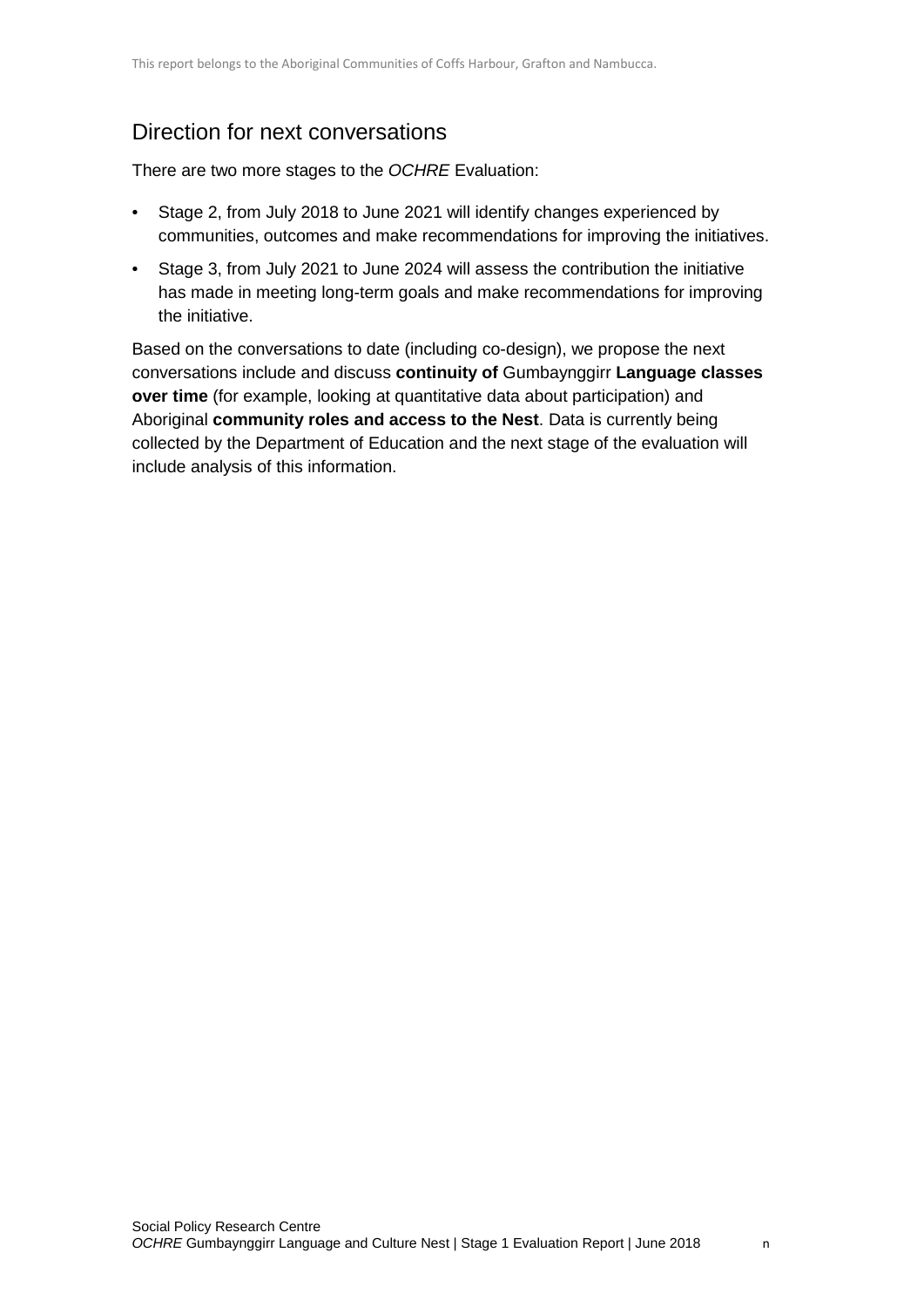<span id="page-16-0"></span>Part A:

.

The *Continuing Conversations*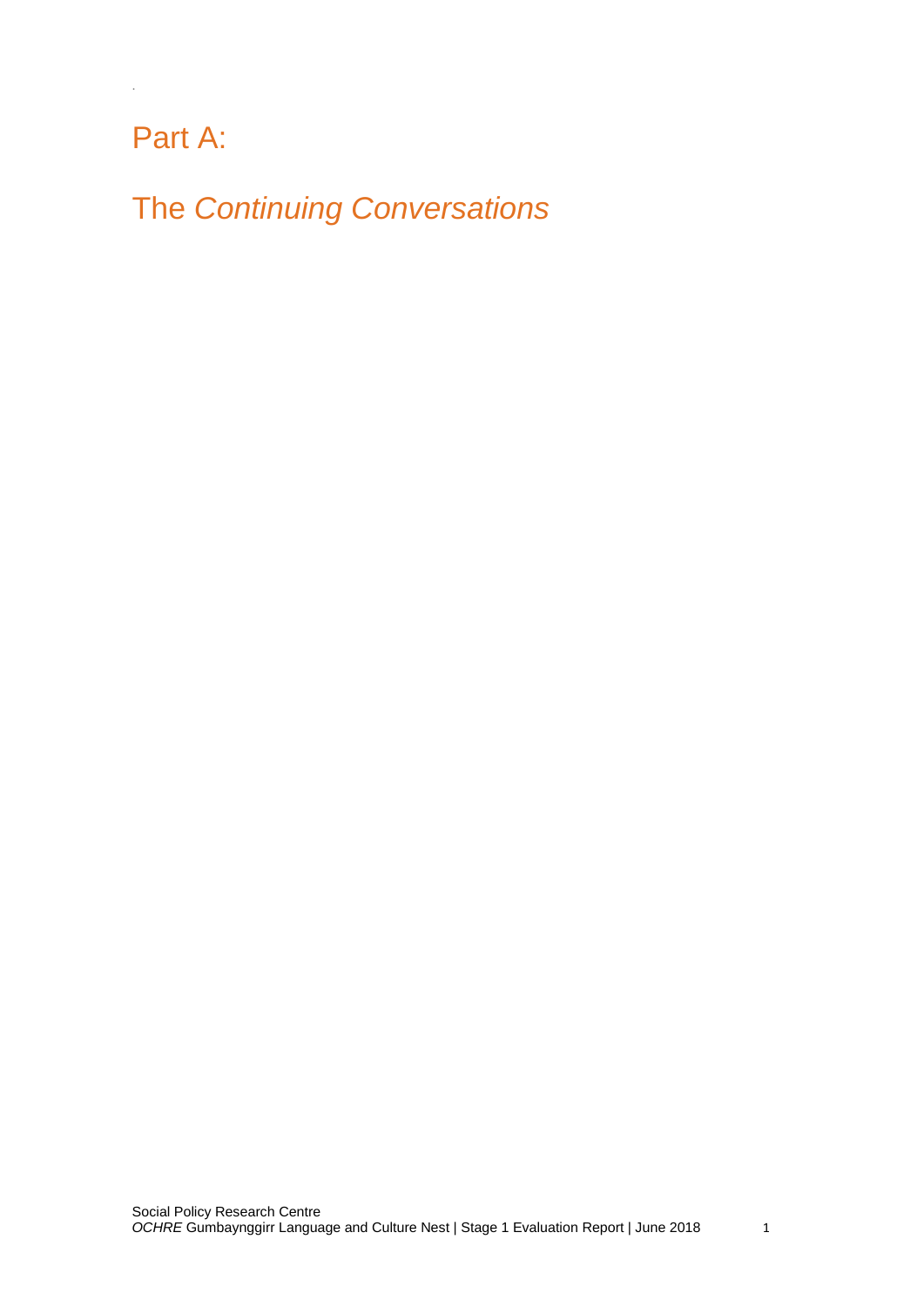# <span id="page-17-0"></span>1 The *Continuing Conversations*

University researchers from UNSW's Social Policy Research Centre (SPRC) have been employed by NSW Government to continue the conversations that commenced with the Ministerial Taskforce on Aboriginal Affairs to see how *OCHRE* – the NSW Government's plan for Aboriginal affairs – is working. The Gumbaynggirr Language and Culture Nest is part of *OCHRE* and the communities involved in the Nest have consented to be part of the evaluation. Aboriginal Language and Culture Nests have been established in public schools as part of *OCHRE*.

#### The **NSW Government** wants to know:

- Is the Aboriginal Language and Culture Nest being implemented as intended? What aspects are working well, and which could be improved?
- Do the Aboriginal Language and Culture Nest outcomes continue to reflect what the community wants to achieve?
- What improvements to the design of the Aboriginal Language and Culture Nest could be made to better meet outcomes in the Aboriginal community, and for the future development of Aboriginal Language and Culture Nest?

The evaluation will also contribute to a question about the overall *OCHRE* plan:

• Do the *OCHRE* policies and practices respond to emerging evidence and practice learnings? Is change to policy and practice timely?

### <span id="page-17-1"></span>1.1 Summary of the evaluation process

The evaluation team have used culturally acceptable methods as much as possible and facilitated community-control of the evaluation.

**Community-controlled research** involves co-design – this is a way of conducting research *with* and *not on* communities. The evaluation team asked communities how they would like information collected, what they think would be a measure of the program's success, who the team should talk to, and what is the best approach to contact people to be a part of the evaluation. We trained local community members to be researchers to have conversations. As part of co-design we also returned a draft version of this report to research participants in communities and asked for their feedback, (validation of findings – See Appendix A) which has been added to this final report.

The evaluation included the following steps:

• The Gumbaynggirr Language and Culture Nest provided permission to have a Continuing Conversation on Country in three areas – Coffs Harbour, Grafton and Nambucca.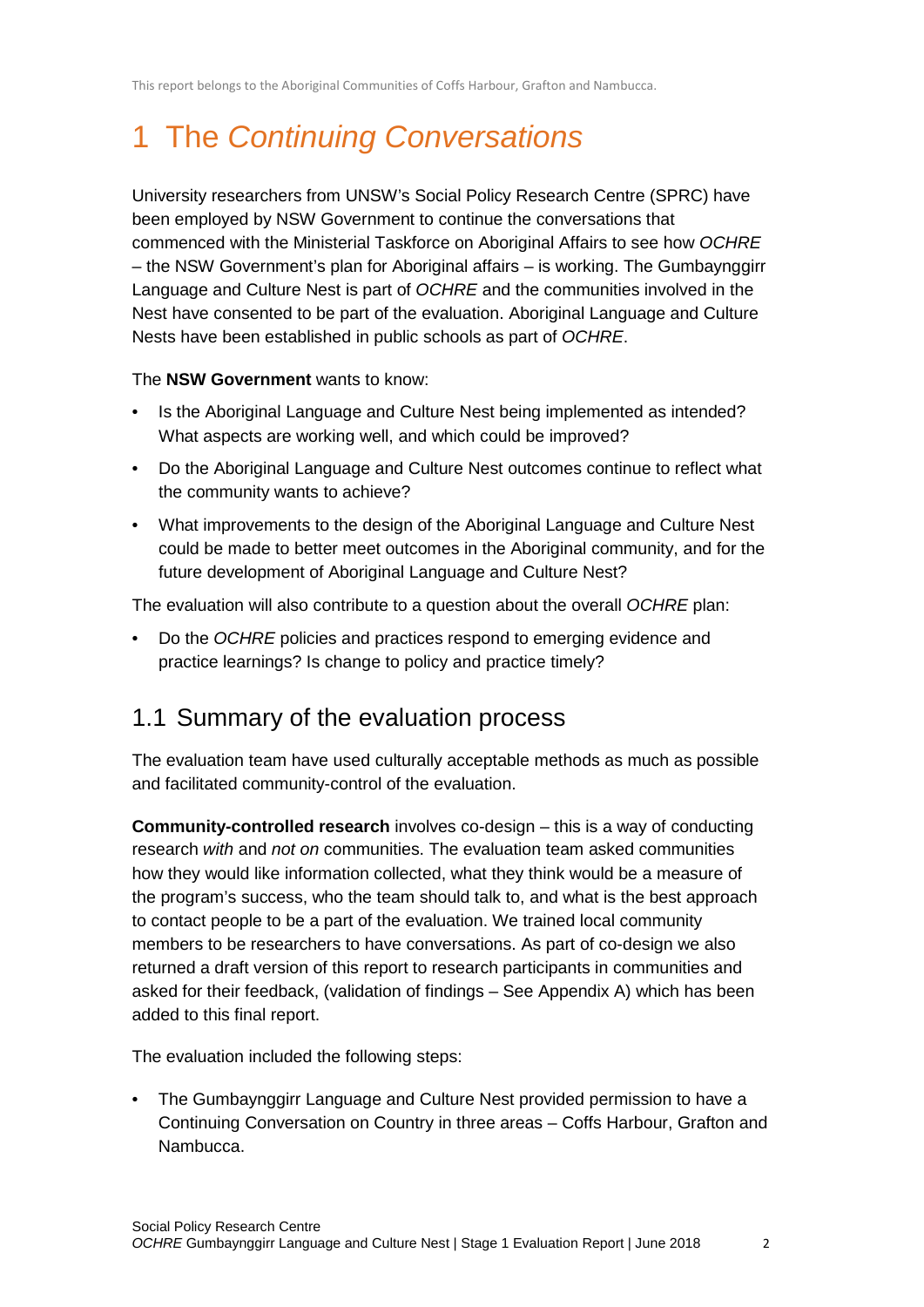- The Evaluation team worked with each participating community to co-design what the evaluation would look at and how it would be carried out. In the workshops we heard from people involved with the implementation of the Gumbaynggirr Language and Culture Nest and community members.
- The Evaluation team trained local Aboriginal people in each location to be community researchers to have conversations with local Aboriginal people.
- We (the evaluation team, including community researchers) listened to people in the communities about their experiences with the Gumbaynggirr Language and Culture Nest. We listened to students, parents, Principals, teachers, language tutors, Aboriginal Education Officers, local partners and service providers, NSW Local Aboriginal Land Council representatives, and other Aboriginal language providers and organisations in the area.
- Additional conversations were held with government staff to understand how the Aboriginal Language and Culture Nest model was established and how they manage the Nests.
- Limited quantitative data is available to analyse for the Gumbaynggirr Language and Culture Nest. We were only able to see the number of schools who had agreed for the Nest tutors to come into their school and the hours tutors worked across the Nest. Data by school year were only available for students learning Gumbaynggirr Language in schools prior to the Nest.
- The evaluation team returned to each community to check the findings and recommendations. Feedback from these conversations has been incorporated into the final report.

The Gumbaynggirr communities of Coffs Harbour, Grafton and Nambucca own the report and will decide what to do with the report.

The conversations were led by an Aboriginal researcher – Michael Barnes, a Ngunnawal man from the Canberra region, working with six local Aboriginal community researchers (two from each location).

During the evaluation the role of government has been to provide information, resources and support as needed.

See Figure 1 below for a summary of the conversation process.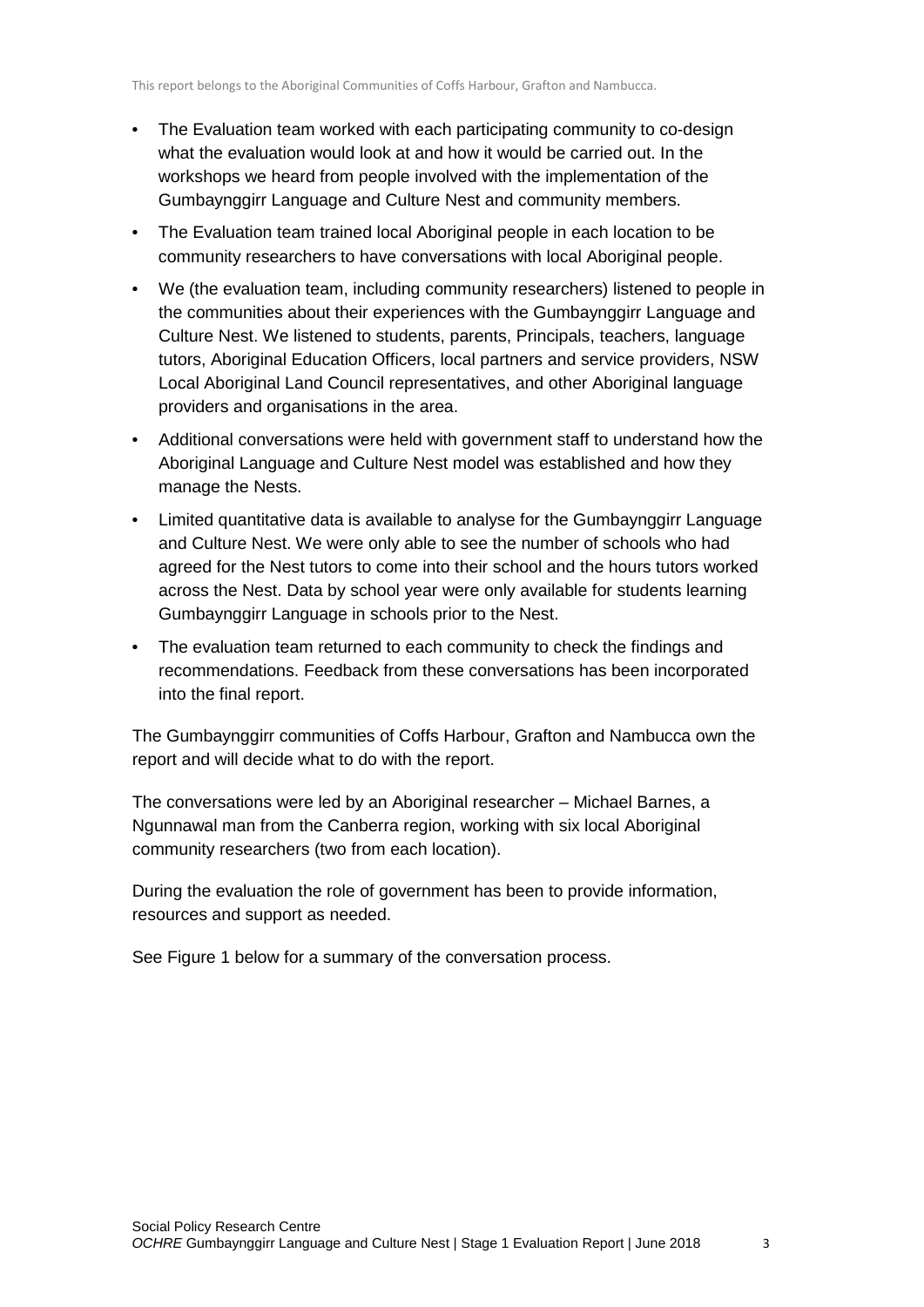This report belongs to the Aboriginal Communities of Coffs Harbour, Grafton and Nambucca.



#### <span id="page-19-0"></span>**Figure 1 Summary of conversation process**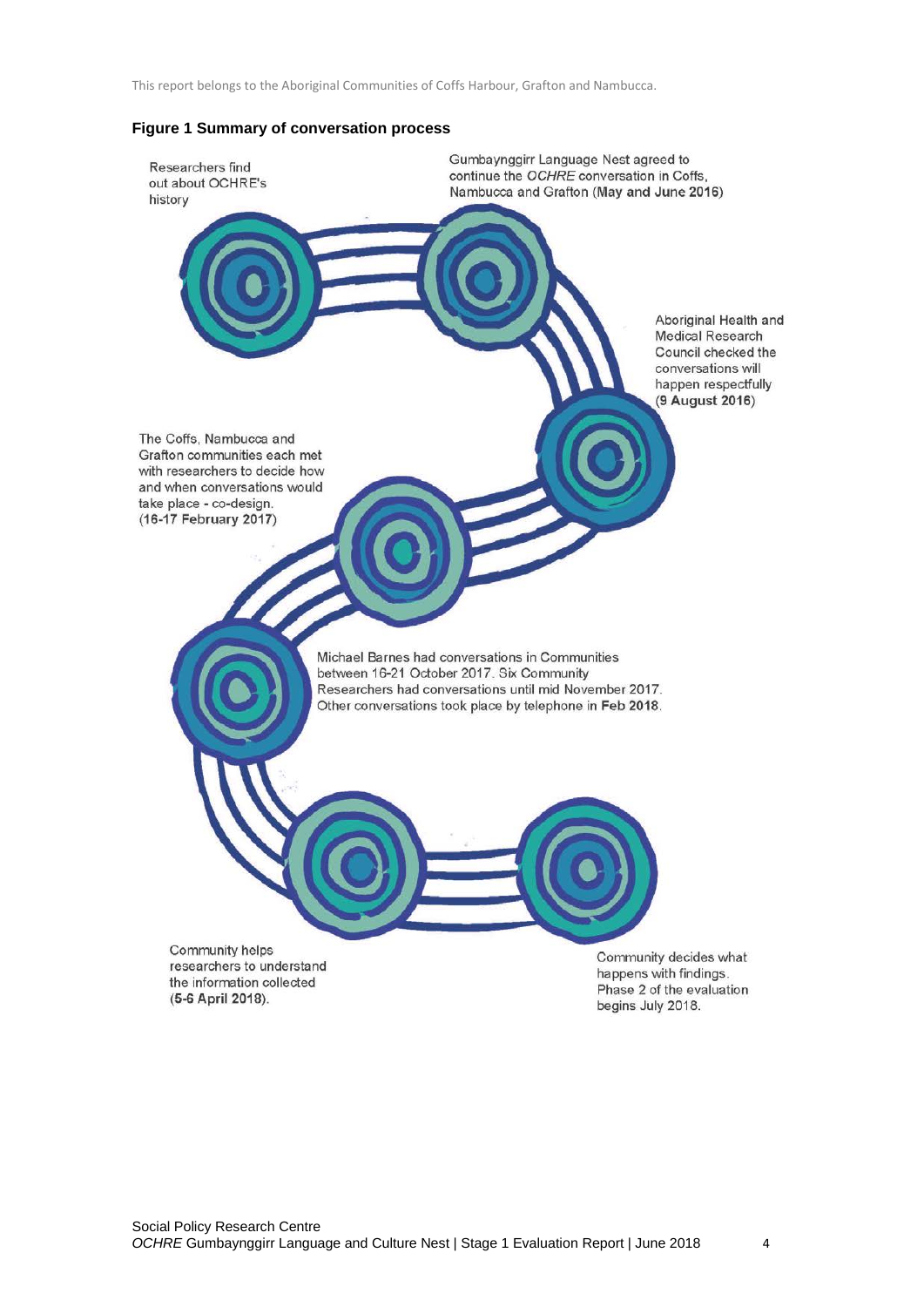# <span id="page-20-0"></span>1.2 Measures of success

We asked the Gumbaynggirr communities how we will know if the Gumbaynggirr Language and Culture Nest is going well.

We were told the Gumbaynggirr Language and Culture Nest will be a success when:

- Local Aboriginal people are speaking Gumbaynggirr Language.
- Members of Aboriginal communities across the region have access to Gumbaynggirr Language and Culture classes.
- All young Aboriginal people have access to Gumbaynggirr Language and Culture, including learning 'on Country'.
- People with Gumbaynggirr cultural authority are teaching Gumbaynggirr Language and have job security.
- Gumbaynggirr Language and Culture Nest is community-controlled, properly funded and resourced.

One participant explained that:

- **E.** The Gumbaynggirr Language and Culture Nest would have been successful if it did the following in its 3-4 years of operation:
	- o Led and facilitated by a local Aboriginal organisation/ Corporation.
	- o Prioritised community-based learning, including on Country.
	- o Prioritised Aboriginal student and Aboriginal community member learning.
	- o Prioritised the speaking of language over the writing/spelling/reading of language.
- $\Box$  Produced 50 proficient speakers of the language who could be categorised as the following:
	- o competent (able to hold conversation completely in language).
	- o highly competent (conversations, translations and the telling of stories completely in language).
	- o near fluent/fluent (ability to completely immerse people in language without any reliance on English).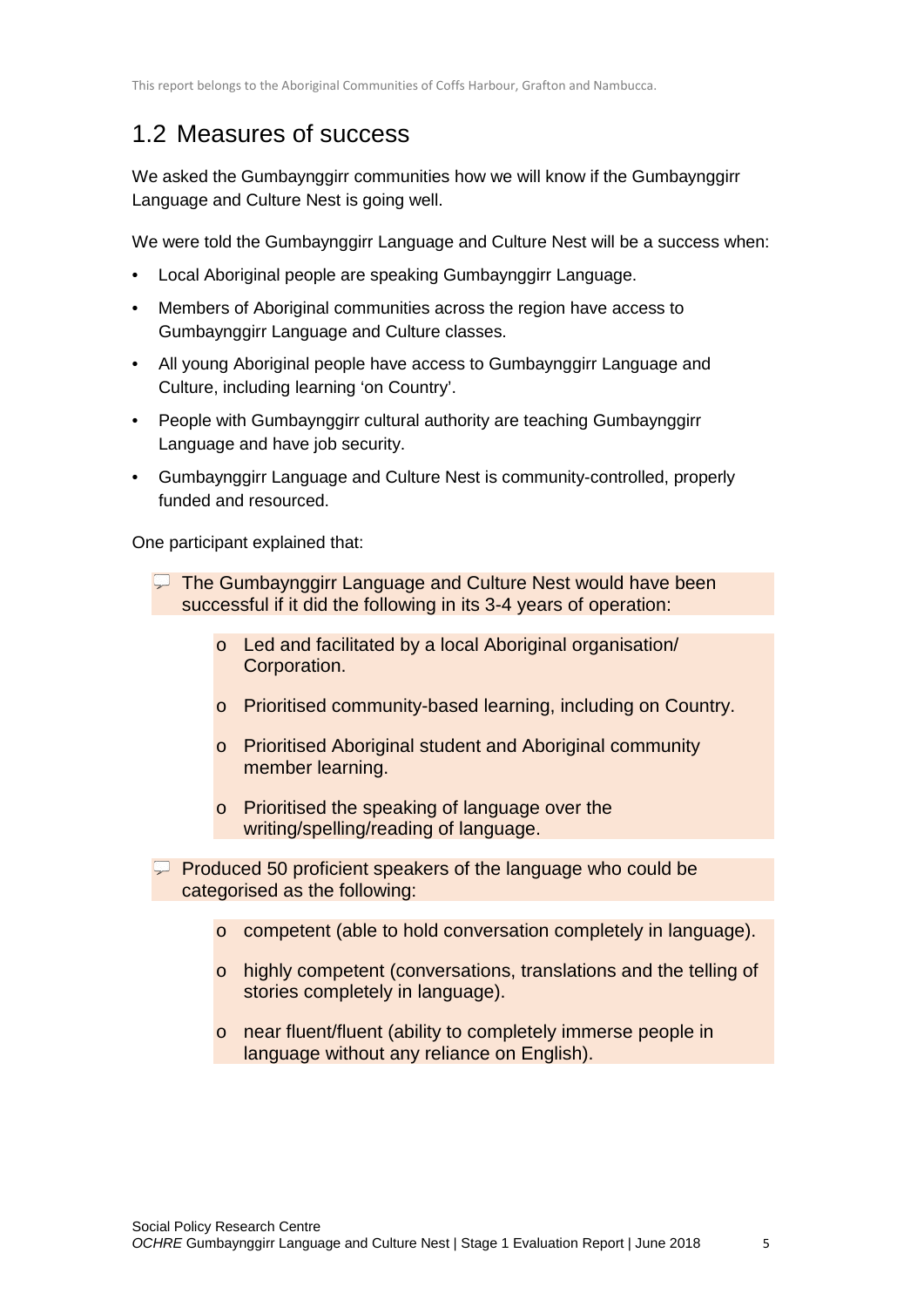# <span id="page-21-0"></span>1.3 Co-designing the evaluation

We also asked the Gumbaynggirr communities how we should do the evaluation through the process of co-design.

Participants of the co-design workshops said it was very important to listen to people from across the whole valley, Coffs Harbour, Grafton and Nambucca Heads. This should include:

- Gathering together and yarning with Aboriginal communities.
- Accessing a wide network of people through participants from the co-design workshop – the Local Aboriginal Land Council, NSW AECG Inc., and the Valley network.
- Providing handouts about the purpose of gatherings to communities prior to the event.
- Advertising gatherings through local newspaper and radio.
- Holding a forum at a NAIDOC event.
- Conducting surveys.
- Work with local Aboriginal community-based researchers asking people about their experiences of the Nest.
- Listen to young Aboriginal people's views through social media.

Note - the timing of our conversations in community did not coincide with NAIDOC week; however, this will be considered for future stages of the evaluation. Also, for technical and ethical reasons, we were unable to listen to young people's views on social media.

Further detail about who we listened to, the information we collected, and how we came up with our findings are in explained in Section [8.](#page-62-0)

#### 1.3.1 Strengths and limitations to the evaluation methods

**Strengths** of the evaluation method include:

- Aboriginal Communities' control of research through co-design at the beginning of the evaluation.
- Measures of success (short and long-term) of the Gumbaynggirr Language and Culture Nest are determined by the community.
- Conversations and surveys were conducted with parents, students, teachers, Principals, Aboriginal Education Officers, and other people in the wider community, including the Muurrbay Aboriginal Language and Culture Cooperative, the Bularri Muurlay Nyanggan Aboriginal Corporation, and the Gurehlgam Corporation Healing Centre.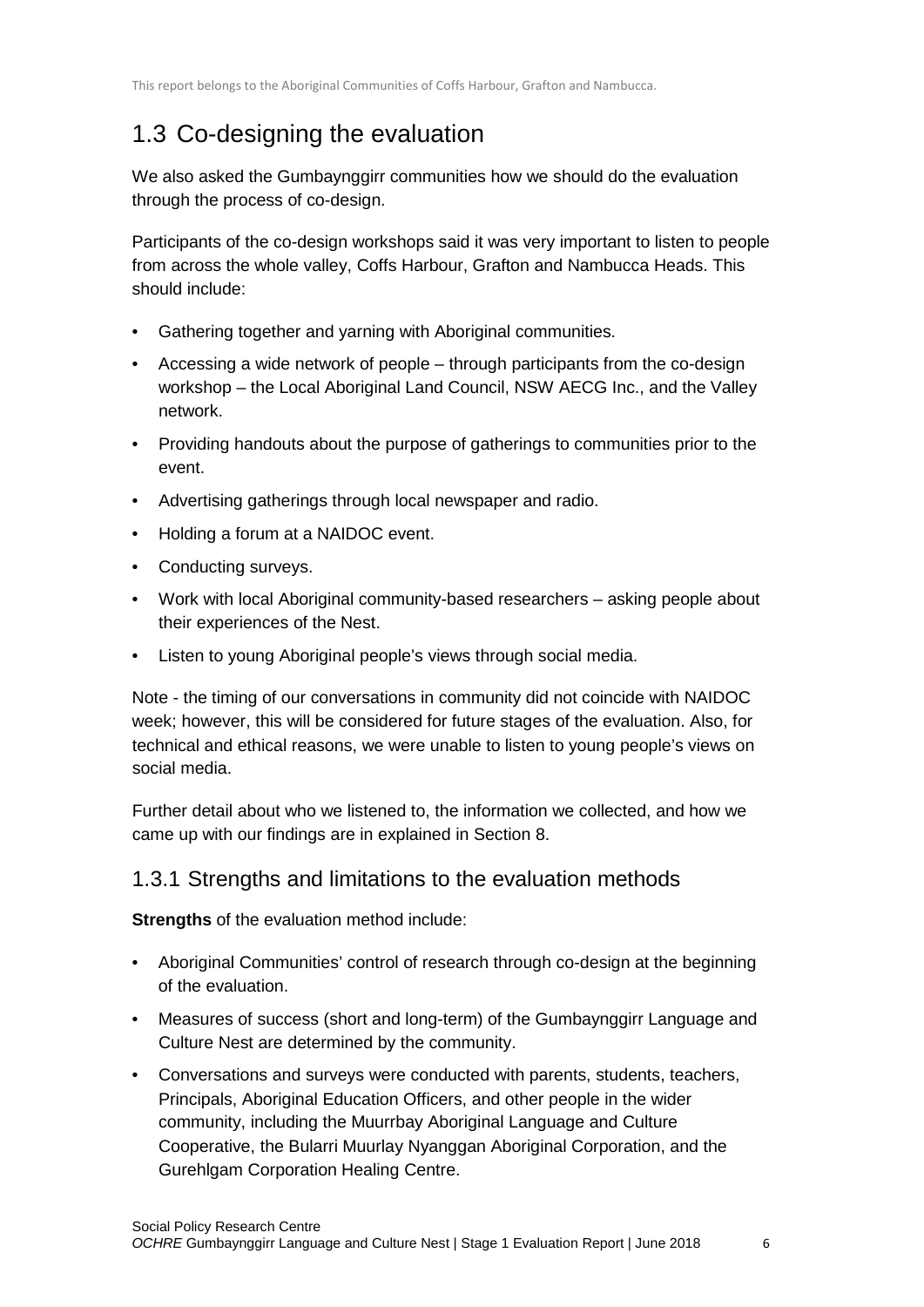- Members of Aboriginal communities are trained to conduct the research and were central to the conversations.
- Checking our findings with Aboriginal communities and adjusting the findings and recommendations based on community feedback helps maintain community control of the evaluation and ensure communities have a voice.
- Local Aboriginal communities having control of the final report.
- There is wide community interest in the Gumbaynggirr Language and Culture Nest and the feedback process of the evaluation has increased local knowledge about the Nest.
	- $\Box$  Because of the evaluation, it has the community talking a lot more [about the Nest].

**Limitations** of the evaluation include:

- The evaluation team had limited time to spend in each community.
- There are other Language and Culture programs in the area; therefore, identifying findings about the impact of the Gumbaynggirr Language and Culture Nest alone will be difficult.
- The co-design workshop in Grafton coincided with several other community events – two people attended.
- Quantitative data from the program is incomplete and does not provide an accurate picture of the Gumbaynggirr Language and Culture Nest activities.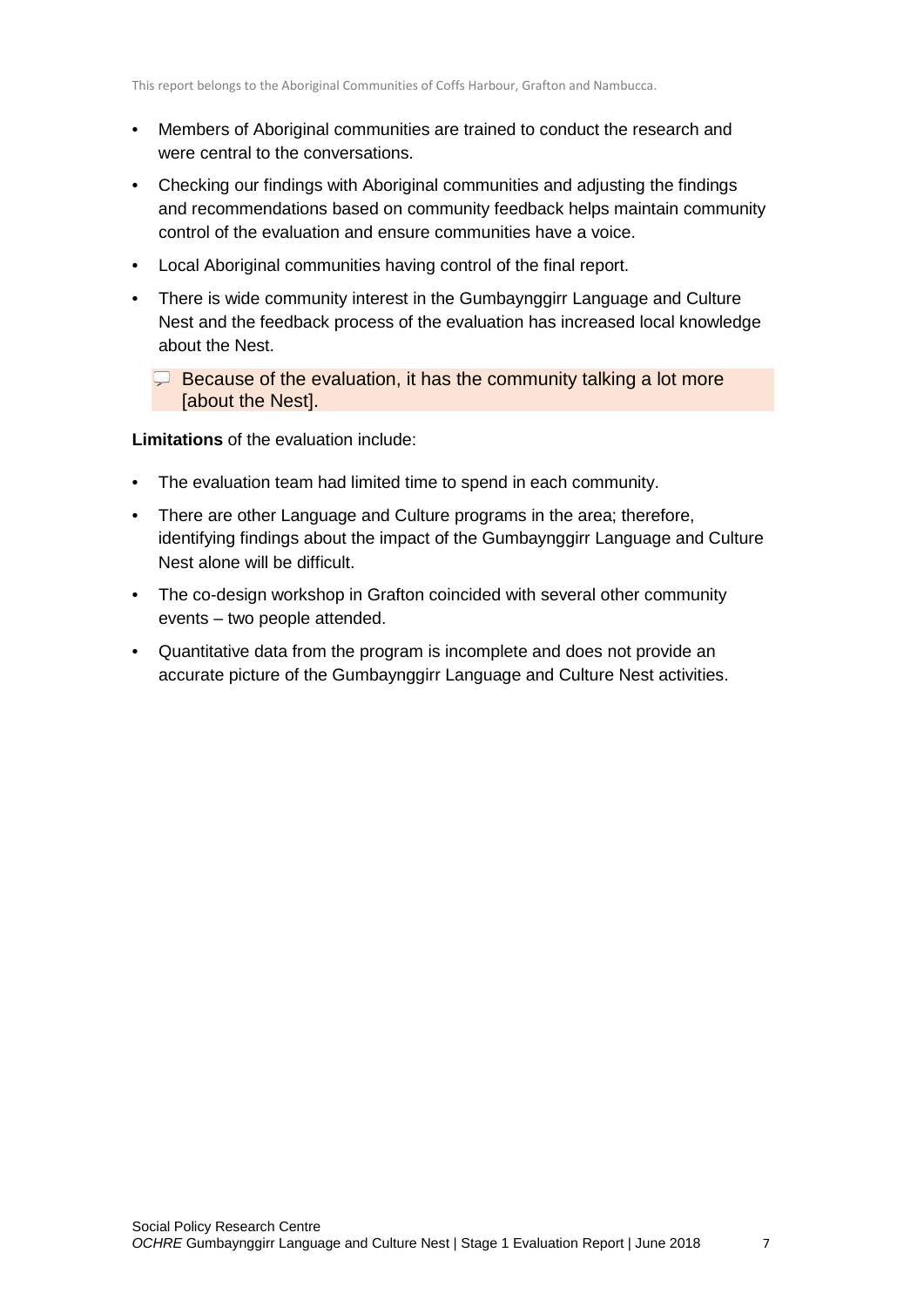# <span id="page-23-0"></span>2 Findings

<u>.</u>

This report is focused on the implementation and early outcomes of the Gumbaynggirr Language and Culture Nest. The findings are based on what we heard at the co-design of the evaluation and the conversations we had in community.

In the continuing conversation, we heard about the strong connections between Aboriginal culture, language and identity and the importance and interdependence of culture and language, with place and country. The intention of Aboriginal Language and Culture Nests is to 'provide a continuous learning pathway for Aboriginal students*'*. [1](#page-23-1)

We had conversations with 25 young people about the Nest, and 3 young people completed the interview online. Of these, 15 were currently in Language classes, though not all through the Gumbaynggirr Language and Culture Nest. Students were enthusiastic about learning Gumbaynggirr Language and Culture.

Aboriginal community-based researchers also had yarns with 57 parents or community members, 9 completed the interview online; 13 had children learning an Aboriginal Language in school.

We also had conversations with community stakeholders from schools and state government representatives, through interviews and in the co-design workshop.

**Community members**, including **students** and **stakeholders**, who participated in the evaluation told us:

- There is widespread community support for Gumbaynggirr Language and Culture.
- Learning Gumbaynggirr Language and Culture is positive and supports young people to develop cultural identity, confidence and self-esteem.
- Some Aboriginal community members had concerns about the cultural acceptability of the Gumbaynggirr Language and Culture Nest sitting in the government school environment.
- There are already functioning, but under-resourced, Aboriginal organisations conducting Language and Culture classes and training.
- Gumbaynggirr Language and Culture Nest activities and resources are not accessible to all young Aboriginal people and wider Aboriginal communities – and only to students in participating government schools.

<span id="page-23-1"></span><sup>1</sup> Se[e https://www.aboriginalaffairs.nsw.gov.au/policy-reform/language-and-culture/nests](https://www.aboriginalaffairs.nsw.gov.au/policy-reform/language-and-culture/nests) Accessed May 25, 2018.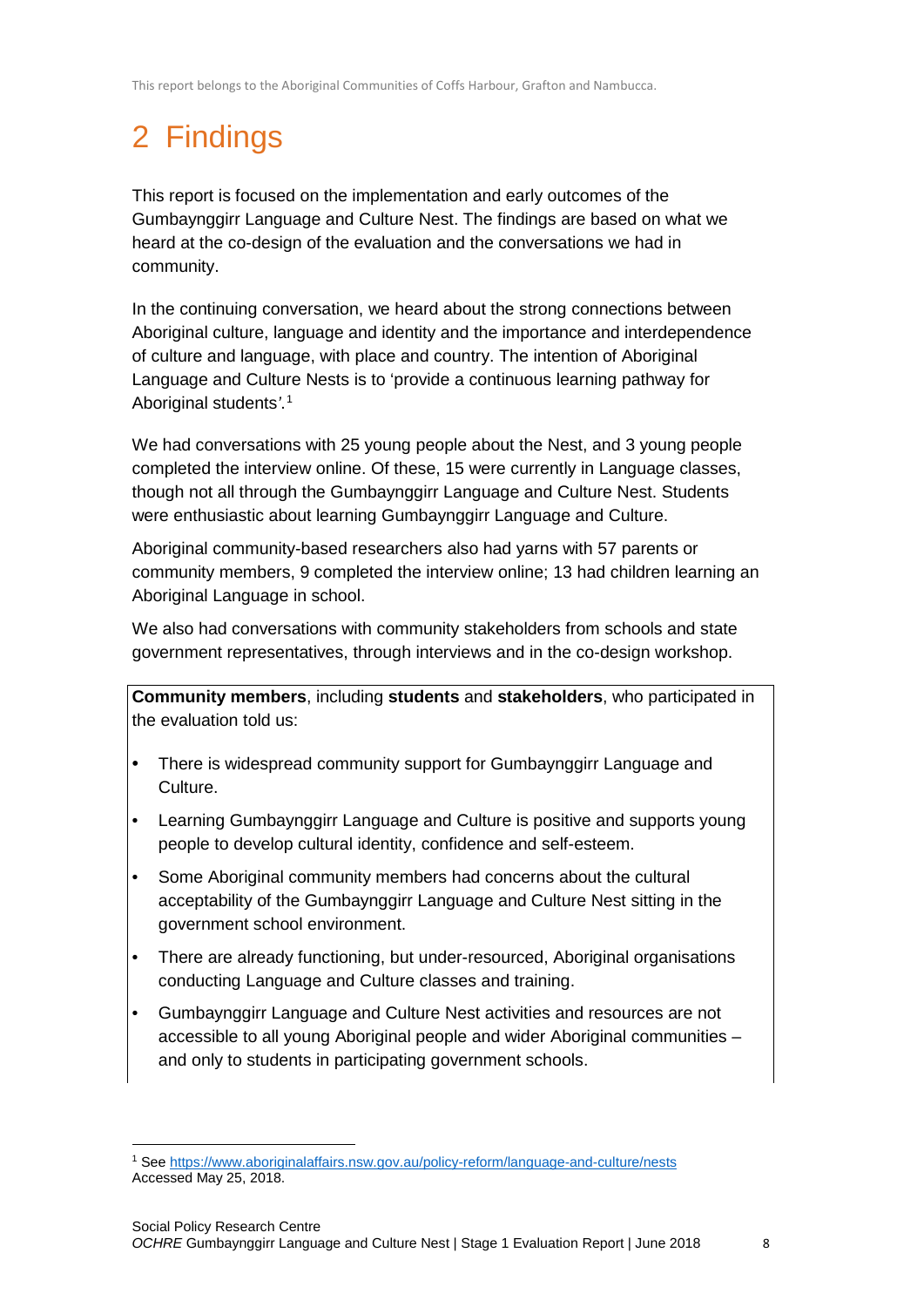- The Gumbaynggirr Language and Culture Nest is not properly resourced including job security for tutors to ensure its stability.
- The NSW Department of Education requires Gumbaynggirr Language tutors to hold formal qualifications (Cert III). This impacts on Gumbaynggirr Elders and other Gumbaynggirr community members being allowed to teach their own Language.
- Worldviews of language and culture influence communities' perspectives of who can teach Language and Culture, how it is taught and where.
- Gumbaynggirr Language, Culture and Country belong to and are the responsibility of the Gumbaynggirr people.
- There appears to be no single best way for Aboriginal Languages and Cultures to be taught and one program is unlikely to meet everyone's needs.
- Governments need to acknowledge and work with Gumbaynggirr people in ways that respect and acknowledge this fact and support language and culture revitalisation.

# <span id="page-24-0"></span>2.1 Community support for Language and Culture in the Gumbaynggirr Nation

There is very strong and wide-spread community support for the teaching and practice of Gumbaynggirr Language and Culture in the Gumbaynggirr Nation. This is illustrated by local support (and pride) in the Aboriginal community-run Muurrbay Aboriginal Language and Culture Co-operative based in Nambucca Heads. Muurrbay is:

a leading regional language centre that provides strategic support to revitalise the languages of seven Aboriginal communities, of central to north of NSW' (Muurrbay Aboriginal Language and Culture Co-operative website).[2](#page-24-1)

 $\Box$  Wherever our kids are learning language is a good thing' and that 'any opportunity is an advantage to students'.

We heard that learning Language and Culture for young people:

- $\Box$  ... builds identity and confidence in ways that I have never seen before.
- $\Box$  Having pride within themselves as they have known where they came from.

One parent participant told us:

<span id="page-24-1"></span>**<sup>.</sup>** <sup>2</sup> Se[e http://muurrbay.org.au/about-us/](http://muurrbay.org.au/about-us/) Accessed May 25, 2018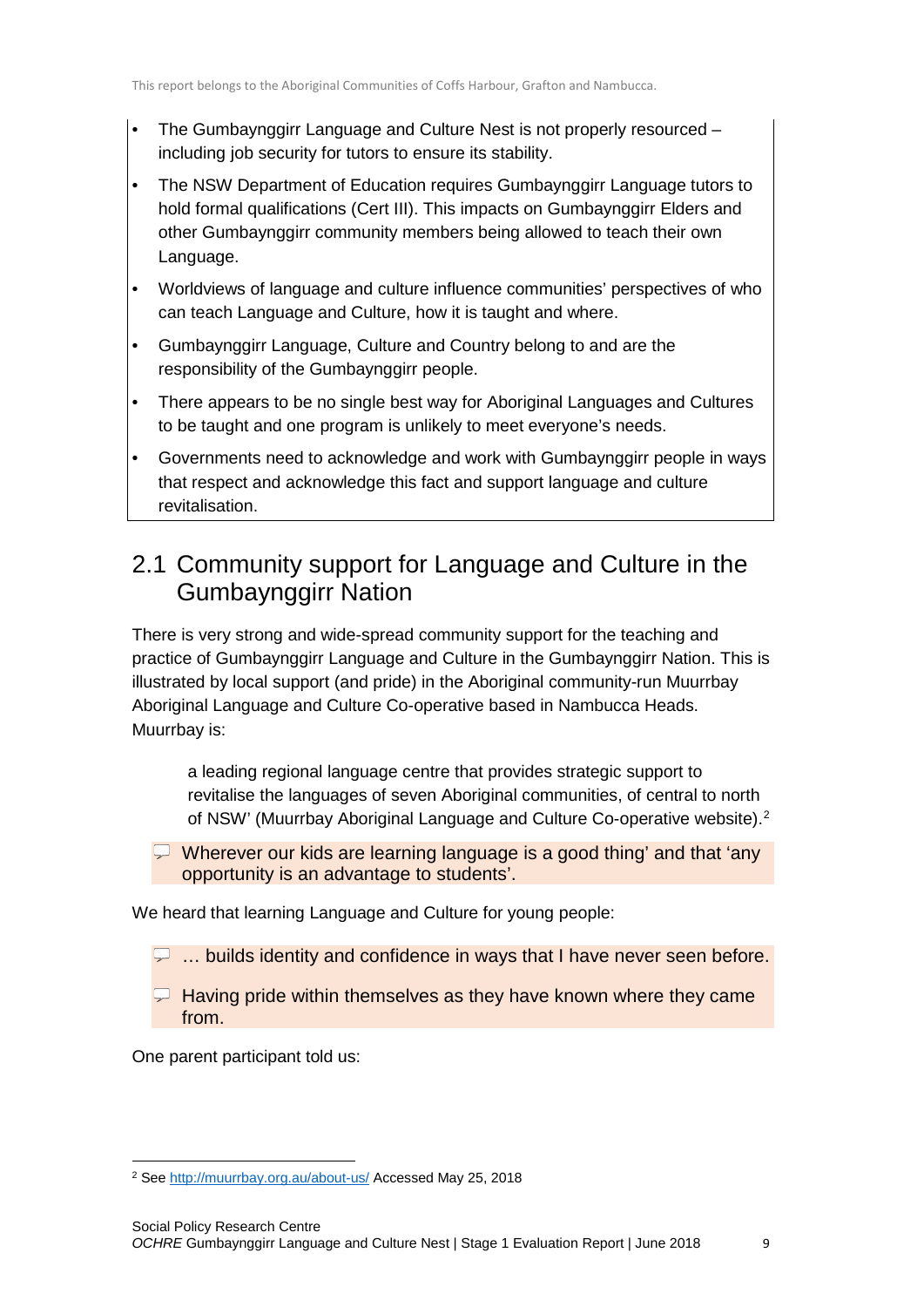$\Box$  I wish I had the chance to learn a lot more in school as I would love to teach my kids when I have them. As so many of our young generation learning about their culture and language would give them self-pride.

#### 2.1.1 Students views

 $\Box$ 

We heard from 28 **young Aboriginal people** about learning Gumbaynggirr Language and Culture. Of these, 15 were currently in classes, though not all through the Gumbaynggirr Language and Culture Nest. Young Aboriginal people were positive about learning Gumbaynggirr Language and Culture classes at school and 26 said they would like to learn more Gumbaynggirr Language.

**Young people** involved in Language and Culture classes said they:

- Enjoy classes, thought it was important and (most) wanted more time to learn.
- Talk to their families about what they had learned and supported community connections.
	- $\Box$  I like learning about my Culture and Language, so I can teach my other family members.
	- $\Box$  [It is important]  $\ldots$  to learn about our culture and understand where we come from. And to also keep our culture alive and to ensure our Culture and Language isn't forgotten.

Of the 28 Aboriginal students we heard from, 26 did not learn an Aboriginal Language at home. Young Aboriginal people told us they are keen to maintain their own Language and Culture. One Aboriginal student explained that it was important:

- $\mathbb{R}$  ... so we don't lose our identity.
- $\Box$  It is important to know your tribe and where we stand in our Country. If we forget about Aboriginal heritage we would not know who we are. It's the way we are.

One student, who was not part of the Nest, said it was important to learn Language:

- $\Box$  ... so, it's not forgotten and makes the Elders happy.
- $\heartsuit$  We need to know [our] Culture and Language so we can identify who we are and where we come from and how to connect to our land and give us a sense of belonging to each other and the land we walk on.
- $\Box$  It's important to know your area's Language and don't forget it.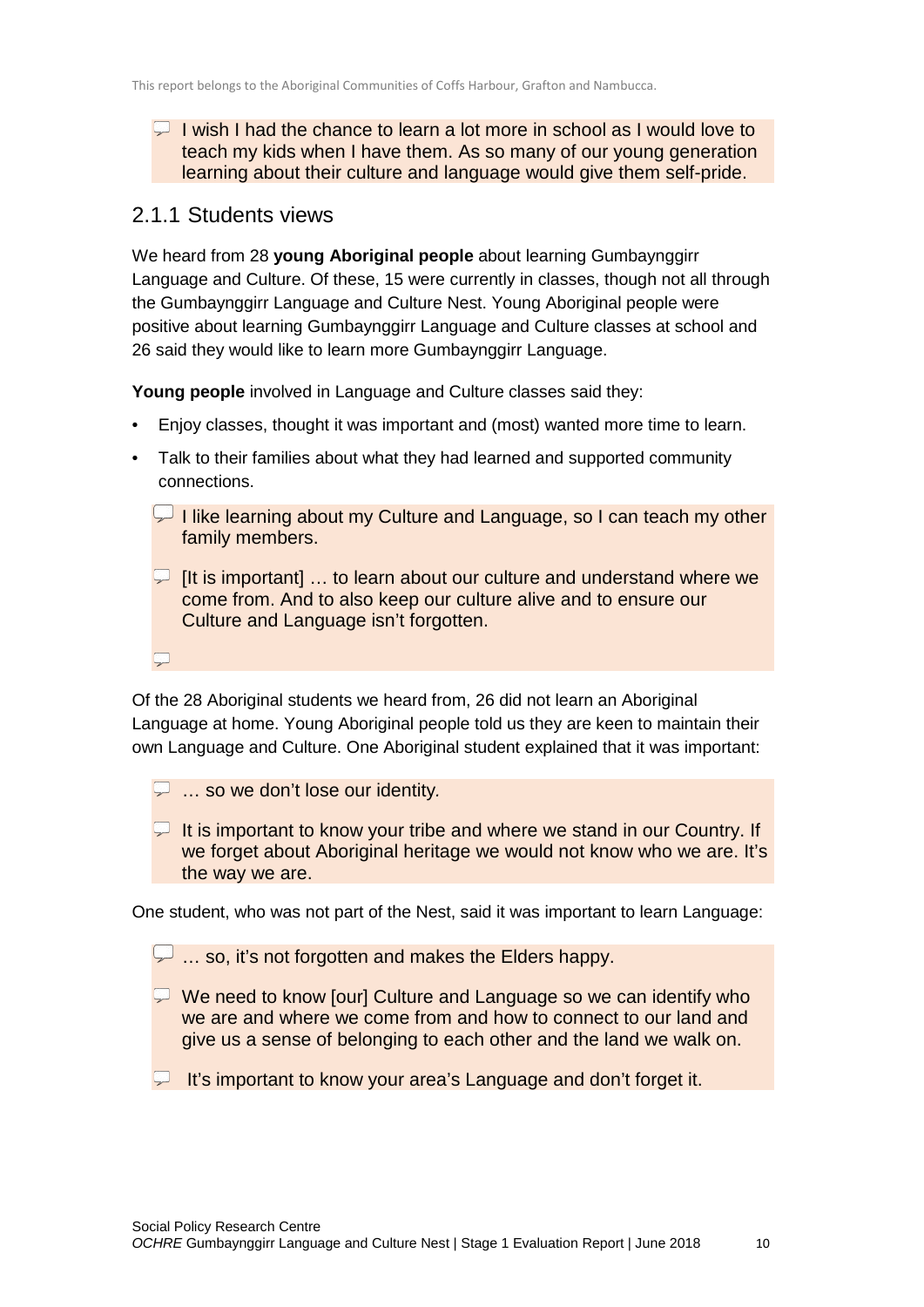#### 2.1.2 Philosophical worldviews of Language and Culture

Community views of the Gumbaynggirr Language and Culture Nest are shaped by philosophical questions of **who, where** and **how** Gumbaynggirr Language and Culture is taught and learnt. It is also important to acknowledge and recognise the history of Aboriginal communities being forbidden to speak their own language in schools.

C**ommunity members** told us that unlike some Aboriginal communities where a local Aboriginal language was spoken widely and as a first language:

- $\overline{\mathbb{P}}$ For places along the mid-north coast and that for us, our grandparents and that weren't allowed to speak it at all.
- $\Box$  ... so, they weren't able to pass it onto our parents who werefinot able to pass it onto us.
- $\Box$  For me, you know, I think Gumbaynggirr people should learn it first and it should be only taught first, you know, and then it goes onto the next lot of people, because it was taken away from us. It was taken away from our Elders to pass onto us and it belongs to them and us. So, we should learn it first. It's a shame when you walk into a shop or something and a white fella talks in your language.

One **community member** explained the integration of Language and Culture, and community responsibility for Language and Culture:

 $\Box$  The Language is a link between the past, thousands of years ago to now, have to continue to participate in Aboriginal events – NAIDOC, knockouts, community events. It's our responsibility to live in a manner that gives meaning and identity as Aboriginal people, it's my responsibility as [an] individual. Language is a conveyer of story, songs, ceremonies from the beginning 'til now.

We heard it was important to remember this history when teaching Gumbaynggirr Language and that Gumbaynggirr communities should be taught as a priority. We heard:

 $\Box$  One of the things that's a challenge about this [establishing Nests], it is getting our people to learn to speak Language again.…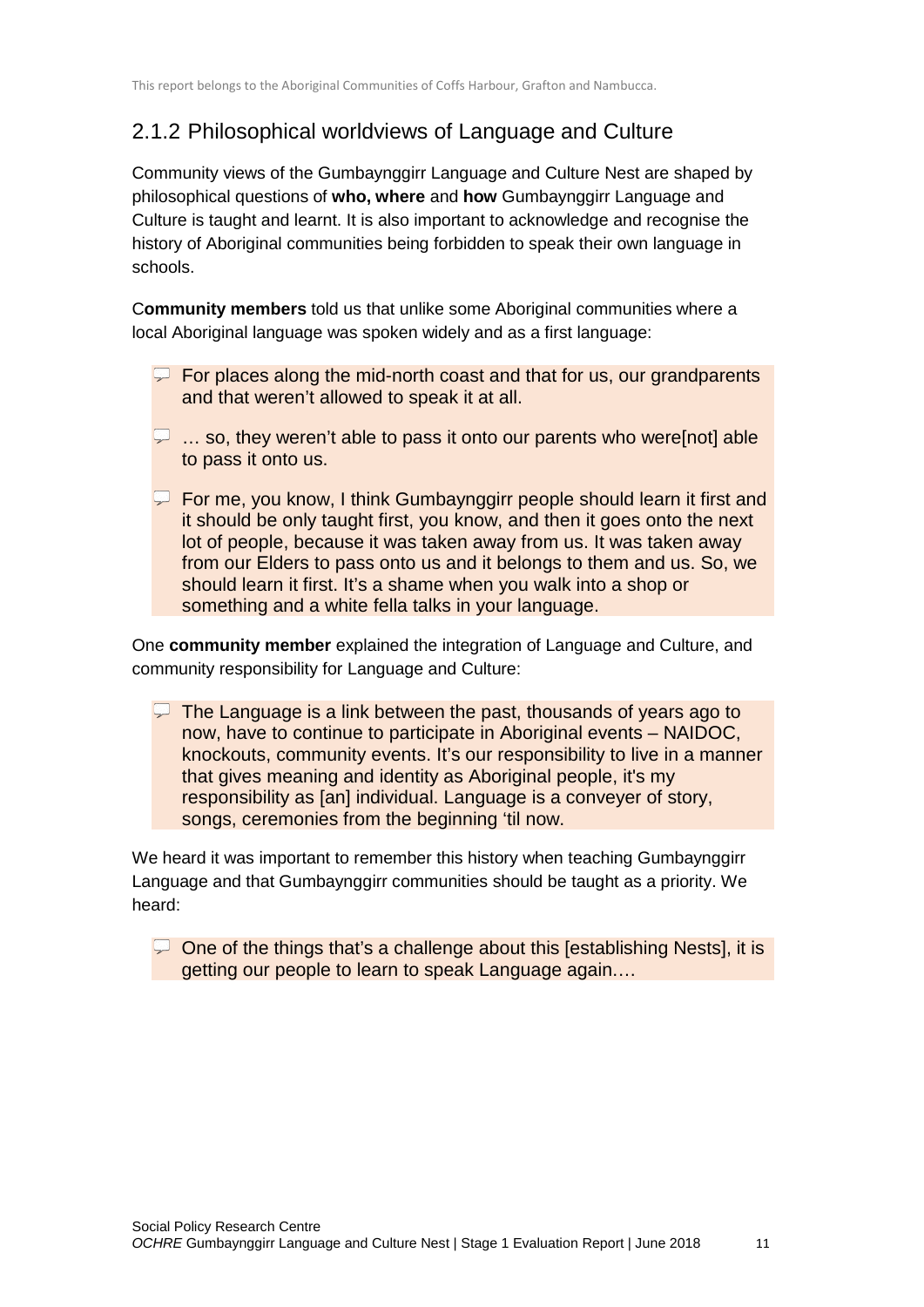Box 1 below provides an overview of Aboriginal Language and Culture in the context of Australian history.

#### **Box 1 Regeneration of Aboriginal Language and Culture**

Language is a key part of cultural regeneration, and community wellbeing. Shayne Williams, referring to Dr Marika's work, said 'our languages are embedded within the very spirit of country, so that each word that we have, and use keeps us in spiritual harmony with country' (Williams, 2011: 6).

Teaching Aboriginal language and culture based on geography to Aboriginal peoples in the region is not straightforward. Due to previous government policies and directives of removing Aboriginal peoples from their families and traditional country, and current economic realities, not all Aboriginal peoples in NSW are able to live in the country of their traditional ancestors and cultures. In any one place, at any one time, there will be Aboriginal peoples who are direct descendants of the Traditional Aboriginal peoples of that place, for example, Native Title holders and/or claimants; Aboriginal peoples who are not direct descendants of the Traditional Aboriginal peoples, but whose families have lived in an area for several generations and have strong social and family relationships and ties; there will be Aboriginal peoples who have moved to an area in recent more contemporary times, and do not have family backgrounds, support or extended relationships in an area; and also Aboriginal peoples from the Stolen Generations, removed and disconnected from their birth families and who may have no or little knowledge of their traditional or historical ancestries.

This cultural mix of Aboriginal peoples in any one place, can be highlighted when Language and Culture regeneration programs and initiatives develop and progress. If not acknowledged, this may cause Aboriginal peoples to 'compete' for their identity and belonging in a specific place. This is not the intent of cultural regeneration but can be divisive in communities if not understood nor accommodated.

### <span id="page-27-0"></span>2.2 Implementation of the Gumbaynggirr Language and Culture Nest

Participants' views of **where**, **who** and **how** Language and Culture can be taught and learnt has implications for the implementation and improvements for the Gumbaynggirr Language and Culture Nest. Most **community participants** we listened to felt that the Gumbaynggirr Language and Culture Nest was not implemented with community priorities in mind.

**Implementation** of the Gumbaynggirr Language and Culture Nest relies upon:

• The program being allowed access to government schools and support from government school Principals.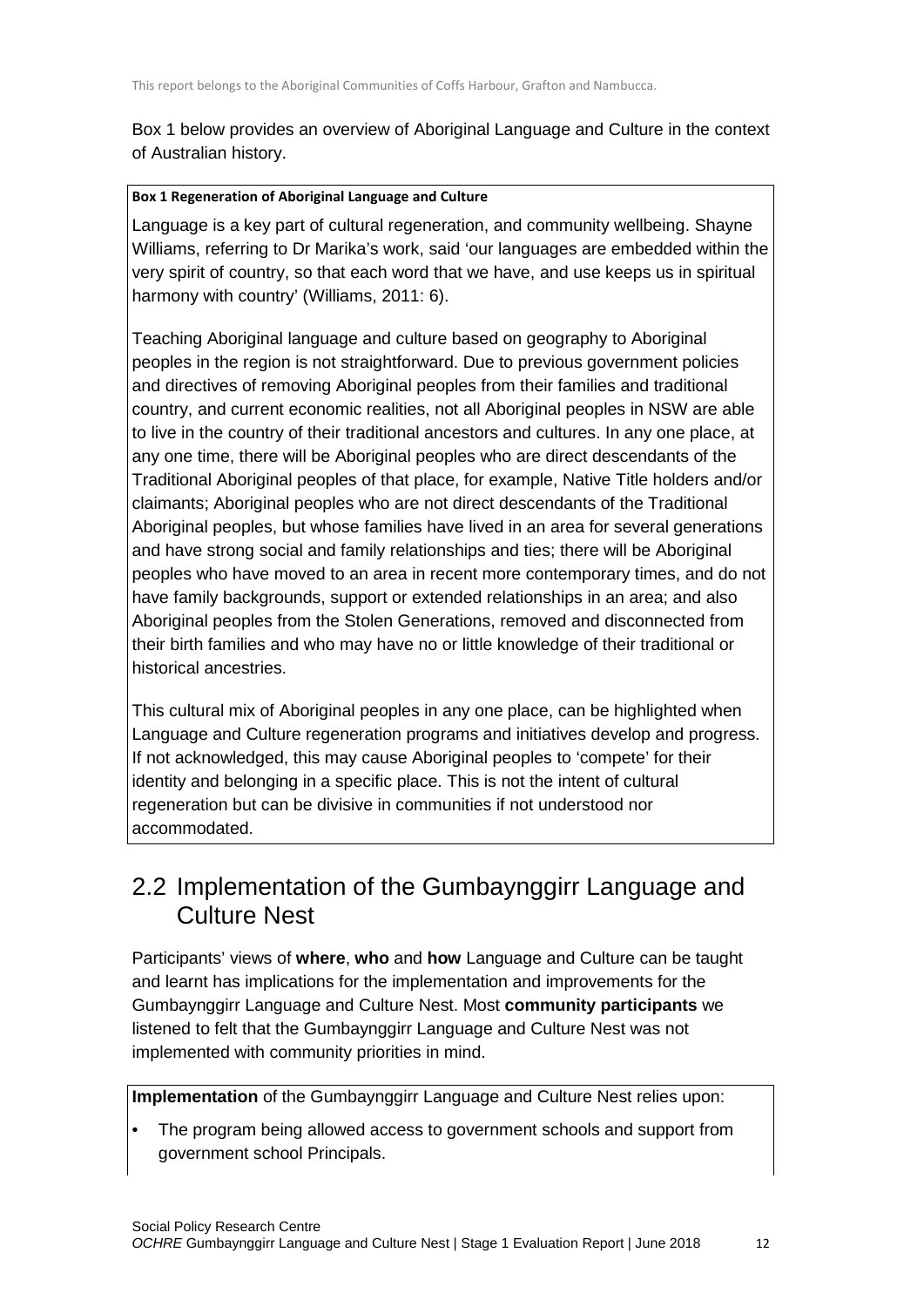- Availability of tutors to teach Gumbaynggirr Language.
- Tutors who meet the employment conditions of the NSW Department of Education.
- Local community interest in and support for the program.
- Some tutors are working for free to make sure students don't miss out on the chance to learn Gumbaynggirr. Some schools use school global funding to ensure classes happen.
- Muurrbay [Aboriginal Language and Culture Co-operative] as a major resource for providing language and culture support, education and training.
- Government can learn from existing community-based Gumbaynggirr Language and Culture programs.

In 2016 there were priorities to develop a community reference group and employ a Nest Coordinator or Project Officer. This would help with:

- Organising Nest reference group meetings.
- Coordinating the Cert III learning program. Muurrbay currently delivers programs for teachers and tutors to gain their Cert III; however, this takes time to complete.
- Coordinating teaching activities and developing learning resources.

#### 2.2.1 Gumbaynggirr Language and Culture – who teaches, where and how is it taught?

We heard a range of different opinions about the Aboriginal Language and Culture Nest model during conversations with community members and the co-design workshops.

The location of the Gumbaynggirr Language and Culture Nest, how Gumbaynggirr Language was being taught, and who has access to learning are key issues. The impact of history and government bans on Aboriginal Languages has shaped how Aboriginal community members felt Gumbaynggirr Language could be taught and who should be taught Gumbaynggirr Language.

We also note that there appears to be no single best way for Aboriginal Languages and Cultures to be taught and one program is unlikely to meet everyone's needs.

#### **Teaching and learning Gumbaynggirr Language and Culture in government schools**

There were different perspectives on the teaching of Gumbaynggirr Language and Culture at government schools. Some participants feel that community-based programs are the culturally acceptable places for learning Aboriginal Language and Culture. Other participants feel that any access to Language and Culture at school is positive now, and for future generations. For example: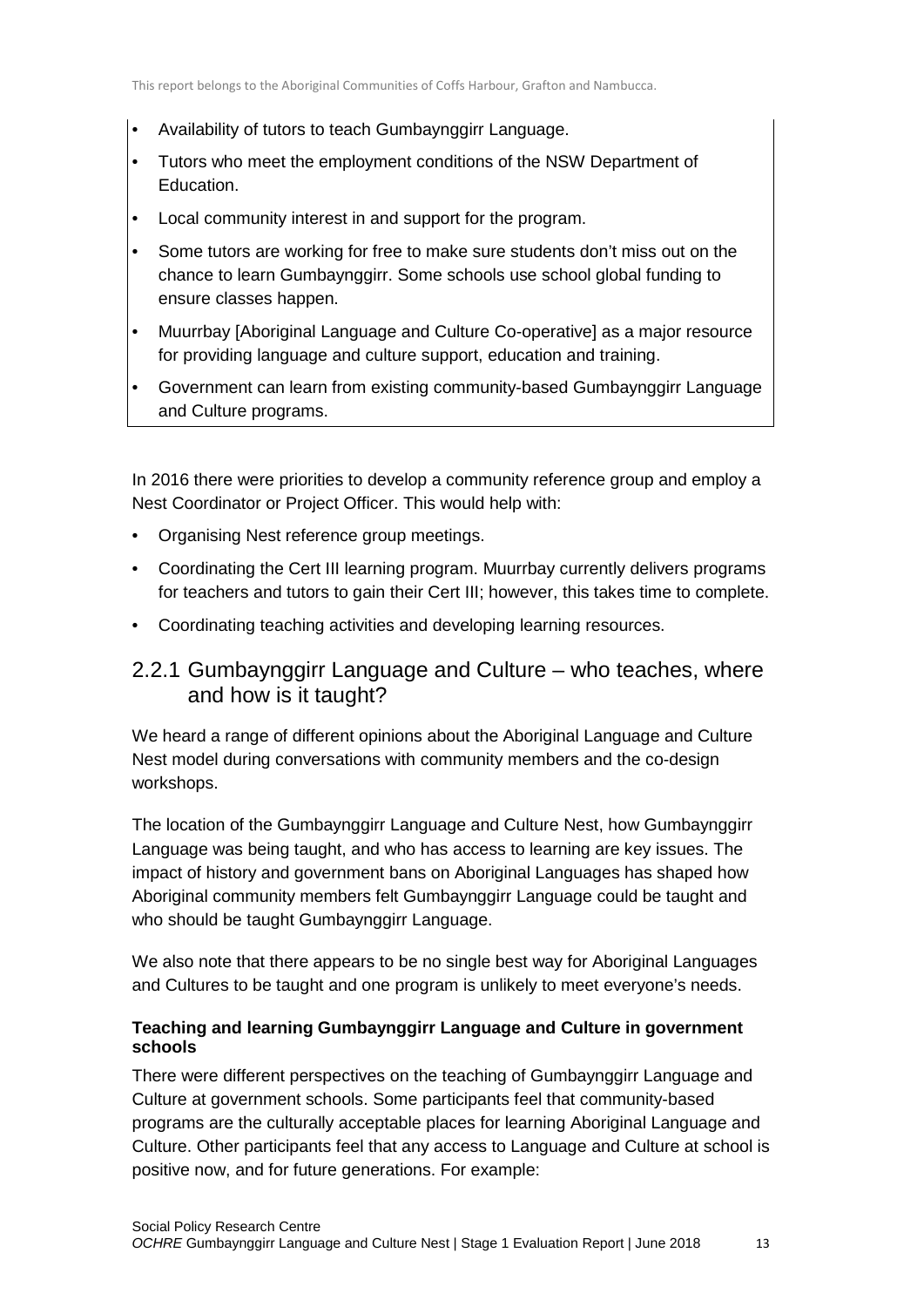- $\heartsuit$  Knowing that the kids are learning about themselves and where they have come from might help them understand what it is to be a First Australian.
- $\Box$  I suppose it would be good cause if no one talks and teaches it, it's gonna die off, hey. You don't hear no young fellas talking it that's for sure, hey, but someone's gotta pass it down or it's gonna get lost.
- $\Box$  The 'Nest' allows for community members to be trained and employed in retaining its information and bringing it forth to the next generation.

We also heard that if the Gumbaynggirr Language and Culture Nest is in some schools, it should be in all schools.

- $\Box$  So, shouldn't the Nest be going out to all the schools and negotiating with them, each school, and talking to the Principals and negotiating with them about getting teachers in there? ....
- $\overline{P}$  So, you're saying that the Nest might be doing this, but then it might be some of the Principals might be saying, 'No, we want it done this way', causing the barrier.

However, teaching Gumbaynggirr Language and Culture in schools raised the **question of who owns language** in government schools we were told:

- $\Box$  The question ... who owns the Language? So, if we teach this in schools, and I'm quite open with this, is that, yeah, we want everyone, whoever, to learn our Language, but when it comes to a government point of view in setting up these Nests, you know, I think their view is correct me if I'm wrong - I think their view is that nobody owns the Language.
- $\Box$  It's not really a whole of community initiative if you're only targeting half the audience.

We heard from community members and stakeholders that:

 $\Box$  All Language and Culture programs should be led and facilitated by Aboriginal corporations at all times. This would ensure that Language learning is linked to Country and community which therefore ensures authenticity free from Eurocentric viewpoints/perspectives of our Language and Culture.

Some participants feel that the Gumbaynggirr Language and Culture Nest is another example of government involving itself or controlling Aboriginal community business. One participant explained the issue of the Nest being located in a school was not the problem. The problem was the limitations of a school-based curriculum.

 $\Box$  I think it's the principle of who's been given the mandate to actually roll it out, so there's not an issue with Language being taught in schools.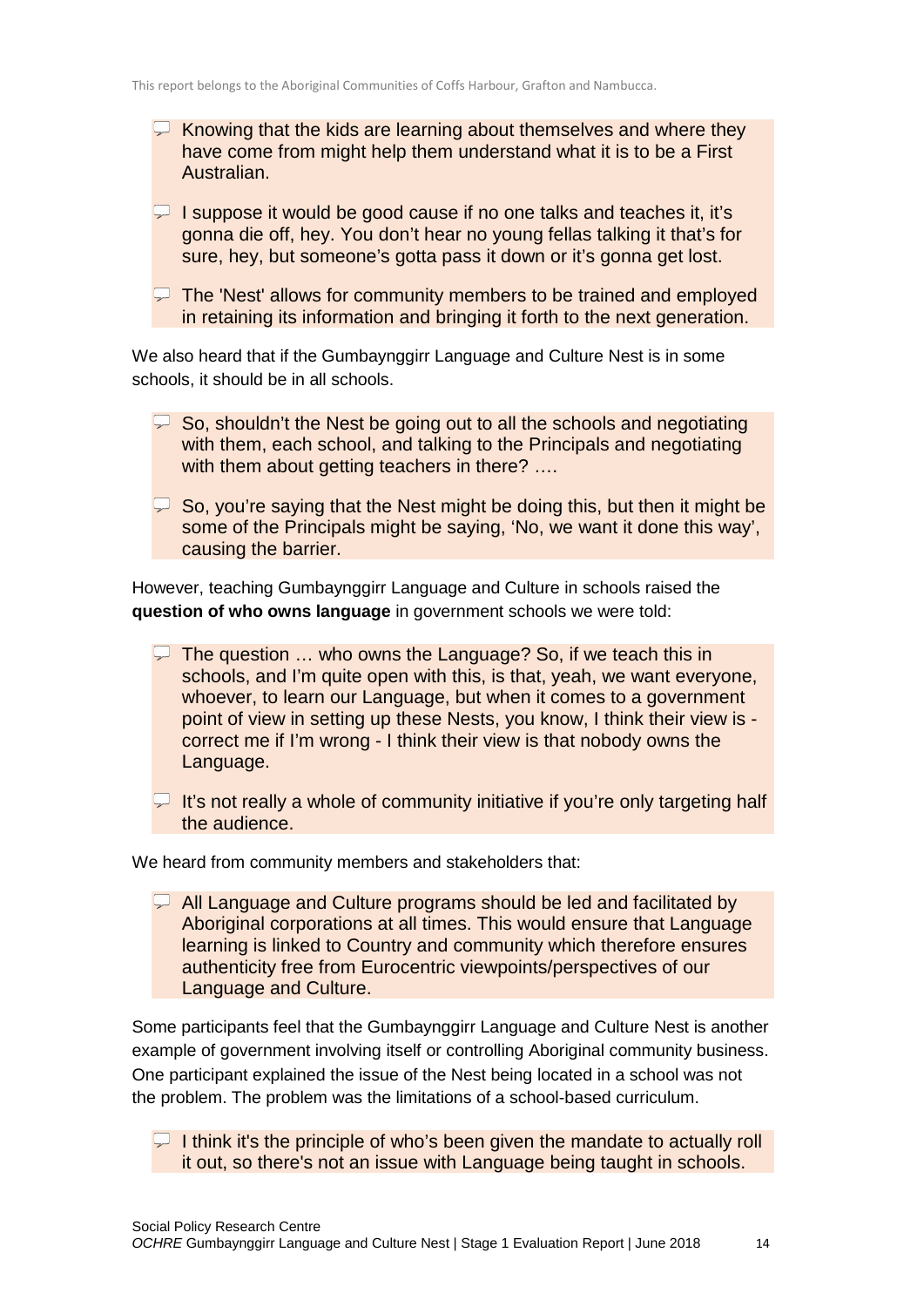It's more that at a Department level and the Department is dictating, that's what happens.

 $\Box$  When we look at school curriculums and all this western viewpoint of  $\Box$ this is how you get through a course – it actually limits the ability of a teacher to impart more Language on a kid, because they've got to fit within these strict quidelines.

For some people, despite the Gumbaynggirr Language 'getting out there' through the Nest, the way the Gumbaynggirr Language and Culture Nest was established and operates is **seen as a form of government control**.

- $\Box$  It's just like every other thing that we try to do that is controlled by the government.
- $\Box$  It's taken away from us.
- $\Box$  I think that's very negative towards the Aboriginal people and they've taken everything else from us, taken our land off us and everything else, now they're taking over our language and using it where they want to use it.
- $\Box$  Okay probably it's a good thing that it's getting out there, but it should go through the right channels and not through **white** organisations and the Department of Education.

#### **Is the Nest culturally respectful?**

Aboriginal Community participants in this evaluation support traditional ways of learning Gumbaynggirr Language and Culture in terms of who teaches Language, where it is taught and how it is organised. Some stakeholders from Aboriginal communities in the region, and outside school had mixed views about the success of the Nest and whether it is culturally respectful.

**Parents** of children involved in the Nest felt school was a good place for children to learn.

- $\Box$  Yes. It's good because most parents have not had the opportunity to teach their kids about language and culture. Knowing that the kids are learning about themselves and where they have come from might help them understand what it is to be a first Australian.
- $\Box$  I think it is an ideal opportunity for everyone to learn language.

#### **Parents** and **community members** also said

 $\Box$  I think it's great for children to learn their Language and Culture, but I think it **should be taught by the more traditional Elders** as opposed to being taught out of text books by tutors.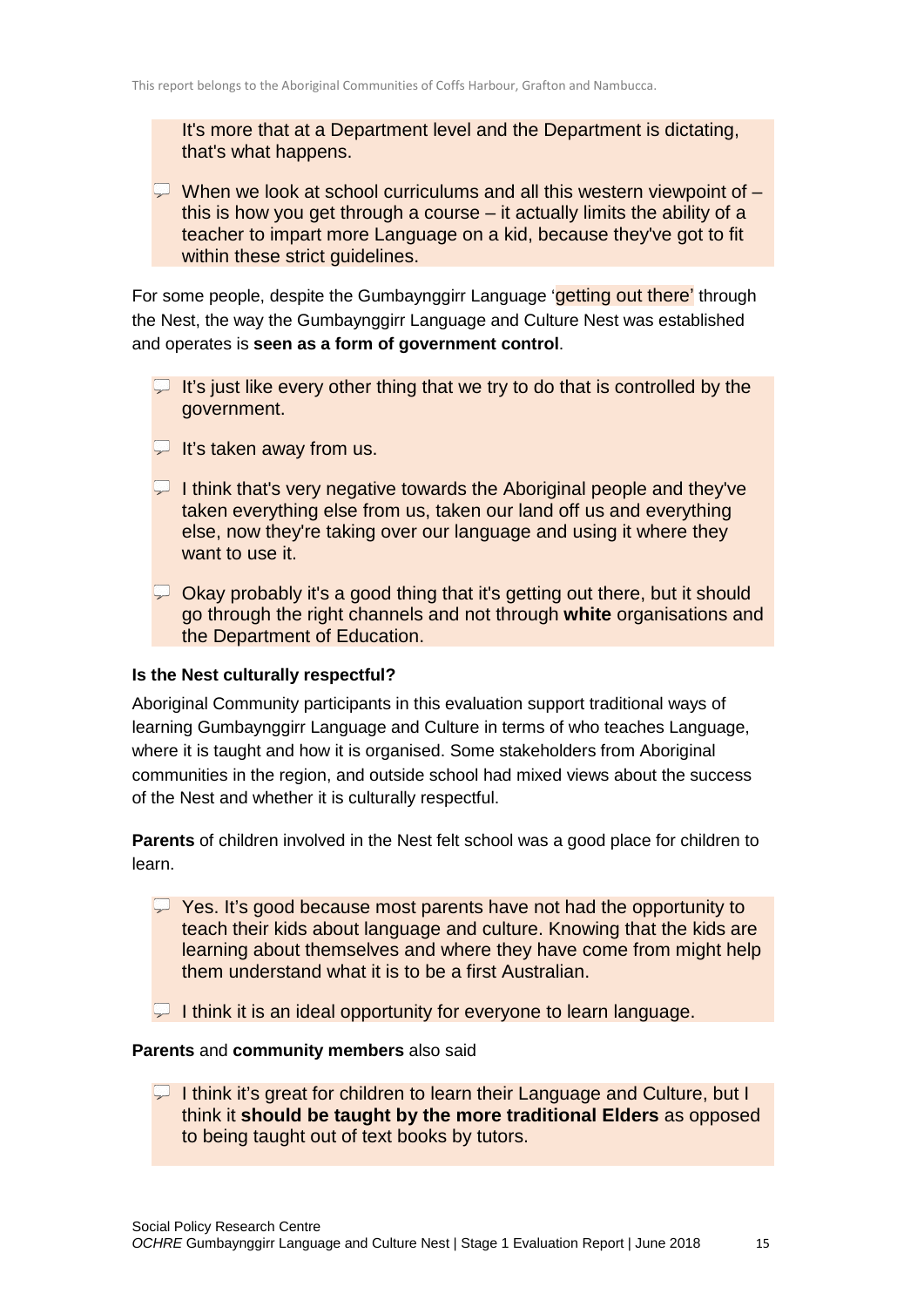This report belongs to the Aboriginal Communities of Coffs Harbour, Grafton and Nambucca.

#### It is a way [it is a good thing] but **there is a need for options outside of government schools** to access language.

Another participant said

 $\Box$  Yes and no INest is and isn't culturally respectfull I don't think its respectful when you put cultural stuff into a government department. Where is the respect there to the Aboriginal people in the community? Now they have given that government agency how to deliver it, implement it… all that information and resources… that's the communities' Language and Culture. They can't go into the school and access that information… How is that culturally acceptable?

One **stakeholder** explained that having the Nest in schools was a barrier:

 $\heartsuit$  The NSW Dept of Education is the barrier. The learning of our Language and Culture will never be successful when teaching and learning is approached from a western Eurocentric perspective.

#### **Aboriginal Languages Act 2017**

In the feedback session, there was some discussion about the *Aboriginal Languages Act 2017* and how this might be implemented. Some saw the Bill as supporting Aboriginal languages in schools. One said that currently:

- It's up to the Principal to decide whether they want to participate or not [in the Nest]. I think that will change with the language Bill coming through.
- $\Box$  And that Bill ... will give more clout to the argument [for supporting the **Nest.**

Another participant was more cautious about the possible impact.

 $\Box$  I think we need to be very careful with the Languages Bill. I think that it is another way of government placing controls on language, actually, and I think it's a dangerous thing.

#### 2.2.2 School stakeholders' views

We also heard from 10 **school stakeholders.** Six were involved with schools as either a Principal or teacher. School stakeholders highlighted the importance of school commitment and proper funding to ensuring the success of the Nest. They believed the program would be a success once it:

 $\heartsuit$  was sustainable and students were able to speak some of the Language.

One **school stakeholder** involved with the Gumbaynggirr Language and Culture Nest said: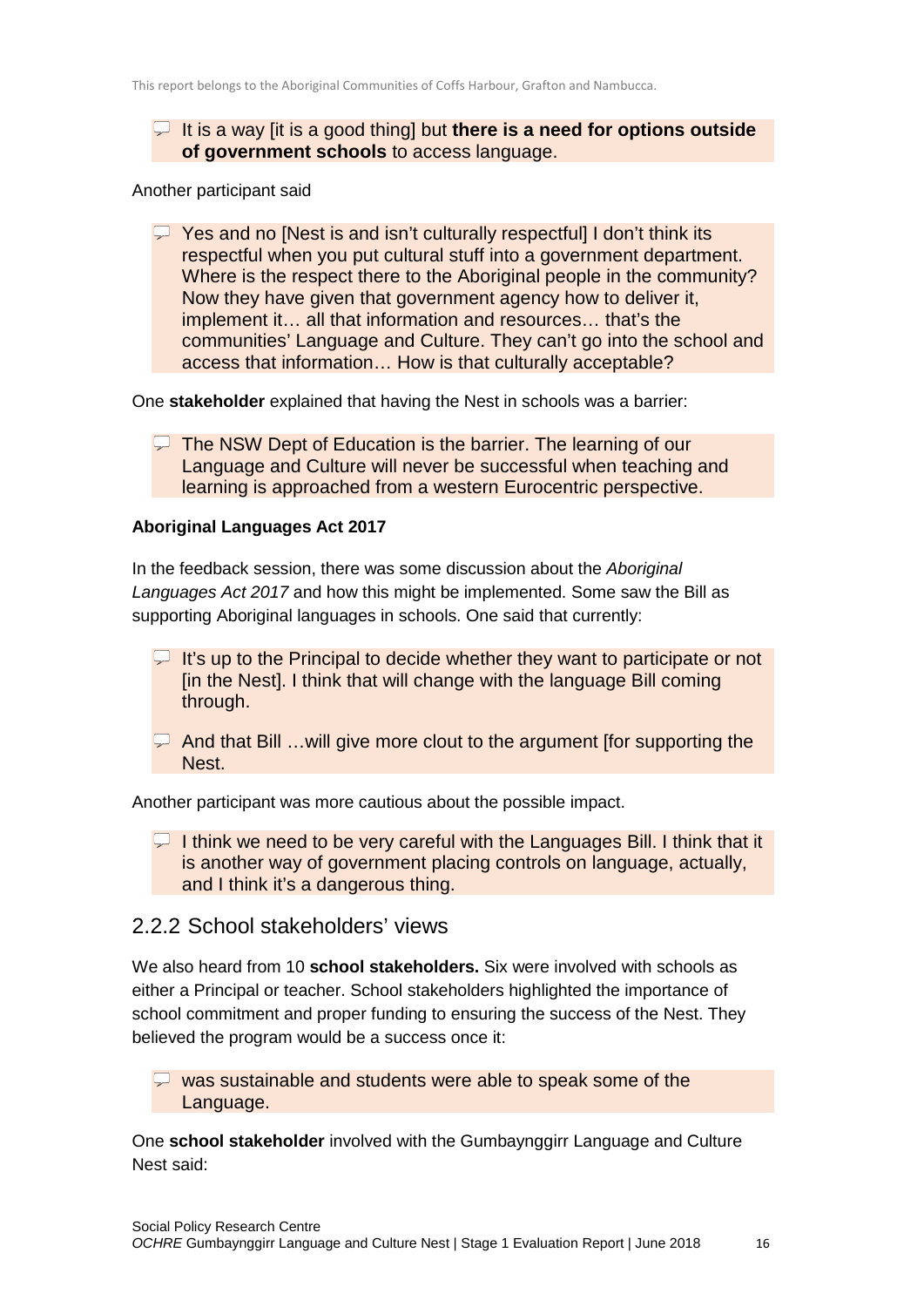This report belongs to the Aboriginal Communities of Coffs Harbour, Grafton and Nambucca.

 $\Box$  If schools don't want to implement Language, it will never work. Those schools that do are immediately impacted on by the lack of funding*.*

Among **school representatives** there was no consensus about whether the Gumbaynggirr Language and Culture Nest was working as planned. Schools' experience of working together with Aboriginal communities varied.

We heard:

- $\Box$  As far as our school is concerned, we have been well-informed, and it has run as planned.
- $\Box$  Overall a fantastic initiative that took a while to get off the ground.

One school was told:

- $\heartsuit$  We have to have a Nest but had no real idea what it meant or who the spokesperson was.
- $\Box$  There was not enough information about 'who to talk to, how does it happen'.

Another **school representative** explained that their school (which does not participate in the Gumbaynggirr Language and Culture Nest):

 $\Box$  We have a long history of acknowledging the importance of Gumbaynggirr in our community. Gumbaynggirr is part of the fabric of our school. [Our school] has just gone about it in their own way. Lack of funding has meant that the [Gumbaynggirr] Language and Culture Nest was never going to work as it was set out. To be honest [school name] is self-sufficient in this matter.

One **stakeholder** said that to be successful there needed to be more secure teaching hours within the school. We heard that for classes to have some continuity it would be good to establish a resource for schools to access. For example,

 $\mathbb{Z}$ In a tutor's absence they could call up another language tutor and join their classroom digitally – this would stimulate the kids' learnings through chatting with other students throughout NSW in a virtual classroom.

One **school stakeholder** suggested it would be good to help tutors come together and share their resources and experiences. Resources could be physical; for example, objects (model of the human body), maps, and Language dictionaries. They could also be digital. We heard:

Tutors should be given resources to teach language in the classroom.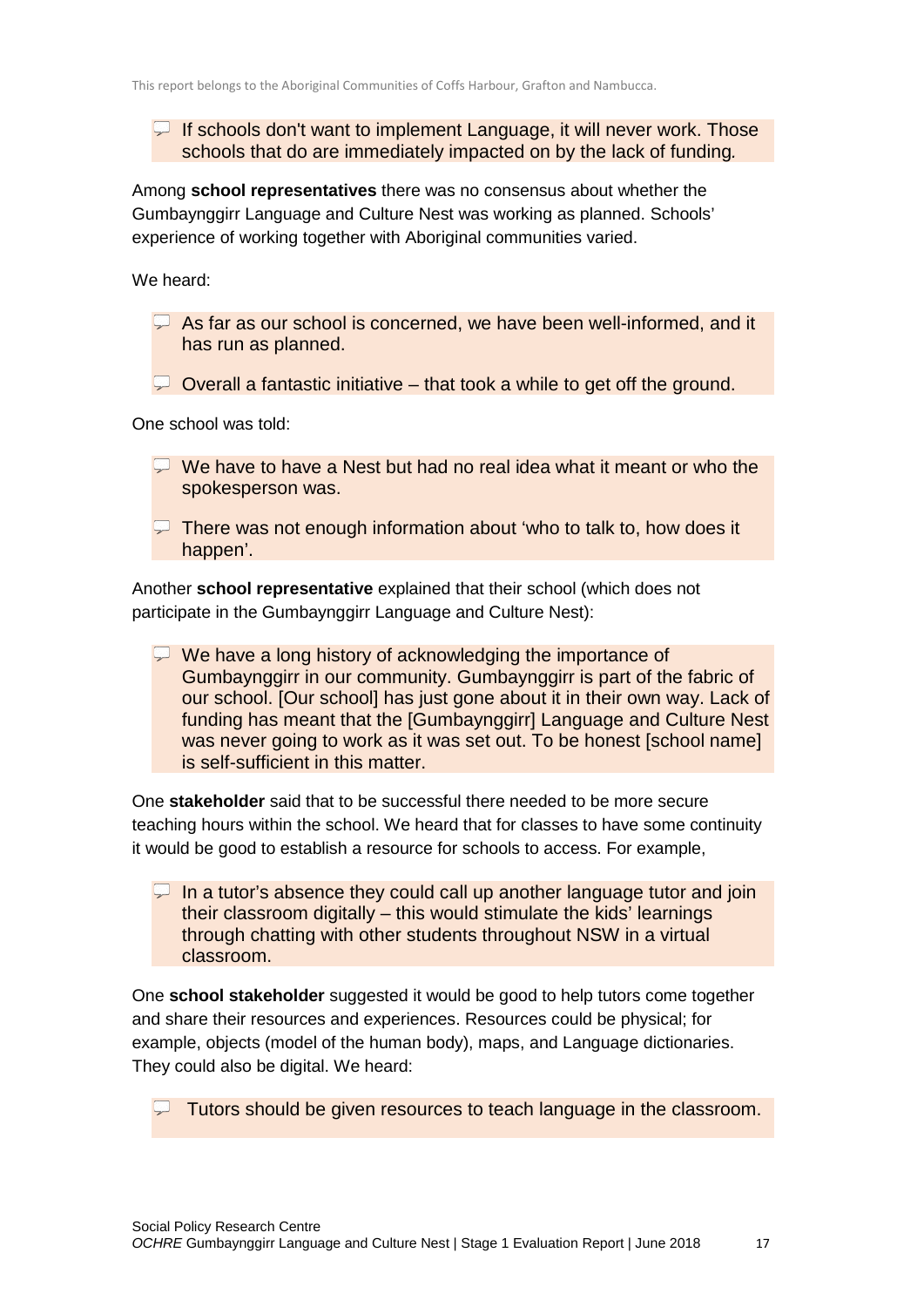- A base kit for teachers, AEOs [Aboriginal Education Officers], that include Indigenous movies, song books, Apps, charts training, and take-home kits for parents'.
- We need historical and cultural Aboriginal and Torres Strait Islander movies, music for song and dance, and language Apps*.*
- $\Box$  I would like to see Apps happening, with our own language so kids to be more engage in technical gadgets, they are more inclined to interact with Apps than a piece of paper.

### <span id="page-33-0"></span>2.3 Resources for the Gumbaynggirr Language and Culture Nest

We heard some discussion about Gumbaynggirr Language teacher qualifications and resources, and that State government commitment and support (resources and funding) was important. Resources, funding and training and support for tutors and teachers were central to improvements for the Gumbaynggirr Language and Culture Nest.

At the **co-design workshop** we heard there needs to be a commitment of resources from NSW Government, as well as the schools participating, if the Gumbaynggirr Language and Culture Nest is going to work. This commitment included: time, funds and support for students to participate in Nest.

- $\Box$  I don't know how it works, but from the Department of Education, the AECG, there needs to be a mandate to these Principals about allocating funds in the school budget as well …
- $\Box$  It needs to be mandated from the government to tell them that they need to put money aside to actually have this done. Because if they're going to take it seriously, which they obviously aren't, and they're leaving it on the black fellas to do it, I think that that should be - AECG need to do something. So, does the department…
	- … Not only fund…
	- … But resources.

 …They need to allocate time… they need to allocate time for these kids to learn their own language.

… and their culture…

We heard that one of the key tasks of the Nest is to develop teaching and learning resources. This should include developing:

Language stories about the community and environment that kids are growing up in today.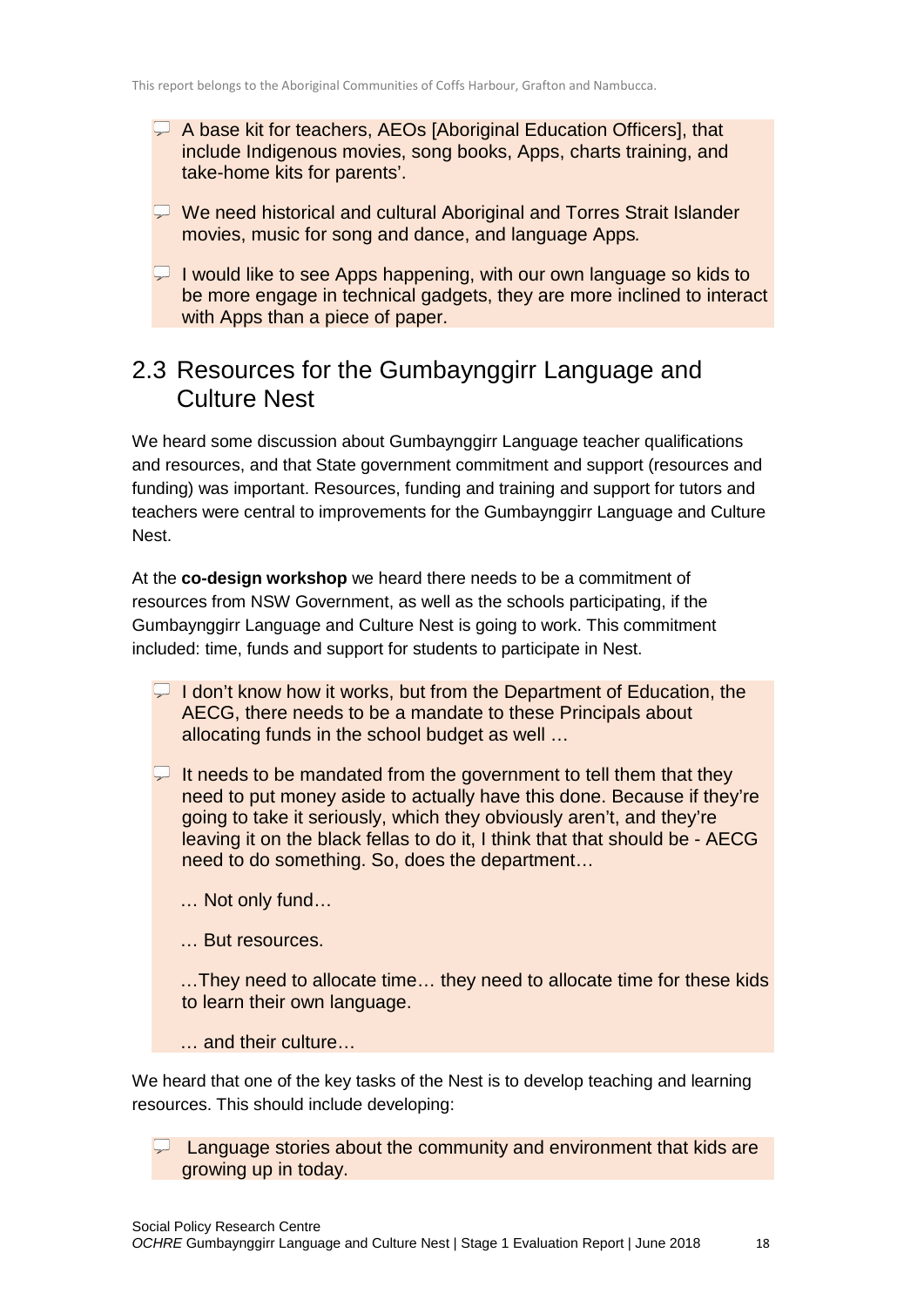Developing resources:

- $\Box$  Brings the community together [but we heard that]
- $\Box$  Teachers and tutors are not getting the time to spend together to develop [them].

#### 2.3.1 Gumbaynggirr Language and Culture Nest Tutors

Regarding teachers, in the **co-design workshop** we heard that participants wanted to know who decided that Gumbaynggirr Language tutors need to have a Cert III to be allowed to teach in schools. The Cert III requirement highlighted a tension between Western qualifications and cultural authority. Gumbaynggirr **community members** participating in the continuing conversation, felt there should be discussion and consultation to ensure appropriate people, with acknowledged cultural authority, are teaching Gumbaynggirr Language in Nests in schools. They noted the difference between Western qualifications and culturally-acceptable Aboriginal qualifications. This would also demonstrate more respect for local Elders.

We heard employment regulations can prevent Gumbaynggirr Elders and other people with Gumbaynggirr cultural authority in the community from being teachers. There needs to be different ways for Elders to be included in the Nest with more respect and recognition of their knowledge and standing in their community.

#### $\mathbb{Z}$ I don't think Elders should have to put themselves through Cert III to prove they've got knowledge. But they can be maybe co-presenters.

One participant explained that classroom teachers also need to understand how the Language and Culture classes work. For example, NSW Department of Education guidelines require a qualified teacher in the classroom at all times. The classroom teacher must stay in the classroom when a tutor does not have that level of training. Not all classroom teachers understand their role with regard to Language tutors. This was explained to us in the feedback session.

- $\Box$  So, you've got to be a qualified teacher to be teaching in schools?
- $\heartsuit$  Yes. But if you're teaching language, then you have a qualified teacher…in the room.

One participant wanted more support from the organisation running the Nests to find and train Gumbaynggirr Language and culture teachers:

- I was sort of saying the AECG need to back us as well and the  $\Box$ language teachers and stuff …
- $\Box$  [They need to] ask these organisations, our organisations and other organisations and say, '*well do you have some of these teachers [to] come and do this style of teaching?'*.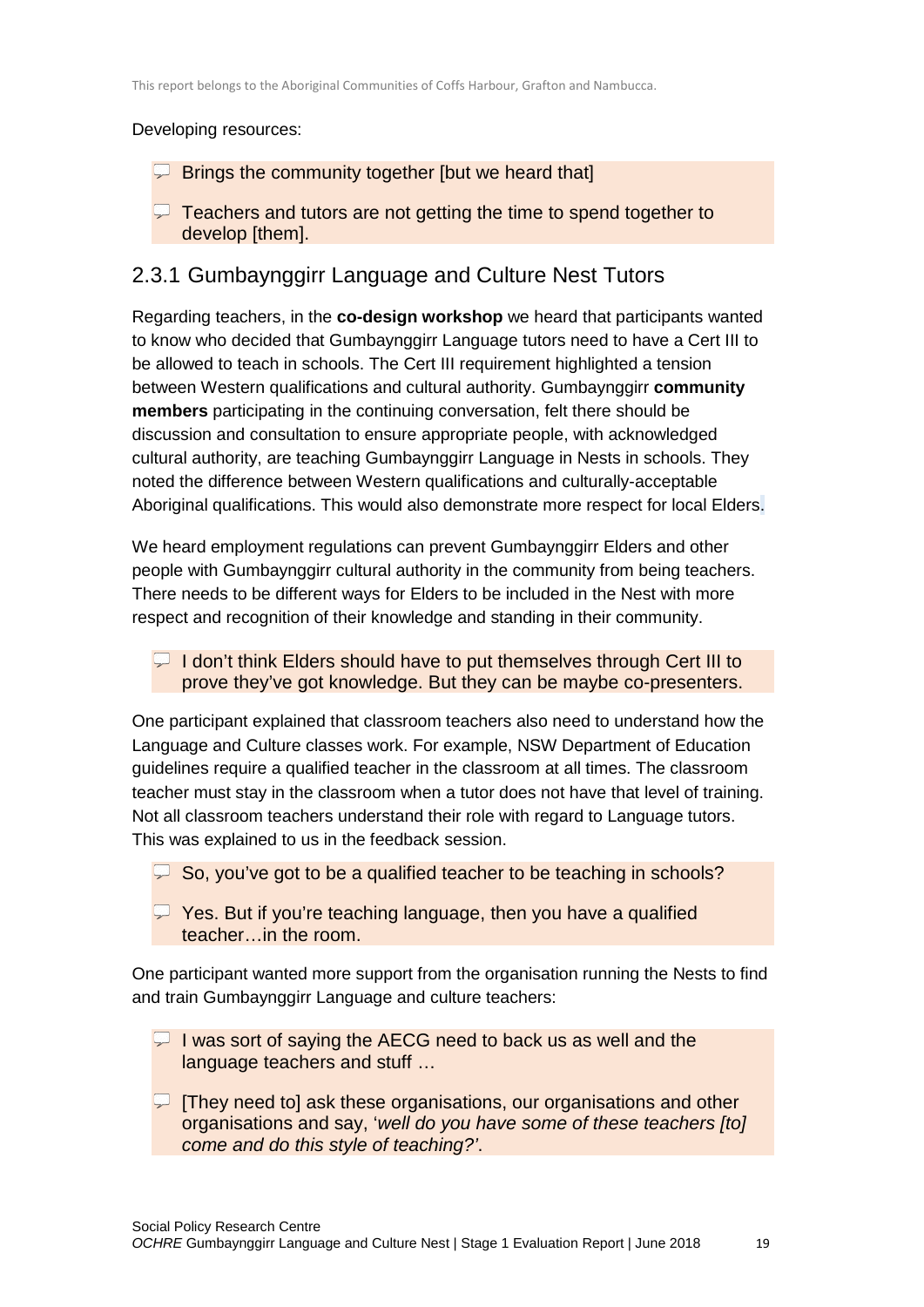Continuity of classes is important for schools. However, school teachers need to be working in a culturally respectful way. We heard some criticism about who was running classes when Gumbaynggirr tutors were away.

- $\Box$  There are white teachers filling in on language classes with no understanding of our culture or language.
- $\Box$  We have young ones here correcting our Elders, telling them how to speak their language, more needs to be done to ensure they are teaching our lingo the right way, saying things the right way?

Participants also discussed the importance of training and flexibility for supporting Aboriginal teachers in learning Language in their community. We heard that some tutors volunteer their time to make sure all children have opportunities to learn Gumbaynggirr Language and Culture in schools. We heard

 $\Box$  [There are] more schools wanting teachers than there are teachers.

Tutors and teachers drive over extended geographic areas to do their work. In the co-design workshop we heard:

- $\Box$  Yeah, so [different tutor]'s running around the three schools, but only claiming for one.
- … That's not fair…
- $\Box$  ... Or else them other two primary schools miss out and it doesn't look good.

We also heard that working conditions mean that tutors are not employed during school holidays and have to find other work during that time. Also, that tutor hours cannot properly cover all classes in all schools.

 $\Box$  We were told we can have up to 3-6 hours a week funded through the Nest, K-12. How do we cover all [age groups] in 3 hours a week?

In some school, Principals provide additional school funds to keep the Nest going.

 $\mathbb{Z}$ So, the three Principals, [Principal] did this, I've got a lot of time for these three Principals. They've made a lot of difference [here]. I would not have worked at [school location] … but I'm back for history. It's changed. I'm telling you, it's changed. It's changed a lot. It's so good.

### <span id="page-35-0"></span>2.4 Communication with Gumbaynggirr communities and information about the Nest

We heard that the Aboriginal communities in Coffs Harbour, Grafton and Nambucca, had limited information and knowledge of the Gumbaynggirr Language and Culture Nest.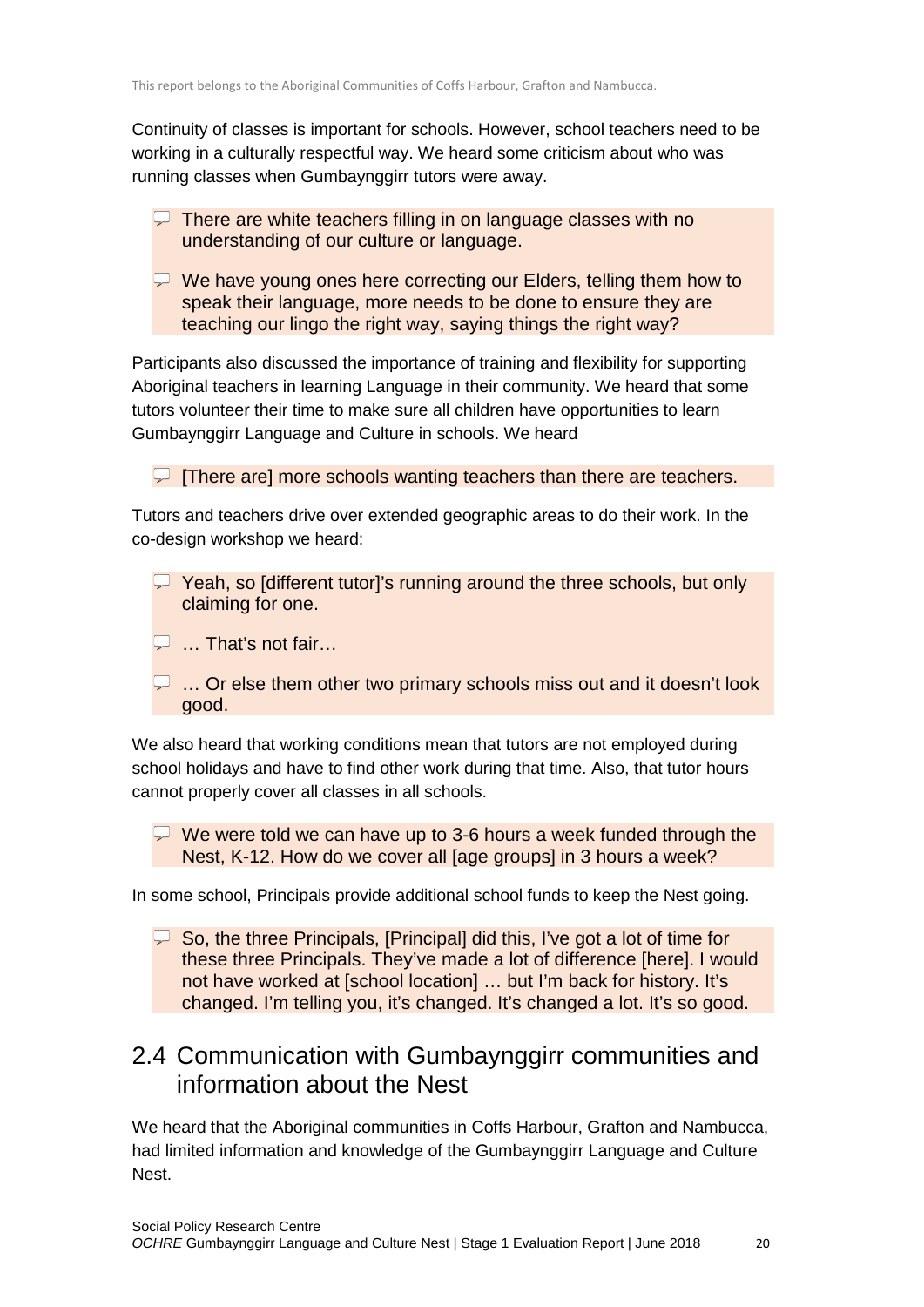**Community members** and participants in this evaluation who knew about the Nest said they found out about it through direct involvement with the school or *OCHRE*. Some people had children who were in Gumbaynggirr Language classes or had missed out on being in a Gumbaynggirr Language class. Some people knew about the Nest because they were part of an Aboriginal organisation that conducted Aboriginal language and cultural training in the community.

During the **co-design workshop**, we heard that community members had not received much information about how the Gumbaynggirr Language and Culture Nest was set up or managed.

There is an expectation from Government that communities will support the Gumbaynggirr Language and Culture Nest – because it is 'for them'. However, some Aboriginal community members told us they had not had any input into how it was run or structured.

We heard that instead of placing expectations on Aboriginal communities, senior government decision-makers need to work together to support the program through policies and decisions across State Government departments. State departments also need to work with Aboriginal communities. In the co-design workshop we heard:

 $\Box$  ... I would like to put up another recommendation, is that those ministers, our Minister of Aboriginal Affairs and the Minister for …. Education, they need to come together …

 Why should we have to go in and bat at a local level with our schools when those two up there should be having the conversations and coming down?

 They make the policies and the decisions, so they need to have those conversations.

Another speaker responded:

 $\Box$  But even have them [government representatives] come up here and have a conversation with communities…

 $\mathbb{Z}$  ... with us.

We were told that many people would like more information about the Nest and what happens in schools:

- $\mathbb{Z}$ I have heard about it, I'd like to know more in detail what the Nest role is within the schools. Conversations between government and the different Aboriginal community organisations could support better understanding of the Nest.
- $\heartsuit$  Yes, I am aware of the Nest, but I feel they are not widely advertised.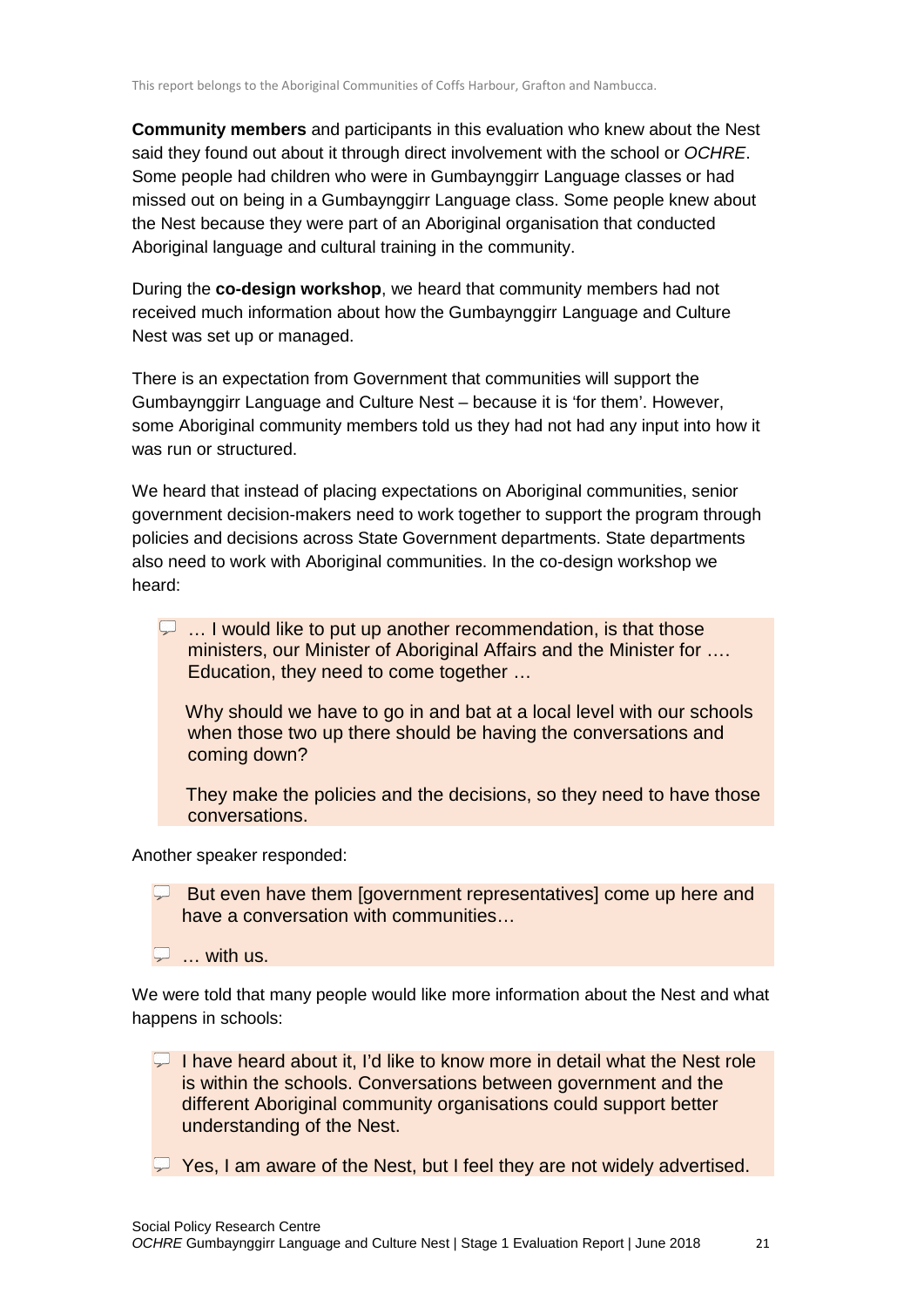Participants felt that access to the Nest, and more information about it, would help their understanding of what was happening in the classroom, and that would be positive.

 $\Box$  As we learn our way, we have a better understanding of what our children are learning and have a better relationship with them through our culture.

### <span id="page-37-0"></span>2.5 Early impacts and success of the Gumbaynggirr Language and Culture Nest

Although it is too soon to see broad **impacts** of the Aboriginal Language and Culture Nests, **school stakeholders** told us there were:

Some indicators at our school that Aboriginal students are more comfortable speaking in language in assembly.

The aim of the Nest is to support young Aboriginal people's cultural identity and support self-esteem through Gumbaynggirr Language and Culture. However, some Aboriginal participants had concerns that while they supported the teaching and learning of Gumbaynggirr Language and Culture young Aboriginal people had broader needs. One participant said about the Nest.

It is a good way to expand the general knowledge of all students but doesn't address the specific needs of Aboriginal students.

We learned from the Gumbaynggirr Language and Culture Nest NSW AECG Inc. meeting minutes that teachers and tutors at the Nest, report that Aboriginal students (NSW AECG Inc., 2016b):

Are clearly becoming very involved in their lessons, they ask more questions and generally show high levels of participation in their learning.

Show a real sense of pride in their Gumbaynggirr classes – when you do language, they often know some of it already and they spark and lighten up when they hear it in the classroom.

The minutes also noted that the implementation of the Nest has seen:

Increases in relearning of Language across Gumbaynggirr Country. There is real passion and growing confidence within the tutors as they learn Language.

These minutes also explained that in 2016, teaching Gumbaynggirr in Stage 1 was identified as a priority in the Nest, but this could be delivered to anyone who had not learned Language before (so could be delivered in other Stages). NSW AECG inc.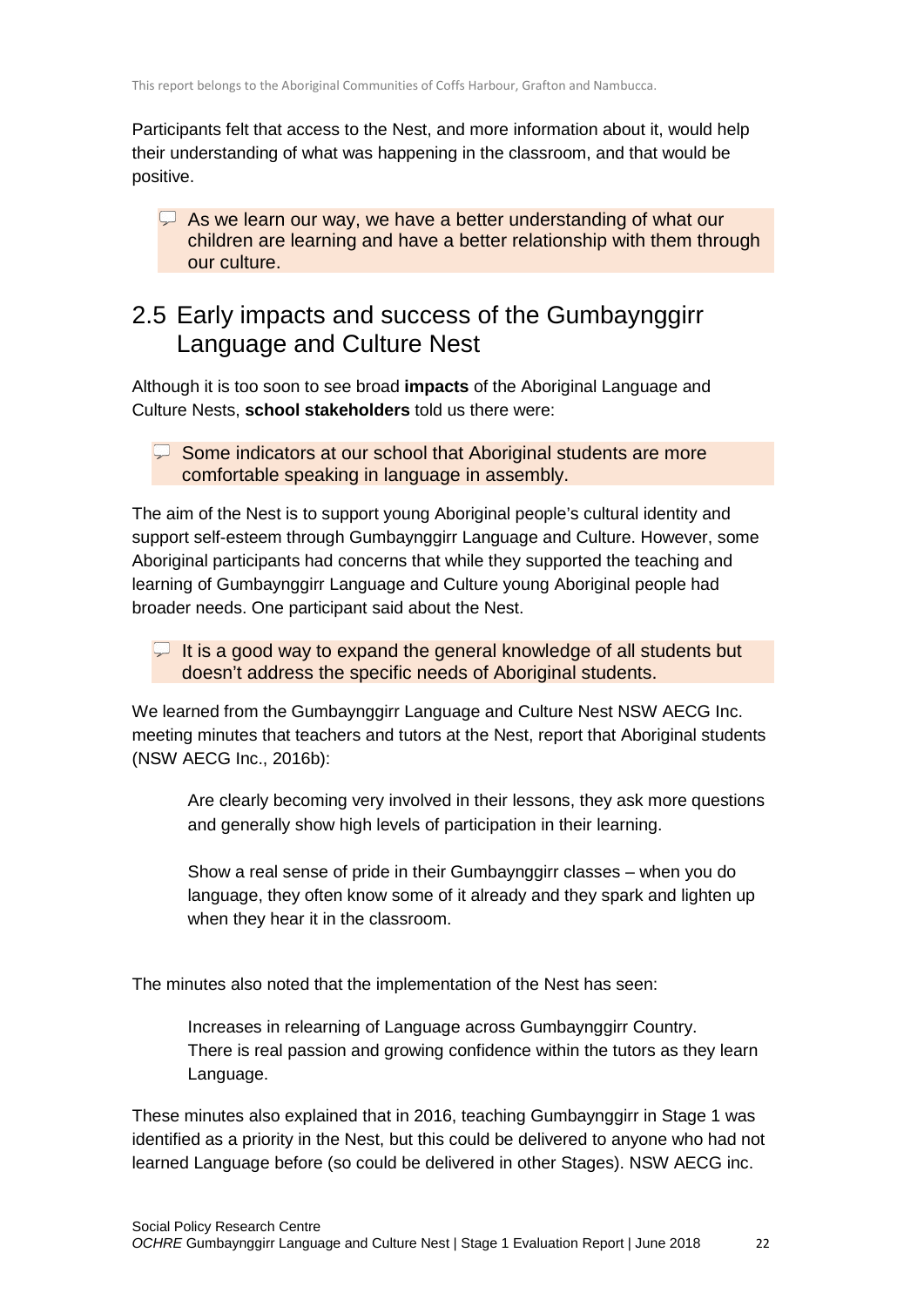recognises that the Nest needs to be delivered across the different stages of schools; however, this relies on having enough tutors with enough Language to do so.

… at some schools, tutors and teachers are only able to manage teaching language across one stage of learning (i.e. Stage 1) (NSW AECG Inc., 2016b).

### <span id="page-38-0"></span>2.6 How can the Gumbaynggirr Language and Culture Nest be improved?

Aboriginal **community members** and participants in the evaluation are positive about the teaching and learning of Gumbaynggirr Language and Culture being taught. Areas where the Nest can be improved are through who has access to classes, and if the community had any input or control of the classes.

#### **Improvements**

- Gumbaynggirr Language and Culture Nest should be Aboriginal communitycontrolled and less constrained by government processes. Needs to be culturally relevant and respectful to Gumbaynggirr Elders and Gumbaynggirr community.
- Schools and communities need information and support during the implementation of the Nest, including improved communication about how the Nest operates, including the structure of the Nest. Community members need to know more about the Nest and what is happening to ensure they can be a part of the process.
- Access to classes for **all students** with opportunities to learn Gumbaynggirr Language and Culture prioritised for young Aboriginal people. Including access for smaller schools and towns.
- Access to Gumbaynggirr Language and Culture needs to be available across communities – not just in some schools and in some classes, and not only for young people.
- Adequate resources and funding should be given to the Nests, including support (mentoring), training and job security for Gumbaynggirr Language tutors and support for ongoing language development. An increased budget would schools ensure classes happen.
- Increased number of classes one class a week is not enough to learn a language.
- Improved communication between schools and teachers with Nest teachers and tutors.
- A register of replacement Gumbaynggirr Language tutors for schools would help to provide students with a continuous program.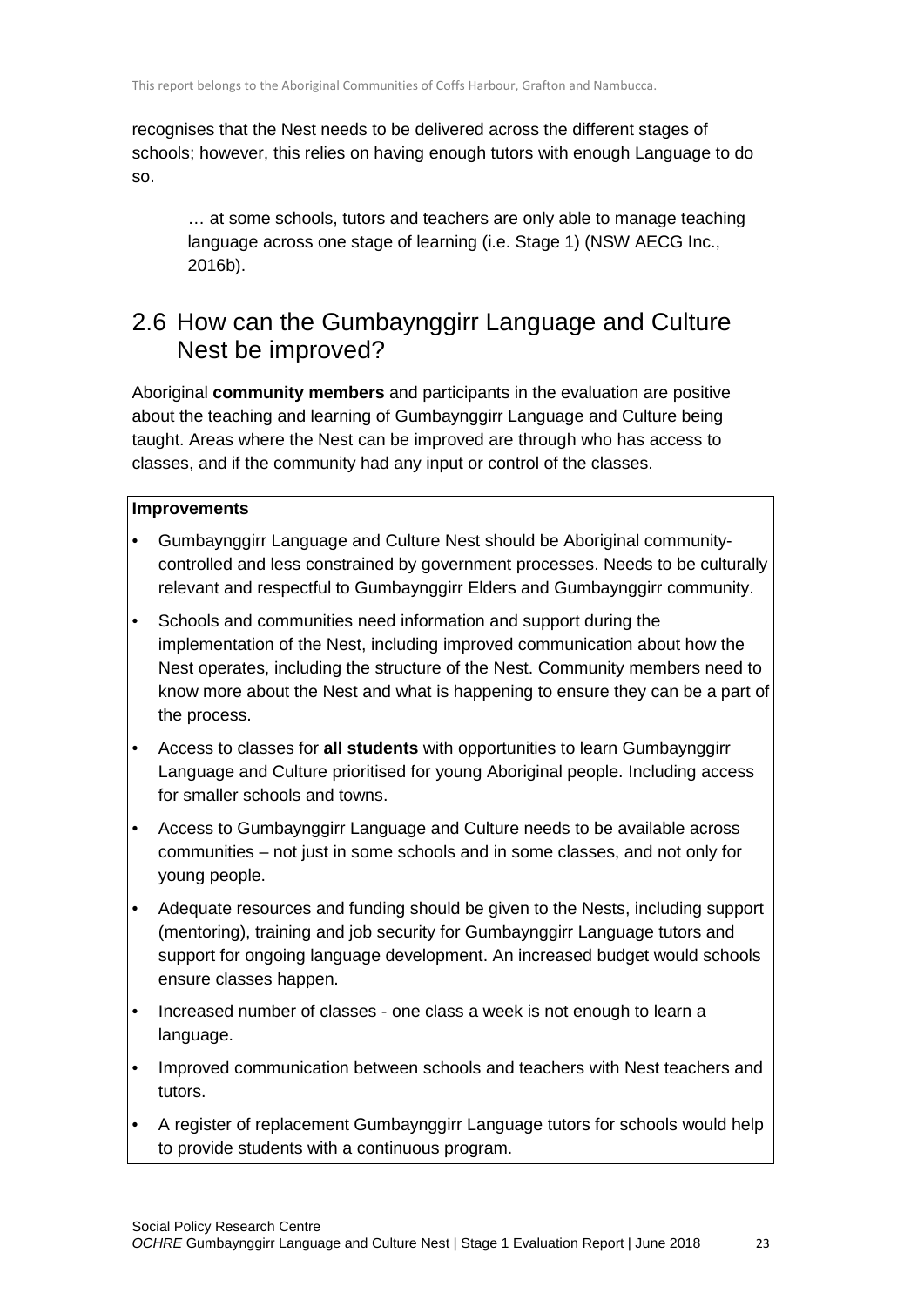### 2.6.1 Community-control of Gumbaynggirr Language and Culture

**Parents, community members** and **other stakeholders** told us the way the Nest was planned and implemented was unclear. We heard there needed to be better communication with parents and communities in the development and implementation of the Nest. For the Nest to be community informed and controlled means that there needs to be ongoing relationships between members of the Aboriginal communities, schools and the NSW Department of Education.

**Parent** participants who supported the Gumbaynggirr Language and Culture Nest in local schools said the classes should be expanded, and traditional ways of teaching used. They also said there needs to be input from Gumbaynggirr Elders and Gumbaynggirr community members.

 $\Box$  I think any way our children can learn Language and Culture is great. More qualified Gumbaynggirr tutors would be a great asset and doing some traditional on Country teaching would be great with more community input, Elders coming into schools as well.

We heard that **community members** want more control over how the Gumbaynggirr Language is being taught and learnt.

- $\Box$  I don't see us truly controlling our language when the Department [of Education] still dictates how we work. When it's sitting there, and we've got to tick the department's boxes off. 'Oh - we've done this in the curriculum, we got the kids to create these new words'.
- $\Box$  They're reading and writing, I mean reading and writing? Our kids are getting assessed on how they spell their language … That's ridiculous. I say to the kids don't worry about your spelling, I just want to hear you

#### 2.6.2 Valuing existing Aboriginal Community Language and Culture programs

The intention of the Aboriginal Language and Culture Nest model is for communities to develop and operate the Nests how they see fit. Nest Reference Groups are established to support this. We heard how the Nest benefits from working with local and existing Gumbaynggirr Language providers. For example, we heard from the Muurrbay CEO that they had been working alongside the Gumbaynggirr Language and Culture Nest to provide teachers and develop resources.

There are already several existing Community based language and culture programs. Muurrbay was established in 1986 and expanded in 2004 and is registered as a training organisation for certificates in Gumbaynggirr Language and cultural maintenance.[3](#page-39-0) Bularri Muurlay Nyanggan Aboriginal Corporation (BMNAC)

<u>.</u>

<span id="page-39-0"></span><sup>3</sup>Muurrbay Aboriginal Language and Culture Co-operative <http://muurrbay.org.au/about-us/> Accessed May 25, 2018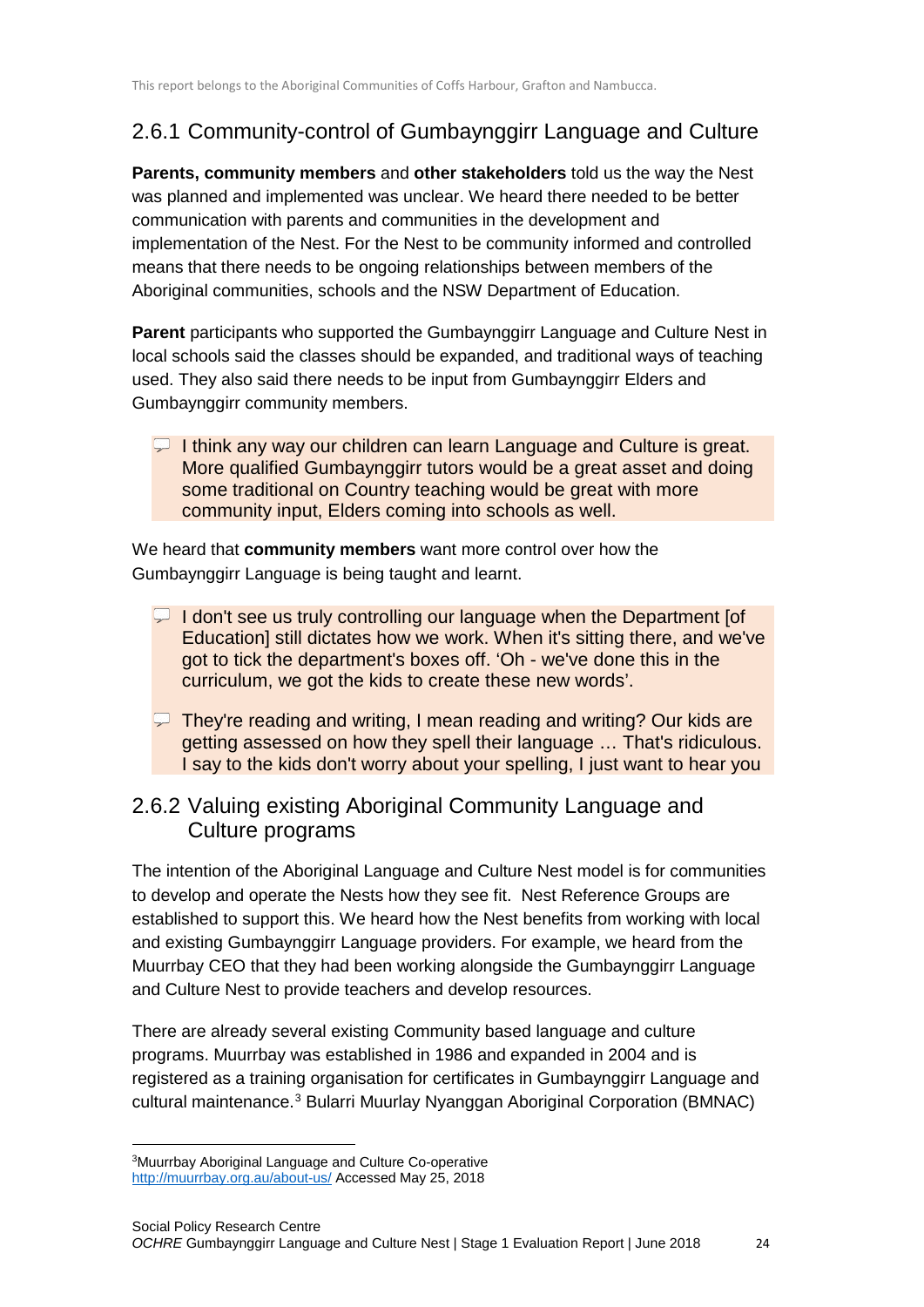based in Coffs Harbour also provides cultural programs for Aboriginal youth at three after school learning centres, supported by the Commonwealth Government's PaCE initiative[4](#page-40-0) – this includes Gumbaynggirr Language Revitalisation Programs and cultural camps. The Yarrawarra Cultural Centre based in Corindi Beach, also provides cultural programs in the area and houses the Jalumbo Keeping Place – a collection created through the Jalumbo Cultural Heritage Research Unit established by the Yarrawarra Aboriginal Corporation.<sup>[5](#page-40-1)</sup>

One **community member** suggested that rather than setting up the Gumbaynggirr Language and Culture Nest, it would be better to fund Aboriginal community organisations already teaching Gumbaynggirr Language in the region. With increased funding these organisations could extend their programs – this would also enable the program to reach Independent schools and not only government schools.

- So, if all that money instead of being in the Department [of Education], were given to Muurrbay Language Centre for example, that means it's an Aboriginal community organisation that's taken the language forward.
- … we don't have limitations on which schools we can teach at. We can teach in Independent schools, whereas the Nest they can't. They kind of hinder their own program with their rules.

One participant said that the Gumbaynggirr Language and Culture Nest could learn from other successful Aboriginal community-run programs.

 $\Box$  Have a look... You know that's what the government should be looking at, because they come and ask that question, all we can do is say look here, have a look at these organisations, how they're going about it.

#### 2.6.3 Access to the Nest

Several people said it was important to teach Gumbaynggirr Language outside government schools and make it more widely accessible. We heard language and culture needs to start from the community and go into schools.

- $\Box$  ... if it is in community and based here, it starts the driving force that can then emanate out to the schools. It should be in community first then in schools.
- $\heartsuit$  Well, again in the school only certain age groups are taught it [Gumbaynggirr Language] and then they don't teach it the old way where we sit down and talk, they made it all white.

<span id="page-40-0"></span>**<sup>.</sup>** <sup>4</sup> Full program title: Children and Schooling - Indigenous Education Targeted Assistance, Parental and Community Engagement (PaCE)

<span id="page-40-1"></span><sup>5</sup> See https://www.yarrawarra.com.au/jalumbo-research-centre-museum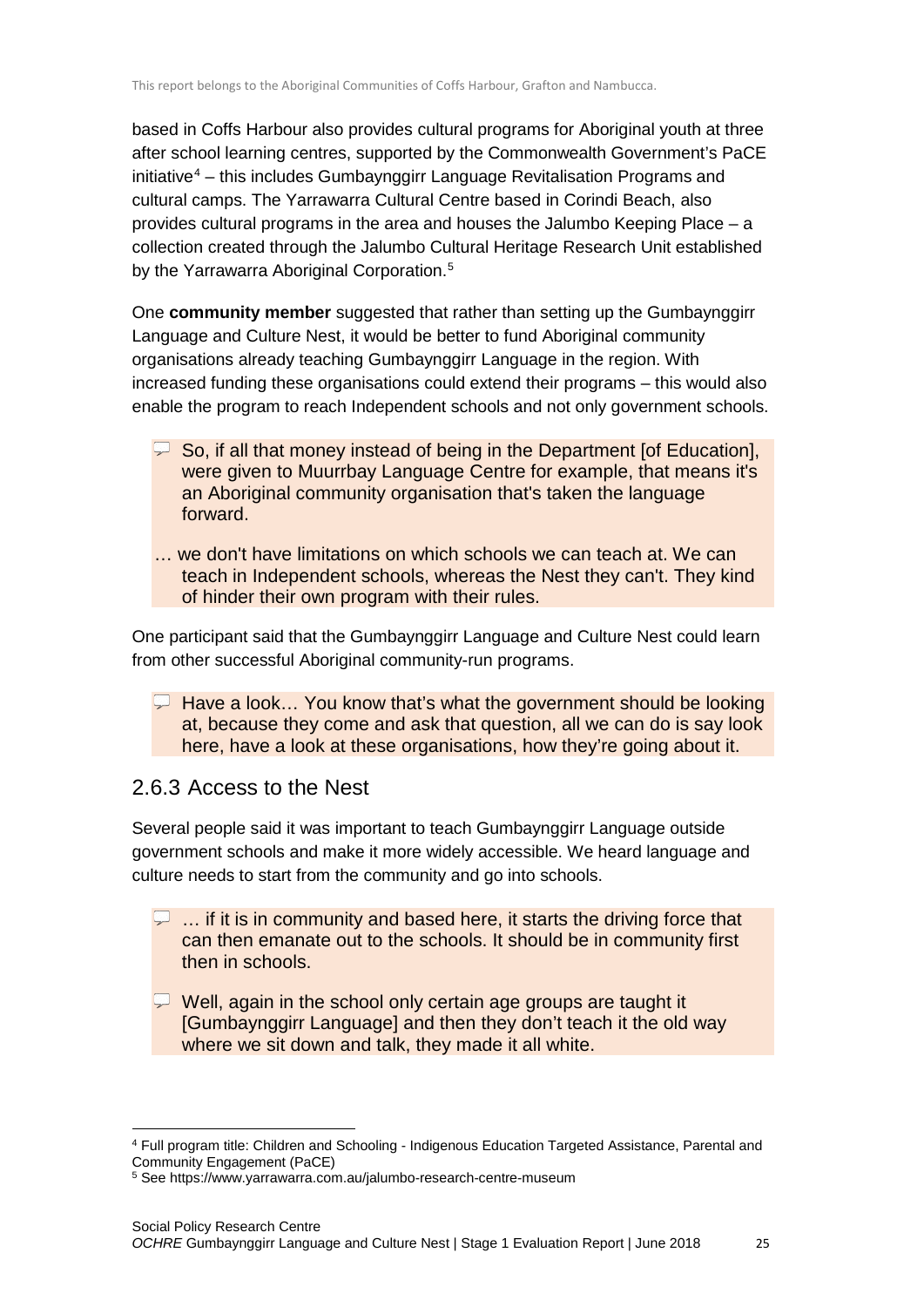Family and community members and young people in non-government schools also want access to Gumbaynggirr Language and Culture. While Nests are:

- $\Box$  [a good thing] there is a need for options outside of government schools to access language.
- $\Box$  ... community-based learning and if they have the opportunity to access the Nest, if they have the means to learn their own language, they may only have access in their own area. You gotta think about Elders, and transport issues, they should be given the opportunity to tap into the LCN [Nest].
- Yes, I think it's good for all children to learn in schools, but **older people need access** and the community. So, everyone can talk to each other in Gumbaynggirr.

**Community members** said there was a 'need for parents and grandparents to learn language as well as children*'* (NSW AECG Inc., 2016b). Participants in towns without access to a Nest wanted Aboriginal Language Hubs closer to home.

 $\Box$  One person said community access 'should be compulsory':

 $\Box$  Yes, if I was more informed when events are on and if [an] event could be available out my way sometimes, that would be nice to see. I would really like to be more involved.

At the NSW AECG Inc. meeting one stakeholder explained:

I think the parents and the wider community should be involved because if my children are learning this at school and want to discuss it at home, I feel like I'm left out of the loop and unable to support and encourage them to succeed if I don't have access to the same information (NSW AECG Inc., 2016).

In terms of non-Aboriginal people learning Gumbaynggirr Language, we heard that this was seen by some **community members** as a positive thing:

 $\Box$  Many non-Aboriginal people are also getting involved in Gumbaynggirr Language learning and this is big for building mutual understandings.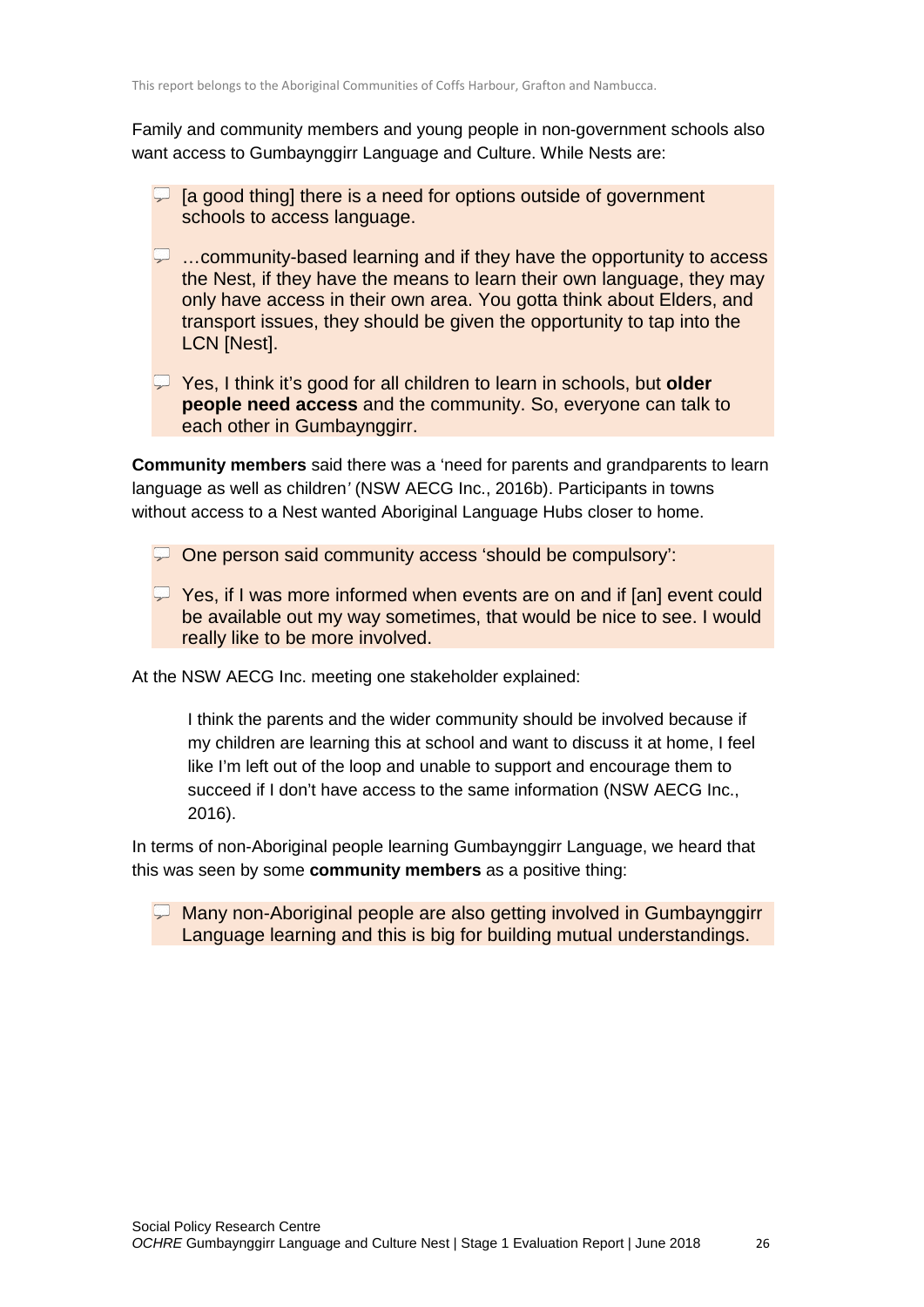# <span id="page-42-0"></span>3 Discussion and recommendations

Communities in Coffs Harbour, Grafton and Nambucca have strong views about the teaching and learning of Gumbaynggirr Language and Culture in the region. These views are part of a robust and ongoing discussion in the Gumbaynggirr Nation and other Aboriginal communities in NSW about the best ways to maintain and revive language and culture.

There is some disagreement in the communities about how the Gumbaynggirr Language and Culture Nest was developed and is delivered. However, there appears to be no single best way for Aboriginal Languages and Cultures to be taught and one program is unlikely to meet everyone's needs. The implementation of the Nest, and the evaluation, have highlighted these tensions but have also provided the opportunity for the Gumbaynggirr communities to work through some of the issues. There is recognition in the communities that it will take time for the Gumbaynggirr Nation to recover from the history of colonisation and language deprivation, and that the Nest is part of this process – but only one component of the bigger picture of language and culture recovery.

Gumbaynggirr Language and Culture is highly valued. On the one hand people, told us it is good that there are opportunities for young people to learn Language and Culture at school. The young people involved in the Nest also valued their involvement and the contribution of the Nest to their sense of identity and community. On the other hand, some people in the community feel that placing the Nest in schools takes away ownership of Language and Culture from the Gumbaynggirr peoples. Nests located in schools operated according to Department of Education rules that impose a 'white' framework on the teaching and learning of Aboriginal Languages and Cultures

The broader Gumbaynggirr community would like more input and greater access to the resources of the Nest.

<span id="page-42-1"></span>3.1 Is the Aboriginal Language and Culture Nest implemented as intended? What is working well? What could be improved?

#### 3.1.1 What is working well?

Views from students, members of community, and stakeholders varied.

Many community members and parents were positive about opportunities for young Aboriginal people and thought it was good they could learn at school. Students (Aboriginal and non-Aboriginal) involved in learning Gumbaynggirr language at school enjoyed classes. Most wanted more time to learn Gumbaynggirr Language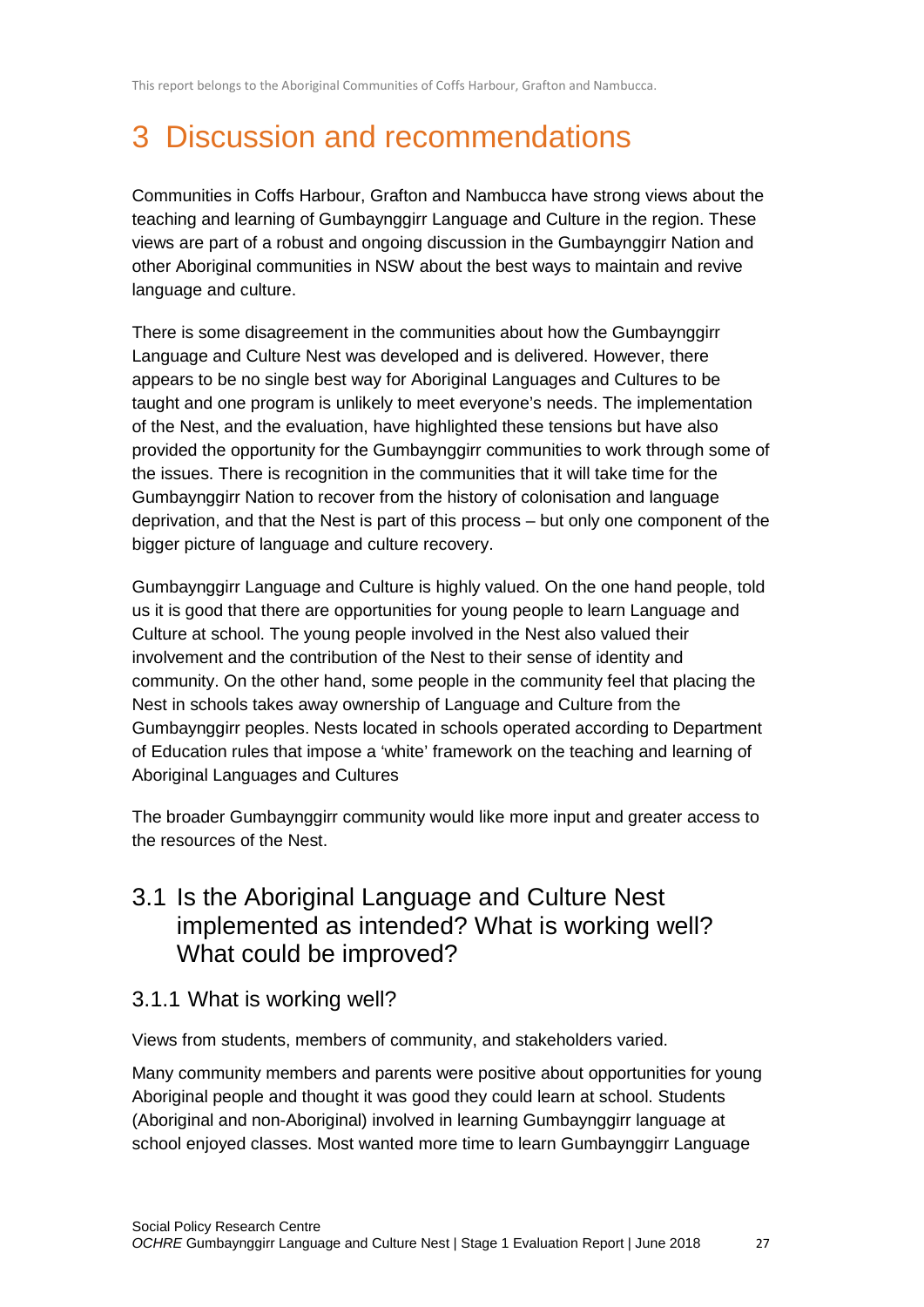and Culture and valued what they were learning. Students who were not learning Gumbaynggirr Language and Culture at school would like the opportunity to do so.

School Stakeholders with classes from the Nest were enthusiastic about the quality of the tutors and the classes. views about what was working well were mixed. Tutors are increasing their own skills and confidence in teaching Gumbaynggirr Language. Tutors, teachers and students were learning through their involvement with the Nest.

Some community members and some other stakeholders said there needed to be more conversations between the Nest and broader Aboriginal communities.

#### 3.1.2 What could be improved?

We heard several ways that the Gumbaynggirr Language and Culture Nest can be improved:

- The Nest could be more accessible across the community not just in some public schools and not only for young people.
- The community could be more involved in deciding how the Nest works. It could be more respectful to Elders and have more community control and input, using traditional ways of teaching and learning Language and Culture (outside the classroom).
- The Nest could work better without the constraints of working in schools teaching in schools relies on having the Principal's agreement to participate in the Nest, relies on meeting the Department of Education's conditions of employment, and follows a 'white way' of teaching.
- The Nest could be better resourced and funded, including staff support, training and job security – this includes teachers training within the community and support for ongoing language development.
- Governance and accountability structures need to be clearer so that community members and other stakeholders can be clear about how decisions are made and where authority lies for decisions about the development of the Nest and the use of its resources. These should be transparent to community members as well as other stakeholders. The roles of different government departments and other organisations such as NSW AECG Inc. need to be documented clearly.

A report commissioned by NSW AECG Inc. emphasises the need for a strong partnership between a school and local Aboriginal communities.

To successfully implement and sustain a local NSW Aboriginal language/culture programme within a NSW public school there must be in place a strong working partnership between a school and its local Aboriginal community. Partnerships between schools and Aboriginal communities, however, are often difficult to maintain if school staff are not aware of the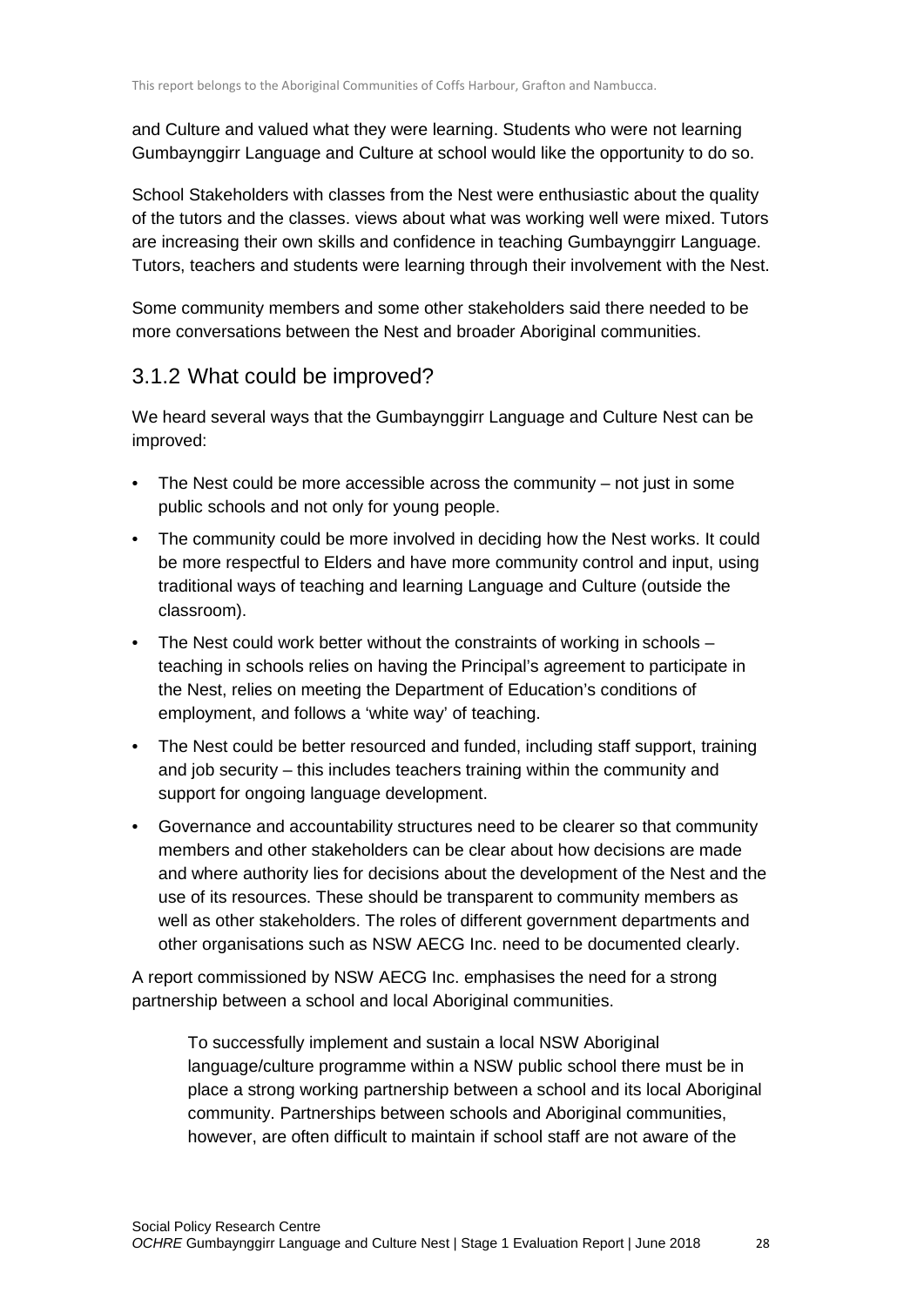following issues, which not only exist within many NSW Aboriginal communities, but also cause deep tensions within these communities:

- Culture opposing interpretations of:
- o the exact geographic boundaries of Country
- o the content of knowledge stories of Country
- o the identification of spirit ancestors of Country
- o the identification and gender specificity of spirit sites of Country
- o foundational law/lore of Country
- o cultural imaging of Country
- o Kinship structures of Country
- o Language opposing interpretations of:
- o cultural origin of words
- o meaning of words
- o pronunciation of words
- o spelling of words
- o gender specificity of words
- o construction and phraseology (Williams, 2013: 9).

### <span id="page-44-0"></span>3.2 Do outcomes continue to reflect what the community wants to achieve?

Aboriginal communities in the Gumbaynggirr region would like to see:

- Local Aboriginal people speaking local Aboriginal Language.
- Increased community access to Gumbaynggirr Language and Culture classes, including 'on Country'.
- People with cultural authority teaching Language and with job security, and a Nest that is properly funded, resourced and community-controlled.

The Nest is beginning to acknowledge and reflect these views and this evaluation has identified some ways it can be improved.

The Gumbaynggirr Language and Culture Nest has encouraged students, families and teachers to learn Gumbaynggirr language and to speak it, although there is a long way to go before a substantial part of the community can speak and understand Gumbaynggirr language.

We heard that the evaluation has helped increased knowledge about the Nest in the local community. People are talking about the Gumbaynggirr Language and Culture Nest and are looking for more local community ownership. The original community consultation leading to the development of *OCHRE* was some time ago; while the Task Force consultation was wide-reaching, and most of the people we listened to did not appear to be involved in subsequent consultation or the development of the Gumbaynggirr Language and Culture Nest.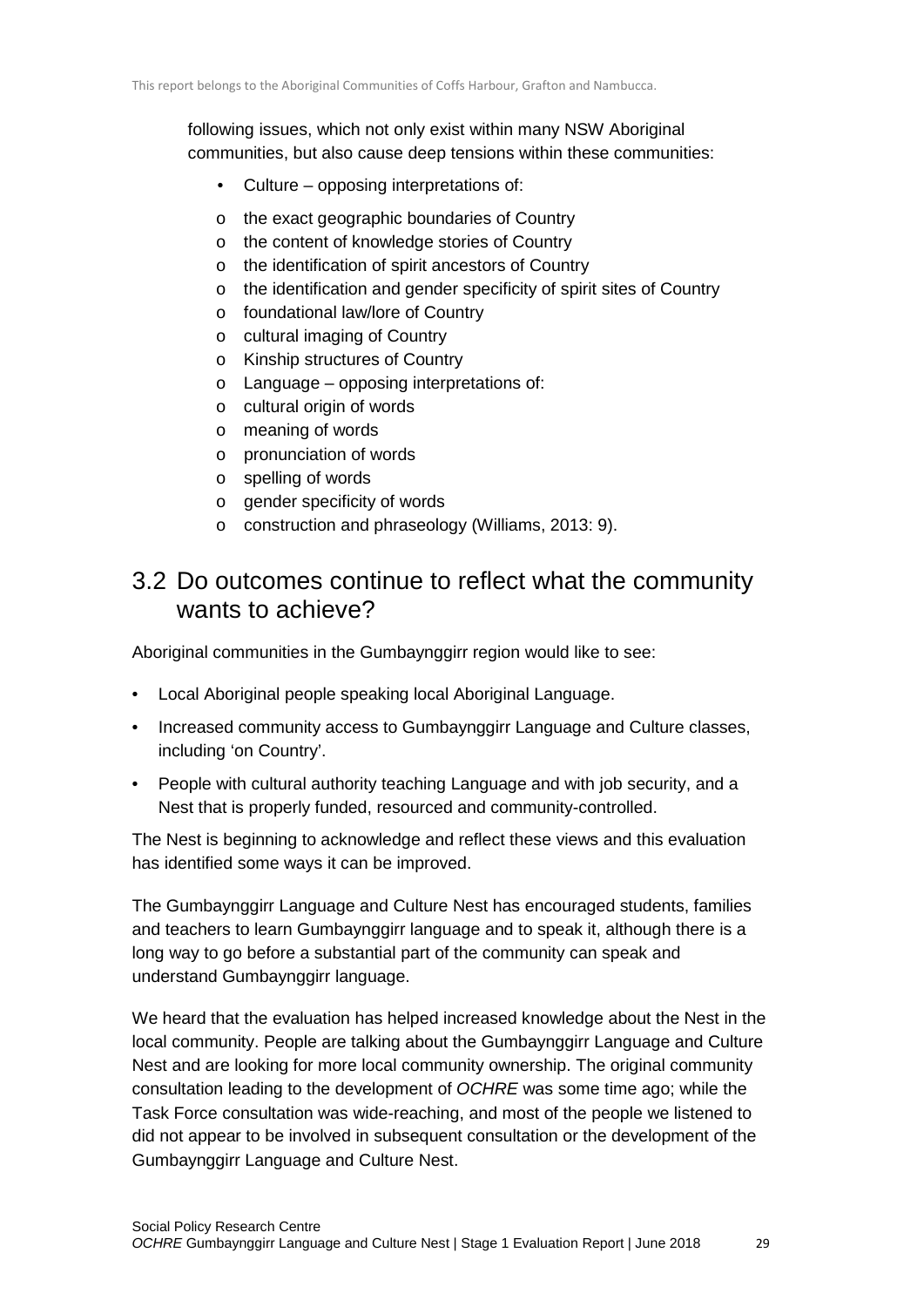There is opportunity to re-engage the community in the ongoing development and implementation of the Nest.

The ongoing conversation with communities through the *OCHRE* Evaluation can support community participation and involvement in the Nest. For example, through the co-design, conversations and feedback processes, there are opportunities for communities to express their views and to 'talk back' to policy makers (Walden et al, 2014).

### <span id="page-45-0"></span>3.3 Are OCHRE policies and practices responding to evidence?

There has been significant change in NSW that will pass on through *OCHRE*  policies and practices. This has occurred in parallel to the evaluation and may have been informed by community's experience with *OCHRE*.

The Aboriginal Languages Bill passed the NSW Legislative Assembly on 18 October 2017. The objects of the Act are to:

…acknowledge that Aboriginal languages are part of the culture and identity of Aboriginal people; to establish an Aboriginal Languages Trust governed by Aboriginal people that will facilitate and support Aboriginal language activities to reawaken, nurture and grow Aboriginal languages; and to require the development of a strategic plan for the growth and development of Aboriginal languages. It states:

(a) The language of the first peoples of the land comprising New South Wales are an integral part of the world's oldest living culture and connect Aboriginal people to each other and to their land;

(b) As a result of past Government decisions Aboriginal languages were almost lost, but they were spoken in secret and passed on through Aboriginal families and communities;

(c) Aboriginal people will be reconnected with their culture and heritage by the reawakening, growing and nurturing of Aboriginal languages;

(d) Aboriginal languages are part of the cultural heritage in New South Wales; and

(e) It is acknowledged that Aboriginal people are the custodians of Aboriginal languages and have the right to control their growth and nurturing (Parliament of NSW, Legislative Assembly, 18 October 2017: 59-77).

The draft Bill proposed a centre for Aboriginal Languages in NSW within Aboriginal Affairs NSW; however, this was not supported during community conversations.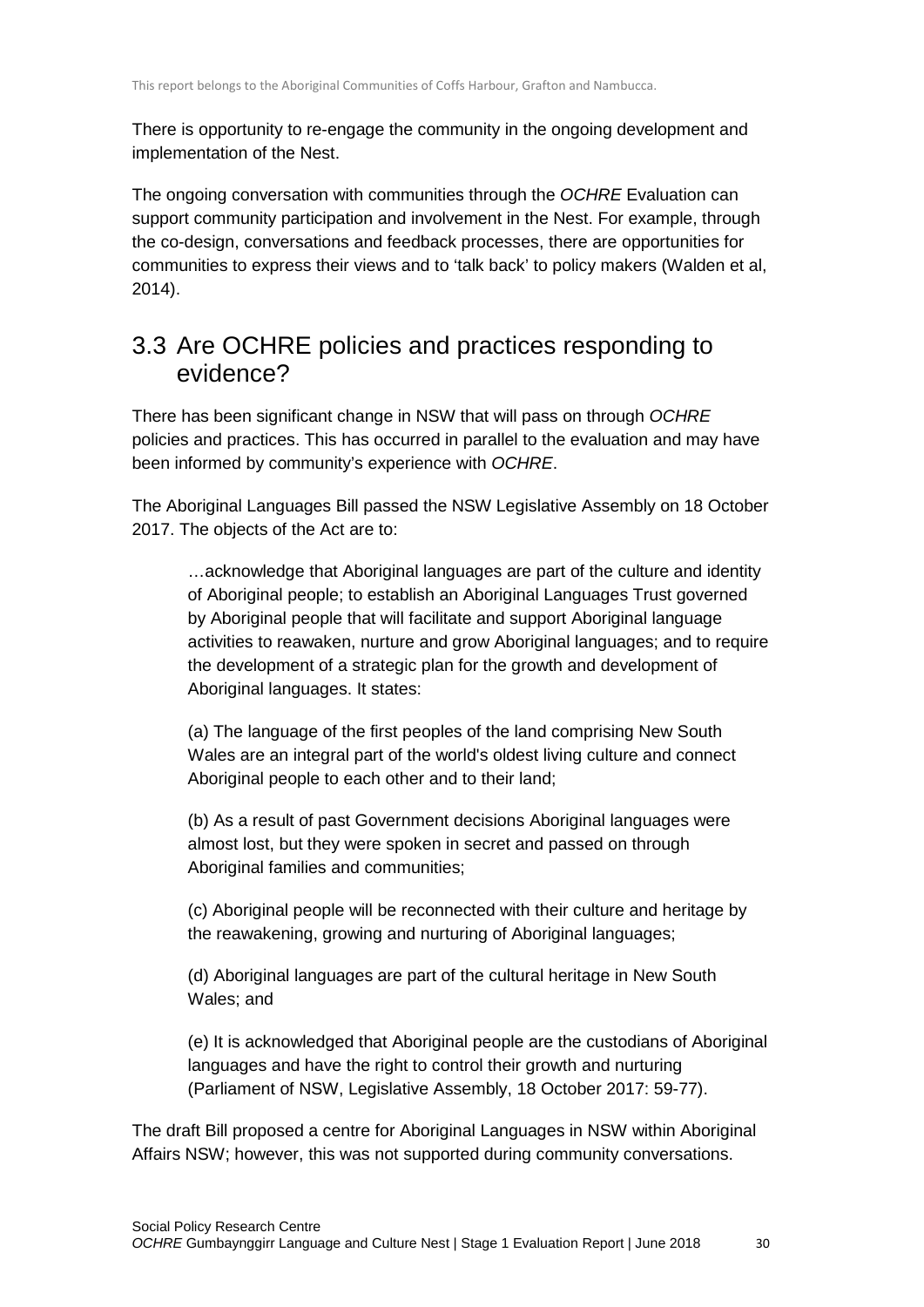Instead, an independent Aboriginal Languages Trust will be established to focus, coordinate and sustain Aboriginal Language activities at local, regional and state levels.

The Legislation will be supported by \$2m in new funding through a revised agreement with NSW AECG Inc. to provide support and capacity building services through to 2019. This will include two new satellite Nests, located in Moree and Kempsey areas (Gamilaroi and Dhungutti), and will support Nest governance structures to enhance community decision making, explore the use of digital technology to create teaching resources, and increase the number of Aboriginal Language teachers.

## <span id="page-46-0"></span>3.4 Recommendations

| <b>Themes</b>                                                                     | <b>Recommendations</b>                                                                                                                                                                                                                                                                                     |
|-----------------------------------------------------------------------------------|------------------------------------------------------------------------------------------------------------------------------------------------------------------------------------------------------------------------------------------------------------------------------------------------------------|
| Implementation of the<br>Gumbaynggirr Language<br>and Culture Nests (the<br>Nest) | Implementation should begin with developing relationships<br>$\bullet$<br>and learning from existing programs that teach Aboriginal<br>Languages and Culture run by Aboriginal organisations.<br>٠                                                                                                         |
|                                                                                   | Aboriginal organisations should be funded to do Language<br>and Culture work in the community and then go into schools.                                                                                                                                                                                    |
|                                                                                   | Schools and communities need information and support<br>٠<br>during the implementation of the Nest, including improved<br>communications about how the Nest will operate and the<br>governance structure of the Nest.                                                                                      |
|                                                                                   | Ensure staff consistency during the implementation stage.<br>٠                                                                                                                                                                                                                                             |
|                                                                                   | Policy decision-makers (in the Department of Education and<br>٠<br>Aboriginal Affairs NSW) come together to prioritise and<br>support teaching Aboriginal Languages and Cultures in<br>schools – and not rely on local Aboriginal peoples to fight for<br>inclusion.                                       |
|                                                                                   | Aboriginal Community members and school stakeholders<br>would like more information about the Nest, how it is<br>organised, how decisions are made and how the Nest<br>operates in schools. Including opportunities for ongoing<br>communication with and input from members of Aboriginal<br>communities. |

The following recommendations **for NSW Government** are based on what we heard was working well and what could be improved.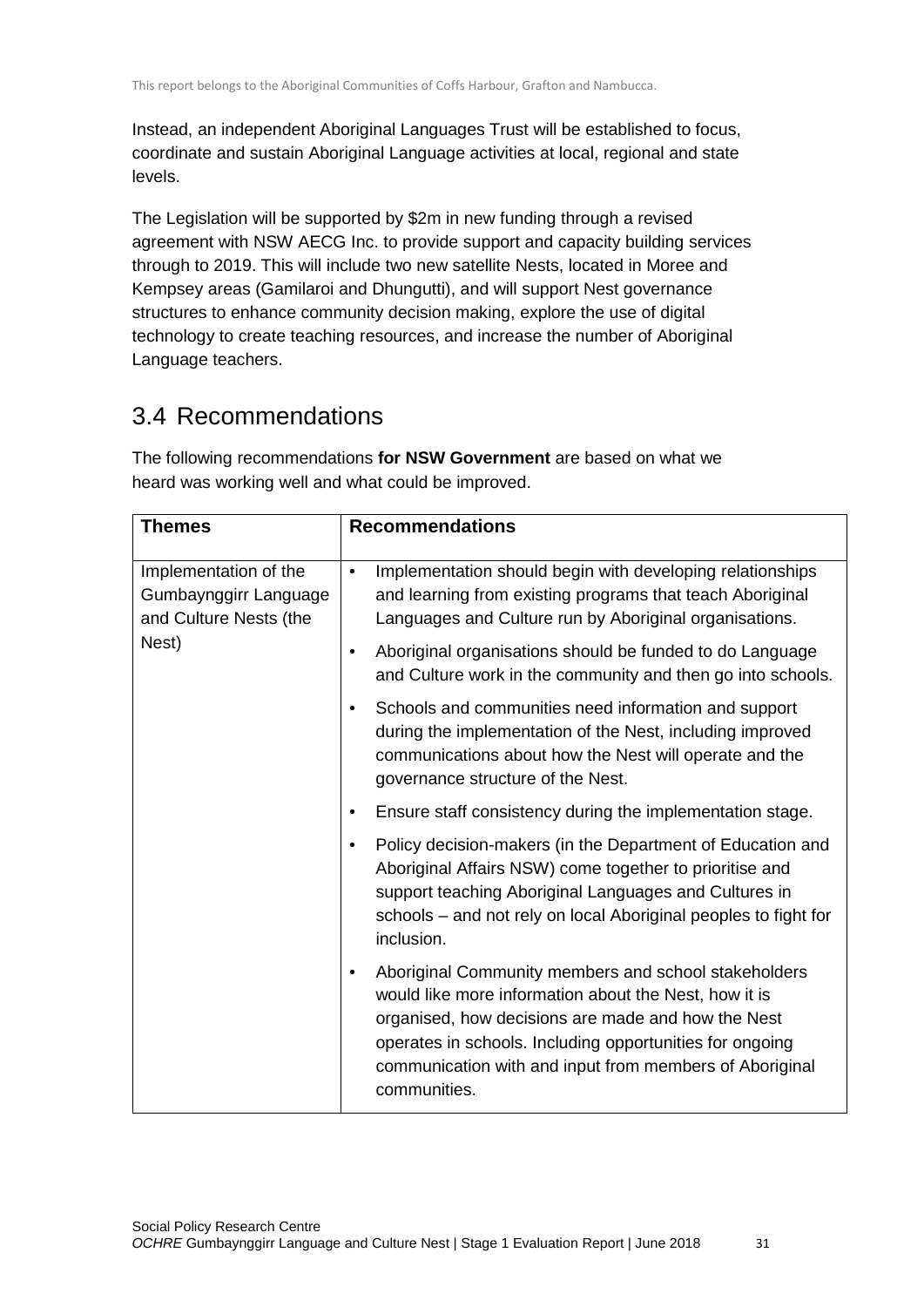| <b>Themes</b>                                                                                                                  | <b>Recommendations</b>                                                                                                                                                                                                                               |
|--------------------------------------------------------------------------------------------------------------------------------|------------------------------------------------------------------------------------------------------------------------------------------------------------------------------------------------------------------------------------------------------|
| Aboriginal cultural<br>conflicts with the<br>appropriateness of<br>locating an Aboriginal                                      | Include mechanisms to ensure that Gumbaynggirr peoples<br>$\bullet$<br>and community members should have more input into the<br>design and management of the Nest.                                                                                   |
| Language and Culture<br>Nest in NSW School<br>environment                                                                      | Aboriginal Language and Culture classes should be based<br>$\bullet$<br>on Aboriginal traditional ways of teaching and learning -<br>focus on oral not a written language.                                                                           |
|                                                                                                                                | Build cultural respect and cultural acceptability of Nest<br>٠<br>programs through greater inclusion of Gumbaynggirr Elders<br>into content and teaching.                                                                                            |
| <b>NSW Government</b><br>support for existing<br>Aboriginal organisations<br>to provide activities and<br>content for the Nest | NSW Government to provide more resources and funding to<br>$\bullet$<br>existing Aboriginal organisations that include Muurrbay and<br>Yarrawarra Cultural Centre.                                                                                   |
| Access to the Nest is not<br>available for all<br>Aboriginal people in the<br>region                                           | Opportunities to learn Gumbaynggirr language should be<br>$\bullet$<br>prioritised for young Aboriginal peoples in the region.                                                                                                                       |
|                                                                                                                                | The broader Gumbaynggirr community should be able to<br>$\bullet$<br>access resources and classes provided. Classes should be<br>available across all schools and all years, not only for some<br>children in some government schools.               |
|                                                                                                                                | There need to be improved pathways for members of<br>$\bullet$<br>Aboriginal communities to learn Language and Culture and<br>continue to build knowledge.                                                                                           |
| More Aboriginal<br>community input into<br>Nest programs and<br>activities                                                     | Gumbaynggirr communities would like more input into the<br>$\bullet$<br>classes including ensuring Aboriginal methods of learning<br>and teaching are the priority and that Gumbaynggirr teachers<br>should be approved by Gumbaynggirr communities. |
|                                                                                                                                | Reference group could include more community members,<br>٠<br>including those from different organisations and hold their<br>meetings across the Nest region.                                                                                        |
| Adequate and<br>sustainable resourcing of<br>the Nest                                                                          | The Nest is currently under-resourced and need an<br>$\bullet$<br>increased budget so that schools do not have to use their<br>funding to ensure Nest classes operate. This would ensure<br>secure teaching hours.                                   |
|                                                                                                                                | The Nest needs to be better resourced and funded including<br>$\bullet$<br>staff support, training and job security. This includes teacher<br>training WITHIN the community and support for ongoing<br>Gumbaynggirr language development.            |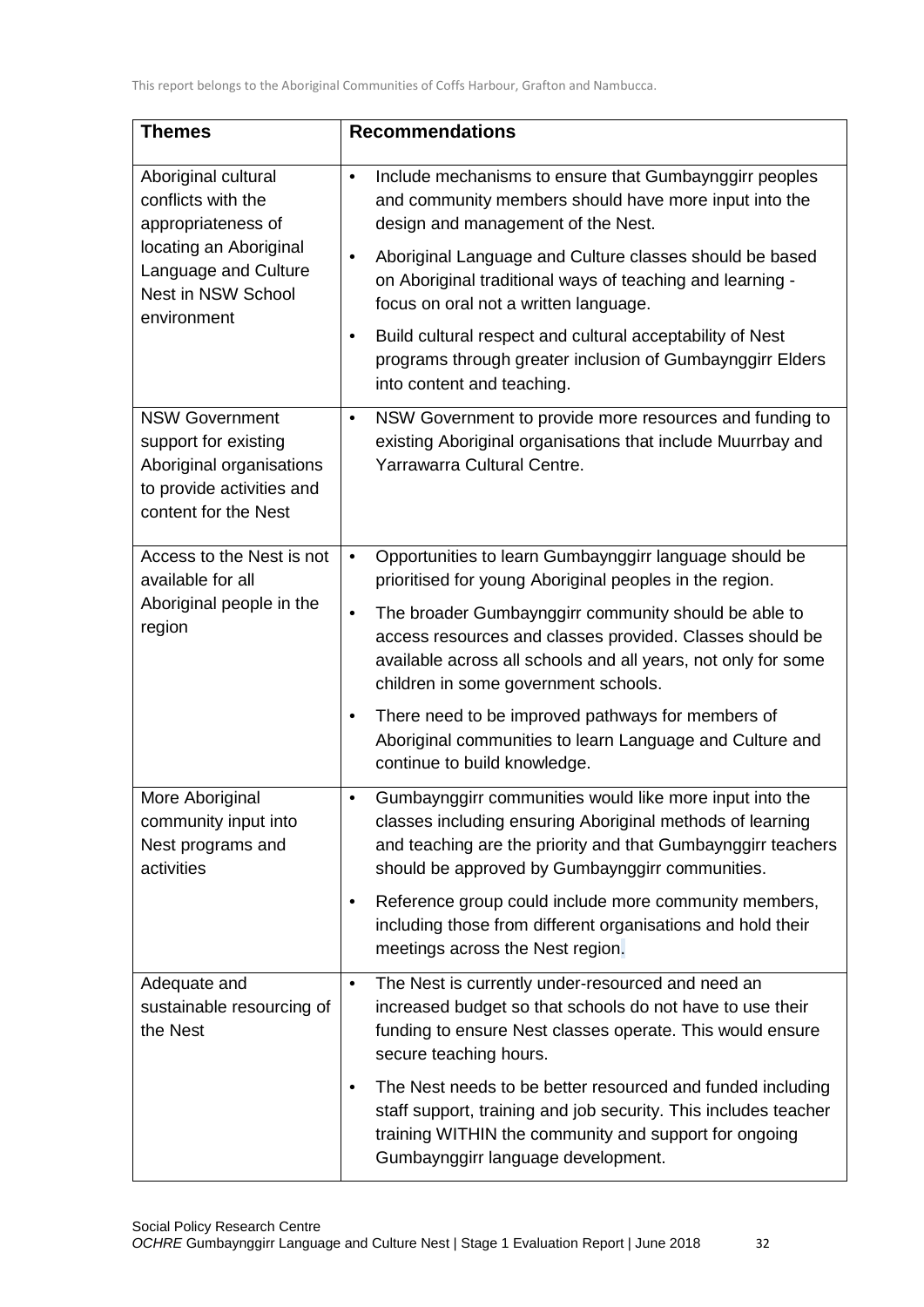| <b>Themes</b>                                                | <b>Recommendations</b>                                                                                                                                                                                                                                                                                                                                                                    |
|--------------------------------------------------------------|-------------------------------------------------------------------------------------------------------------------------------------------------------------------------------------------------------------------------------------------------------------------------------------------------------------------------------------------------------------------------------------------|
|                                                              | More learning and teaching resources, training and support<br>$\bullet$<br>for Gumbaynggirr teachers - including support for<br>Gumbaynggirr Elders to be allowed into schools to teach.                                                                                                                                                                                                  |
|                                                              | Schools need to be able to access other Gumbaynggirr<br>$\bullet$<br>Tutors to ensure Gumbaynggirr Language classes have<br>stability. Ideally Tutors would be on continuing contracts<br>rather than being casual employees.                                                                                                                                                             |
| Number of Language<br>classes available                      | There needs to be an increased number of classes offered-<br>$\bullet$<br>The current class once a week is not enough to learn<br>language.                                                                                                                                                                                                                                               |
|                                                              | Schools should be resourced to receive more than 3 hours of<br>$\bullet$<br>Aboriginal Language teaching each week.                                                                                                                                                                                                                                                                       |
|                                                              | Aboriginal Language teaching should be part of the core<br>٠<br>curriculum not an added extra.                                                                                                                                                                                                                                                                                            |
|                                                              | Gumbaynggirr Language and Culture should be part of the<br>٠<br>pre-school curriculum.                                                                                                                                                                                                                                                                                                    |
| Education and training of<br><b>Nest Teachers and tutors</b> | There needs to be supported professional education and<br>$\bullet$<br>training to develop tutors and to increase the number of<br>Gumbaynggirr language teachers.                                                                                                                                                                                                                        |
|                                                              | Increased funding and support for developing Gumbaynggirr<br>$\bullet$<br>Language teachers' knowledge and capacity, including<br>professional development.                                                                                                                                                                                                                               |
|                                                              | Nest Tutors and Aboriginal Education Officers (AEOs) should<br>have a resource kit.                                                                                                                                                                                                                                                                                                       |
|                                                              | Nest Tutors should be encouraged to share their resources,<br>٠<br>experiences, and have access to peer support.                                                                                                                                                                                                                                                                          |
| Need for improved<br>communications                          | Improve the communications between teachers, tutors and<br>$\bullet$<br>schools.                                                                                                                                                                                                                                                                                                          |
|                                                              | Improve communications between the Nest and Aboriginal<br>$\bullet$<br>communities.                                                                                                                                                                                                                                                                                                       |
| Governance                                                   | Clarify the governance structures, decision making<br>$\bullet$<br>processes and accountability mechanisms, and processes of<br>the Nest including the roles of the Steering Group, NSW<br>Department of Education, NSW AECG Inc. and Aboriginal<br>Affairs NSW. There needs to be a program protocol which<br>sets out in detail the structures and processes for governing<br>the Nest. |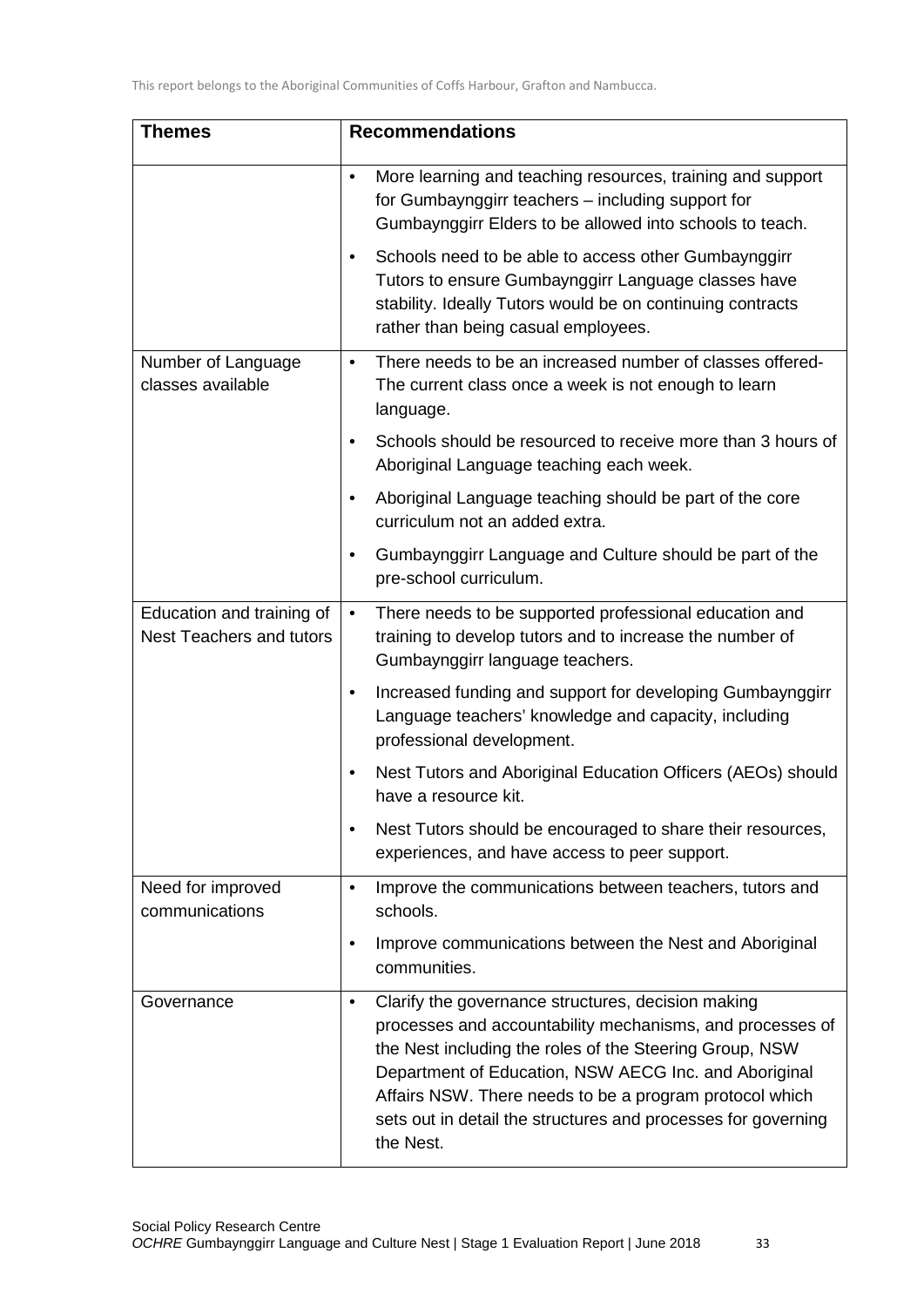# <span id="page-49-0"></span>4 Future focus – next steps

# <span id="page-49-1"></span>4.1 Stage 1 of the *OCHRE* Evaluation

This is community-controlled research. We have listened to feedback on the draft report and made changes requested, without compromising the independent findings of the report.

This is the final report for Stage 1 of the *OCHRE* Evaluation for the Gumbaynggirr Language and Culture Nest. This report has been accepted by members of Aboriginal communities involved in the evaluation. The report will be provided to Aboriginal Affairs NSW (on 30 June 2018) and will then be presented formally to the Minister on 15 August 2018.

The evaluation team have drawn lessons from all *OCHRE* sites evaluated and will present a Synthesis Report to NSW Coalition of Aboriginal Regional Alliances (NCARA), with recommendations for the NSW Government. The evaluation team has conducted the same process of validation with NCARA about the synthesis report.

# <span id="page-49-2"></span>4.2 Direction of next conversations – Stage 2

There are two more stages to the evaluation:

- Stage 2, from July 2018 to June 2021 will identify changes experienced by communities, outcomes and make recommendations for improving the initiatives.
- Stage 3, from July 2021 to June 2024 will assess the contribution the initiative has made in meeting long-term goals and make recommendations for improving the initiative.

Based on the conversations to date (including co-design), we propose the next conversations will include and discuss continuity of Language classes over time (for example, looking at data about participation) and the community-control and access to the Nest.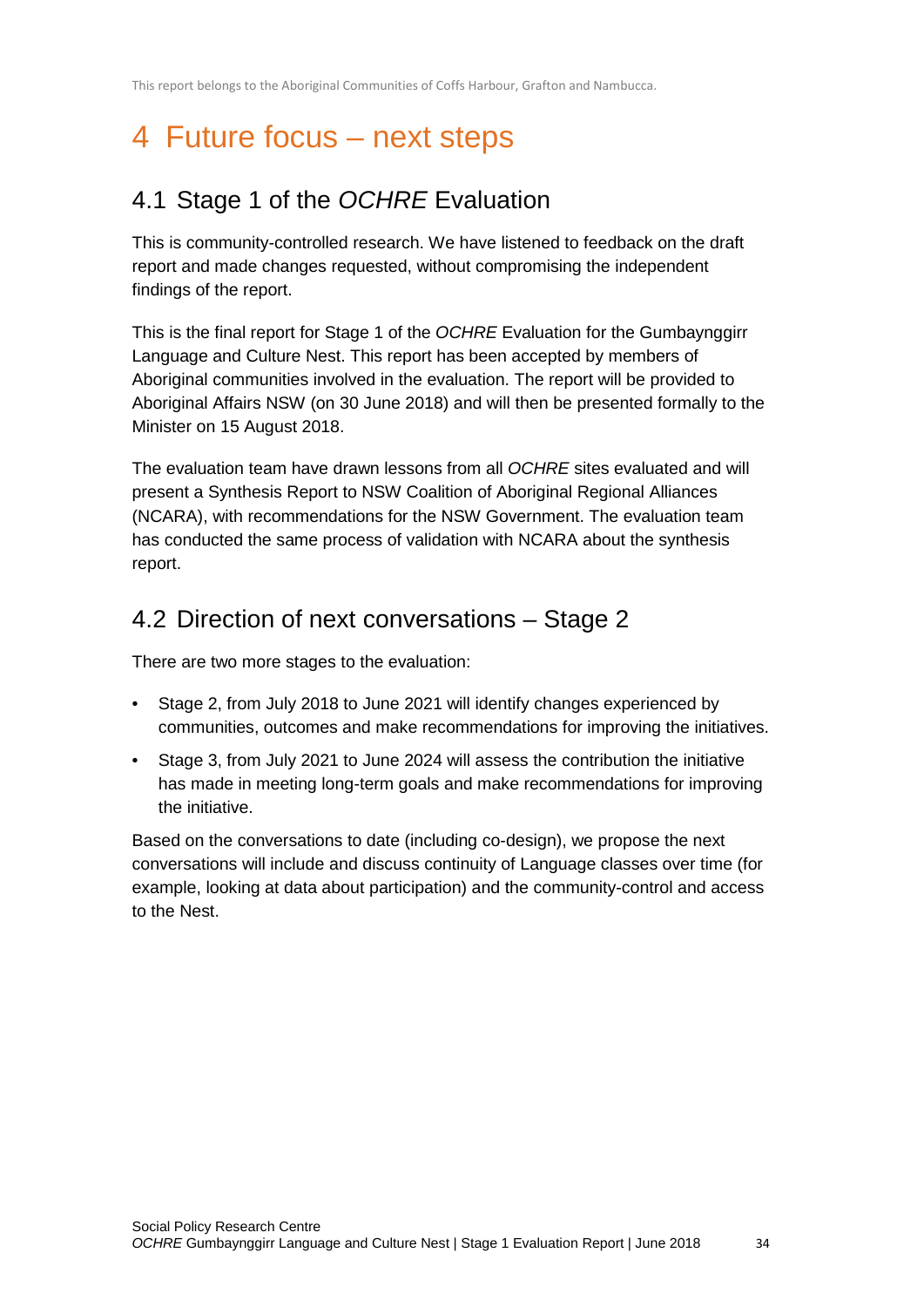# <span id="page-50-0"></span>Part B:

# About the Gumbaynggirr Language and Culture Nest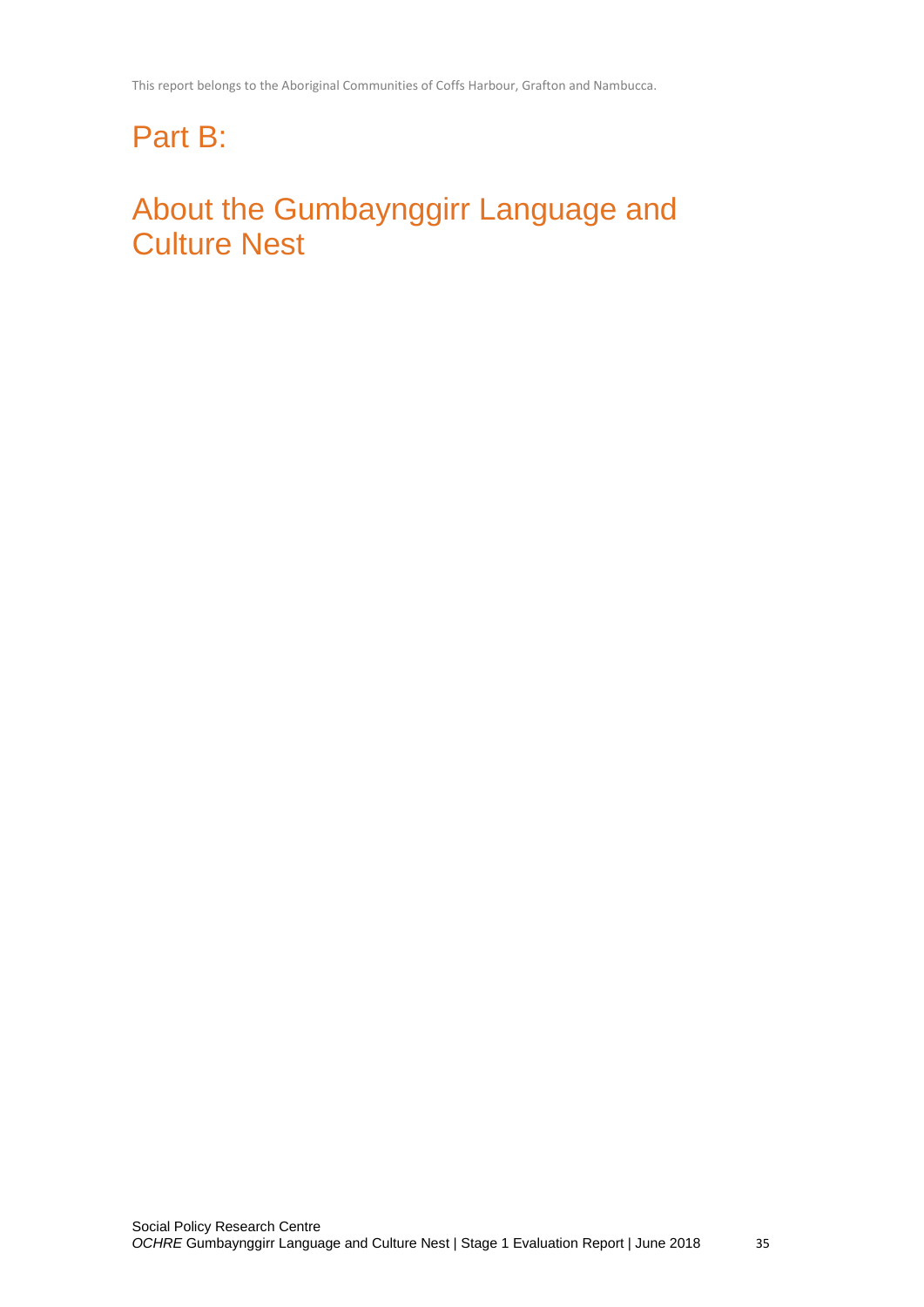# <span id="page-51-0"></span>5 *OCHRE* Aboriginal Language and Culture **Nests**

# <span id="page-51-1"></span>5.1 About *OCHRE*

*OCHRE* (Opportunity, Choice, Healing, Responsibility, Empowerment) is a community-focused plan for Aboriginal people in NSW. *OCHRE* was developed by the NSW Government in response to conversations with over 2,700 Aboriginal people in NSW who identified Aboriginal Language and Culture, education and employment, and accountability as priorities for Aboriginal communities.

*OCHRE* includes several different programs and supports:

- **Connected Communities** where schools work in partnership with Aboriginal leaders in the local community to improve education outcomes for young Aboriginal people.
- **Opportunity Hubs** which provide young Aboriginal people with clear pathways and incentives to stay at school and transition into employment, training or further education.
- **Industry Based Agreements** with industry to support Aboriginal employment and enterprise.
- **Aboriginal Language and Culture Nests** to revitalise and maintain languages as an integral part of culture and identity.
- **Local Decision Making** where Aboriginal communities are given a progressively bigger say in what services are delivered in their communities, and how they are delivered.
- An **Aboriginal Economic Prosperity Framework** that drives the long-term and sustainable economic prosperity of Aboriginal people and their communities across NSW.
- A **Deputy Ombudsman (Aboriginal Programs)** to improve transparency and accountability in the provision of services to Aboriginal communities and the outcomes they deliver.

The overall objective of *OCHRE* is to transform the NSW Government's relationship with Aboriginal communities in NSW, allowing Aboriginal communities to increase ownership of the policies and programs that affect them, and to ensure that government services are coordinated and effective.

The aims of *OCHRE* are to:

• Teach more Aboriginal Language and Culture to build people's pride and identity.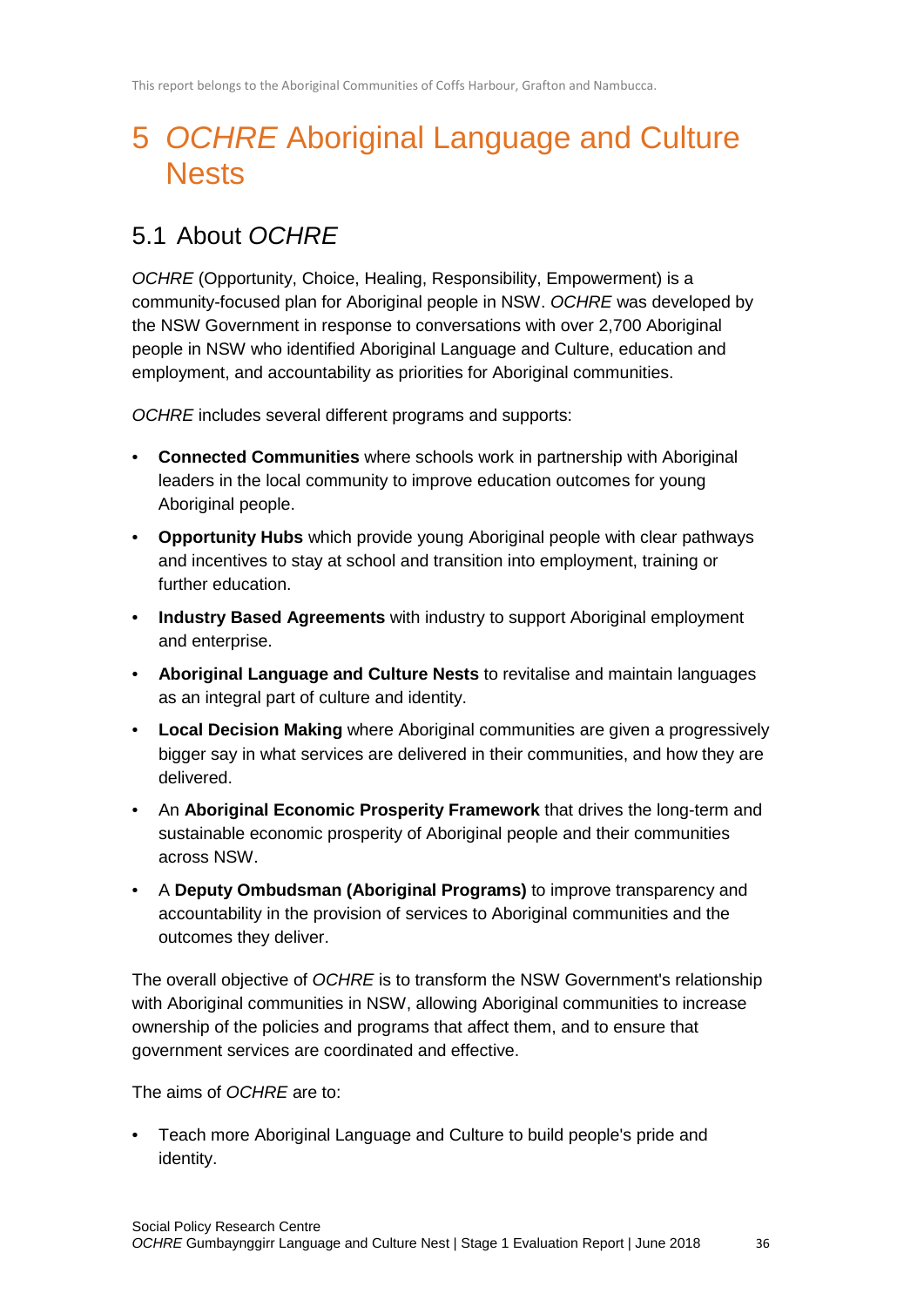- Support more Aboriginal students to stay at school.
- Support more Aboriginal young people to get fulfilling and sustainable jobs.
- Grow local Aboriginal leaders' and communities' capacity to drive their own solutions.
- Focus on creating opportunities for economic empowerment.
- Make both government and communities more accountable for the money they spend (*OCHRE*, April 2013: 3).

Evaluation is a key component of *OCHRE*, providing ongoing evidence to improve the effectiveness of *OCHRE* projects and outcomes into the future, and informing the NSW Government about the future expansion of *OCHRE*. This evaluation includes Opportunity Hubs, Local Decision Making (including Regional Industry Based Agreements), and Aboriginal Language and Culture Nests. Two sites for each program are part of the evaluation.

### <span id="page-52-0"></span>5.2 What is an *OCHRE* Aboriginal Language and Culture Nest?

As stated above, Aboriginal Language and Culture Nests are an initiative designed to revitalise and maintain NSW Aboriginal languages as an integral part of culture and identity. '*OCHRE* recognises Aboriginal languages and cultures as a unique component of Australia's heritage. It is a fundamental element of Aboriginal culture which reaffirms Aboriginal identity, spirituality and connection to Country'.<sup>[6](#page-52-1)</sup>

An Aboriginal Language and Culture Nest is a network of communities bound together by their connection to an Aboriginal language. The Nests bring communities together around their traditional languages and link to schools, TAFE NSW, universities and other community language programs and/or groups.

Each Aboriginal Language and Culture Nest has a base school which receives funding each year for administrative support and to employ Aboriginal language tutors at schools within the Nest.

Aboriginal Language and Culture Nests are designed to **provide a continuous learning pathway for Aboriginal students**. The language skills and knowledge of Aboriginal Language and Culture holders and speakers from local Aboriginal communities are critical to the continuing

**.** 

<span id="page-52-1"></span><sup>&</sup>lt;sup>6</sup> See Aboriginal language programs in schools, [https://education.nsw.gov.au/teaching-and](https://education.nsw.gov.au/teaching-and-learning/aec/language-culture-and-communities)[learning/aec/language-culture-and-communities](https://education.nsw.gov.au/teaching-and-learning/aec/language-culture-and-communities) Accessed 23 May 2018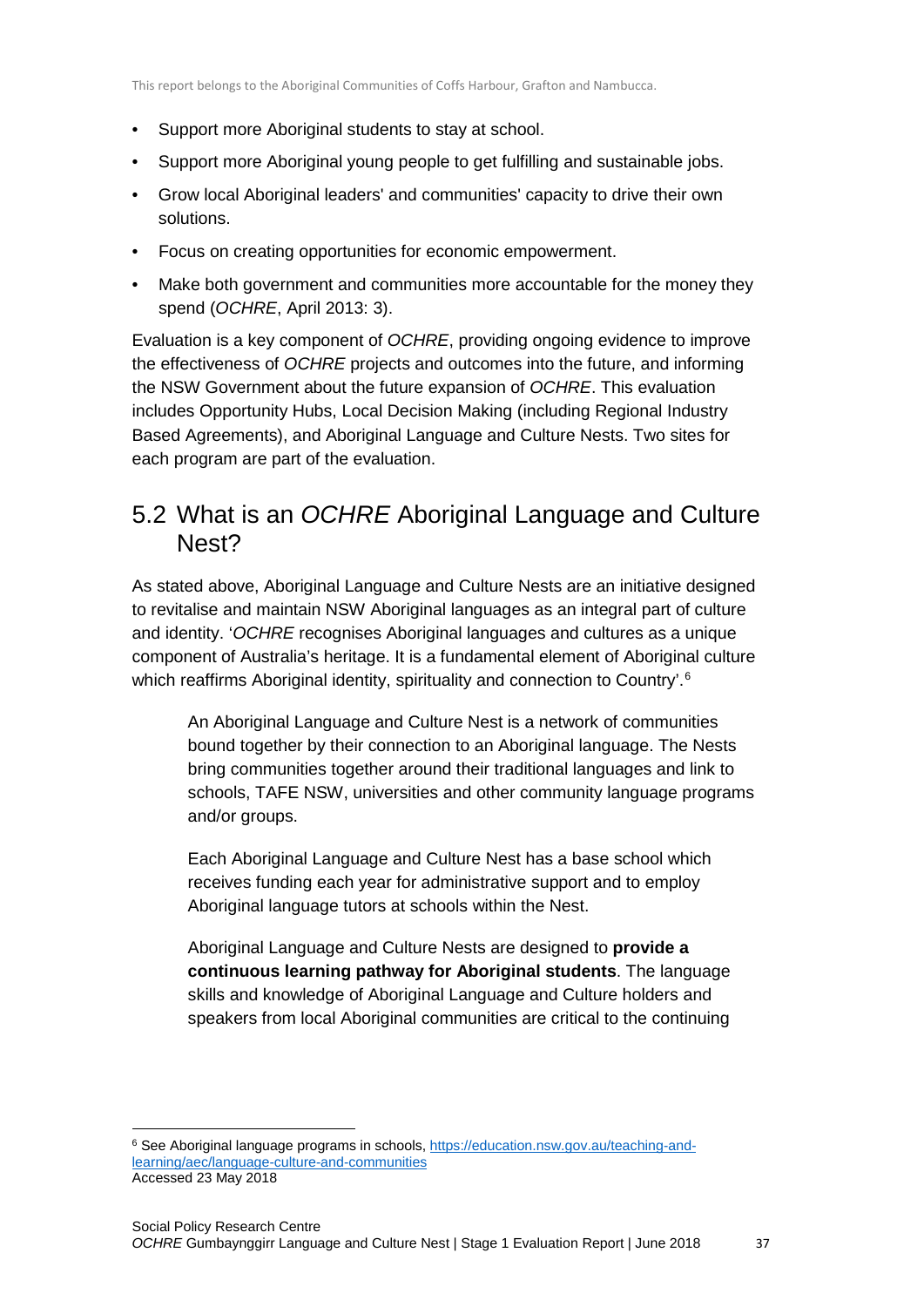development and support of teaching and learning in the Nests. (emphasis added) [7](#page-53-1)

Aboriginal Language and Culture Nests are funded by the NSW Government Department of Education, with their implementation being supported by the NSW AECG Inc..

The NSW Aboriginal Language and Culture Nests is not the only program available to schools – engagement in the program is at the discretion of the School Principal. Participating schools may also determine what Year students the program is available to. Non-participating schools may be (but not always) accessing other Aboriginal Language and Culture programs from other local providers at their discretion.

The Ministerial Taskforce recommended that Nests be trialled in a location in five language groups: Wiradjuri, Gumbaynggirr, Bundjalung, Paarkintji/Barkindji and Gamilaraay/Yuwaalawaay/Yuwaalayaay. This has recently been extended by the Aboriginal Languages Bill (Parliament of NSW, Legislative Assembly, 18 October 2017: 59-77); during which the NSW Government announced two satellite Nests in the Moree and Kempsey areas (Gamilaroi and Dhungutti), as well as additional funding.

### <span id="page-53-0"></span>5.3 How Aboriginal Language and Culture Nests were established

The information in this section was sourced from information provided by Department of Education, conversations with government staff, as well as publicly available reports on the consultation and reporting process related to *OCHRE*.

#### 5.3.1 Selection of sites

NSW Government, in partnership with NSW AECG Inc. and its Centre for Aboriginal Languages Coordination and Development, identified specific locations in each of the identified language areas to trial the Aboriginal Language and Culture Nests. In doing so, they considered:

- The number of local Aboriginal language speakers.
- The availability of local Aboriginal language teachers.
- The availability of local Aboriginal language resources.
- The level of commitment and activity around Aboriginal language revitalisation within local schools.

<span id="page-53-1"></span><sup>&</sup>lt;u>.</u> <sup>7</sup>See, Aboriginal Language and Culture Nests [https://www.aboriginalaffairs.nsw.gov.au/policy](https://www.aboriginalaffairs.nsw.gov.au/policy-reform/language-and-culture/nests)[reform/language-and-culture/nests](https://www.aboriginalaffairs.nsw.gov.au/policy-reform/language-and-culture/nests) Accessed 23 May 2018.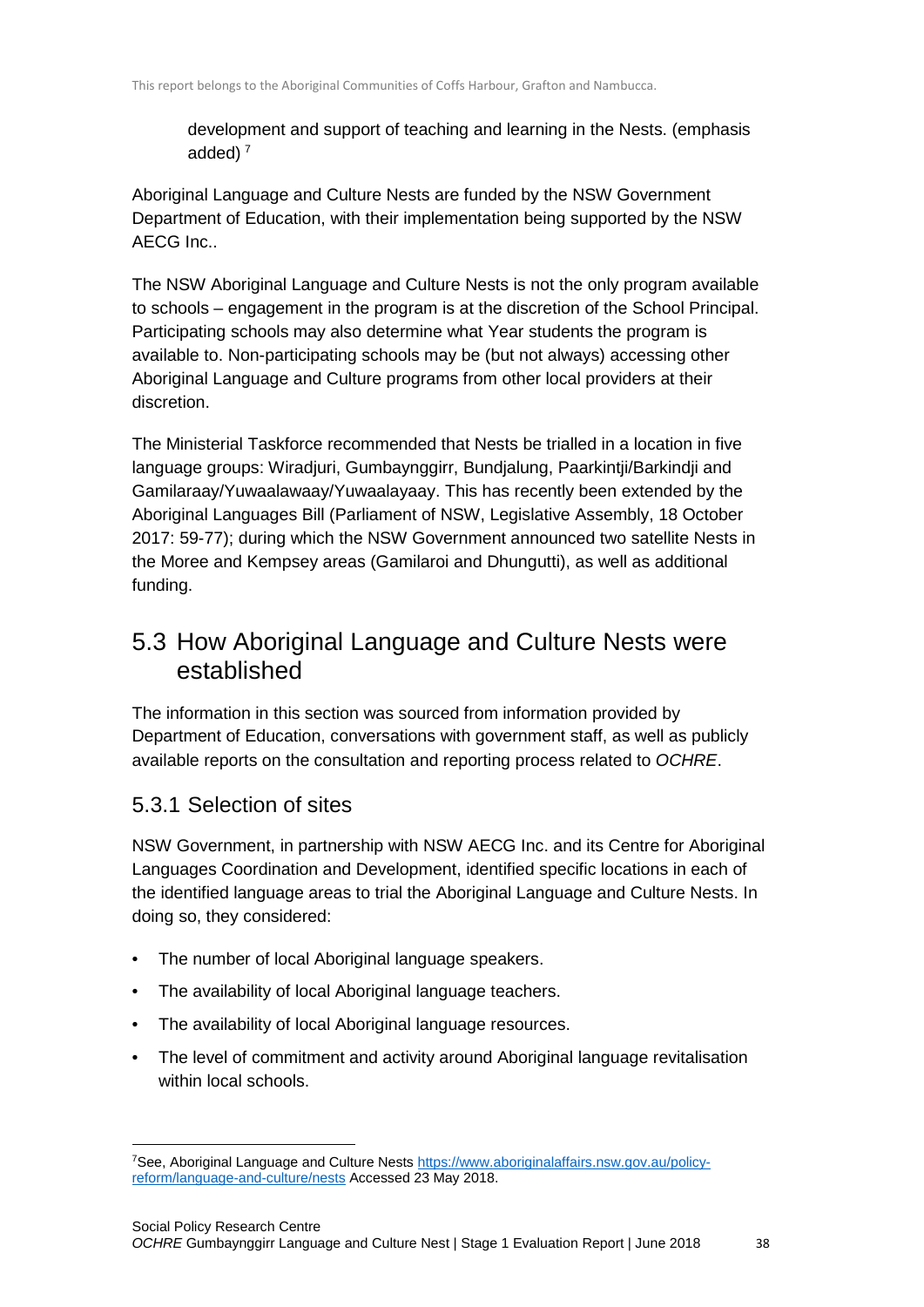• The proximity to the resources, infrastructure and support available through local communities and regional NSW AECG Inc. networks, TAFEs, universities and schools (Aboriginal Affairs NSW, 2013: 20).

The Wiradjuri Language and Culture Nest was established in October 2013, Paakantji in April 2014, Gamilaraay/Yuwaalawaay/Yuwaalayaay in May 2014, and both Gumbaynggirr and Bundjalung in February 2014.

### 5.3.2 Funding and tender process

There are two elements to funding of the Aboriginal Language and Culture Nests. Aboriginal language teachers and tutors are funded via a host school through a fiveyear government commitment. A separate contract was established for the development of Keeping Places associated with the Nests and community reference groups.

The Request for Tender was published 10 March 2015 inviting suppliers to tender for the development of five Aboriginal Keeping Places in partnership with five Aboriginal Language and Culture Nests in Dubbo, Lismore, Coffs Harbour, Wilcannia and Lightning Ridge. The tender was only open to small to medium sized enterprises (SMEs) and non-profit organisations. No tenders met the selection criteria and therefore no tender was awarded. The Department of Education then negotiated directly with NSW AECG Inc. for Keeping Place services in April 2015<sup>[8](#page-54-0)</sup>, with a contract currently in place until December 2019. Under the contract, NSW AECG Inc. are required to:

- 'Maintain governance structures including: State wide Steering Committee and Aboriginal Language and Culture Nest Reference Groups.
- Provide reports to the department and communities as required.
- Provide advice, training and support to each Nest on the use of digital media equipment and software applications for the recording of Aboriginal languages resources.
- Establish a website (clearinghouse) to provide storage, access and dissemination of Aboriginal languages resources.
- Engage additional Language and Culture Advisor/s to support satellite Nests.
- Establish and support 2 new satellite Aboriginal Language and Culture Nests (Gamilaroi and Dhungutti).
- Support Aboriginal Language and Culture Nest Reference Groups to determine the nature of a sustainable Keeping Place (virtual or physical).
- Identify and promote qualification-based training in Aboriginal languages.

<span id="page-54-0"></span><sup>&</sup>lt;u>.</u> <sup>8</sup> Note, in minutes for the Gumbaynggirr Nest, AECG noted that the contract was finalised in two months prior to July 2016.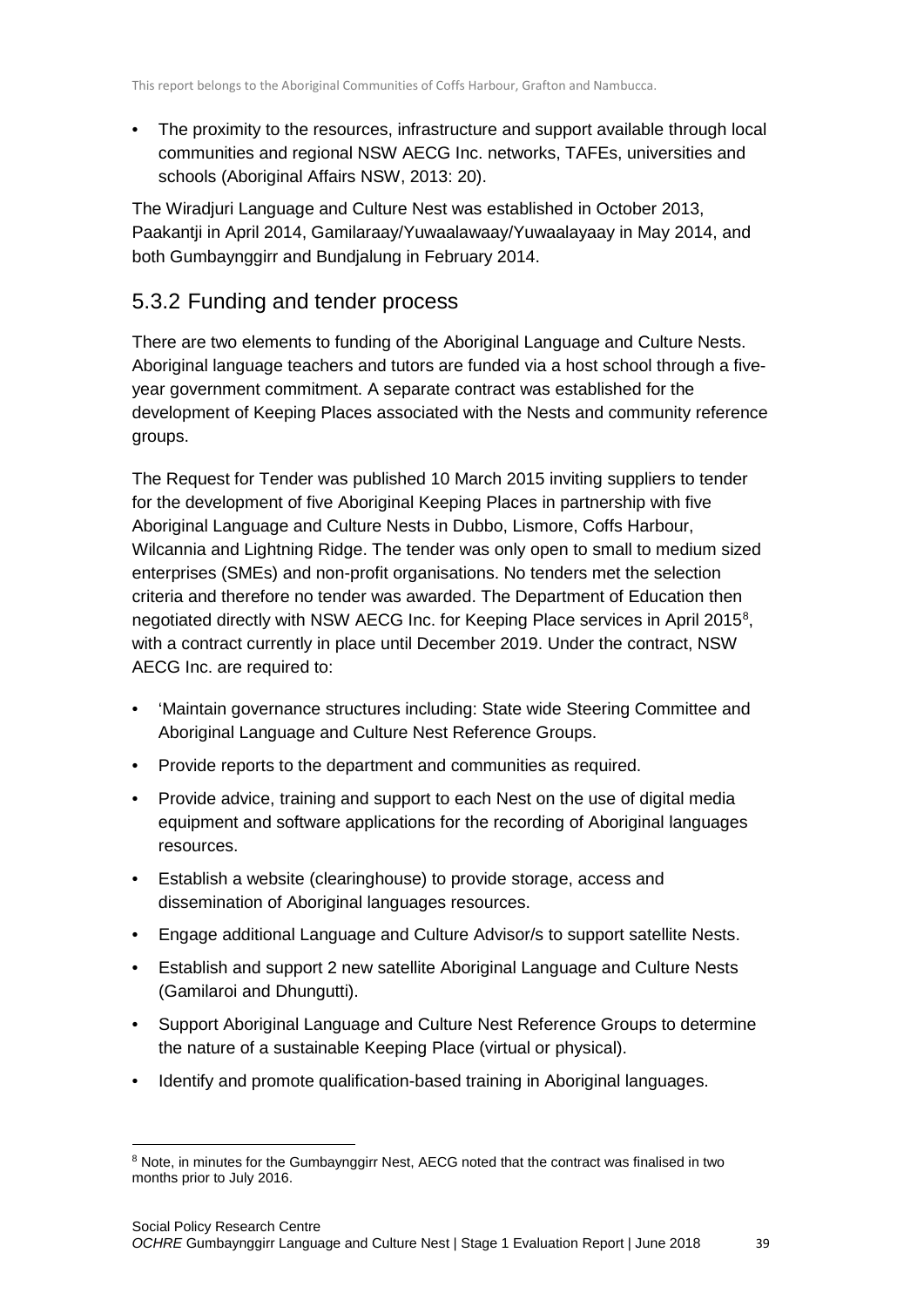- Support Aboriginal Language and Culture Nest Reference Groups to facilitate the provision of Aboriginal Language tutors.
- Support Aboriginal Language and Culture Nest Reference Groups to ensure a range of Aboriginal language learning opportunities are accessible in each Nest.
- Work with Aboriginal Language and Culture Nests in the development and publishing of materials that support the teaching of Aboriginal languages.'[9](#page-55-0)

There is concern about the short-term nature of funding for Aboriginal Language and Cultural education and calls for a 'long-term commitment from government and schools to support the [Aboriginal] Language [and Culture] Nests' (NSW AECG Inc., 2016b). The passage of the Aboriginal Languages Bill through the Legislative Assembly in 2017 may address this concern (Parliament of NSW, 18 October 2017: 59-77).

#### 5.3.3 Consultation with the community

As described in Section [6.1](#page-51-1) above, Aboriginal Language and Culture Nests are one of several initiatives that arose from the consultation with Aboriginal Communities by the Ministerial Taskforce on Aboriginal Affairs. Conversations with over 2,700 Aboriginal people in NSW identified Aboriginal Language and Culture, education and employment, and accountability as priorities for Aboriginal communities.

For each Aboriginal Language and Culture Nest, a formal agreement was signed by the then Minister for Aboriginal Affairs, Local and Regional Aboriginal Education Consultative Groups (NSW AECG Inc.), as well as representatives from communities, TAFE, relevant universities and schools. The Aboriginal Language and Culture Nest's Vision and Commitment Statement for Gumbaynggirr was signed on 19 February 2014, which was followed by an incremental implementation of activities.

A further consultation about the Nest occurred when NSW AECG Inc. was awarded the contract in 2015.

#### 5.3.4 How Aboriginal Language and Culture Nests work

Each Aboriginal Language and Culture Nest is aligned to a 'base school' which receives funding for administrative support and the employment of Aboriginal Language tutors for schools within the Aboriginal Language and Culture Nest area. The Nests provide continuous learning pathways for Aboriginal students by Aboriginal Language and Culture holders. The Nest teacher collaborates with schools, local Aboriginal Language holders and speakers, and supports the teaching and learning in the Nest.

<span id="page-55-0"></span>**<sup>.</sup>** <sup>9</sup> Source: Correspondence with the Department of Education.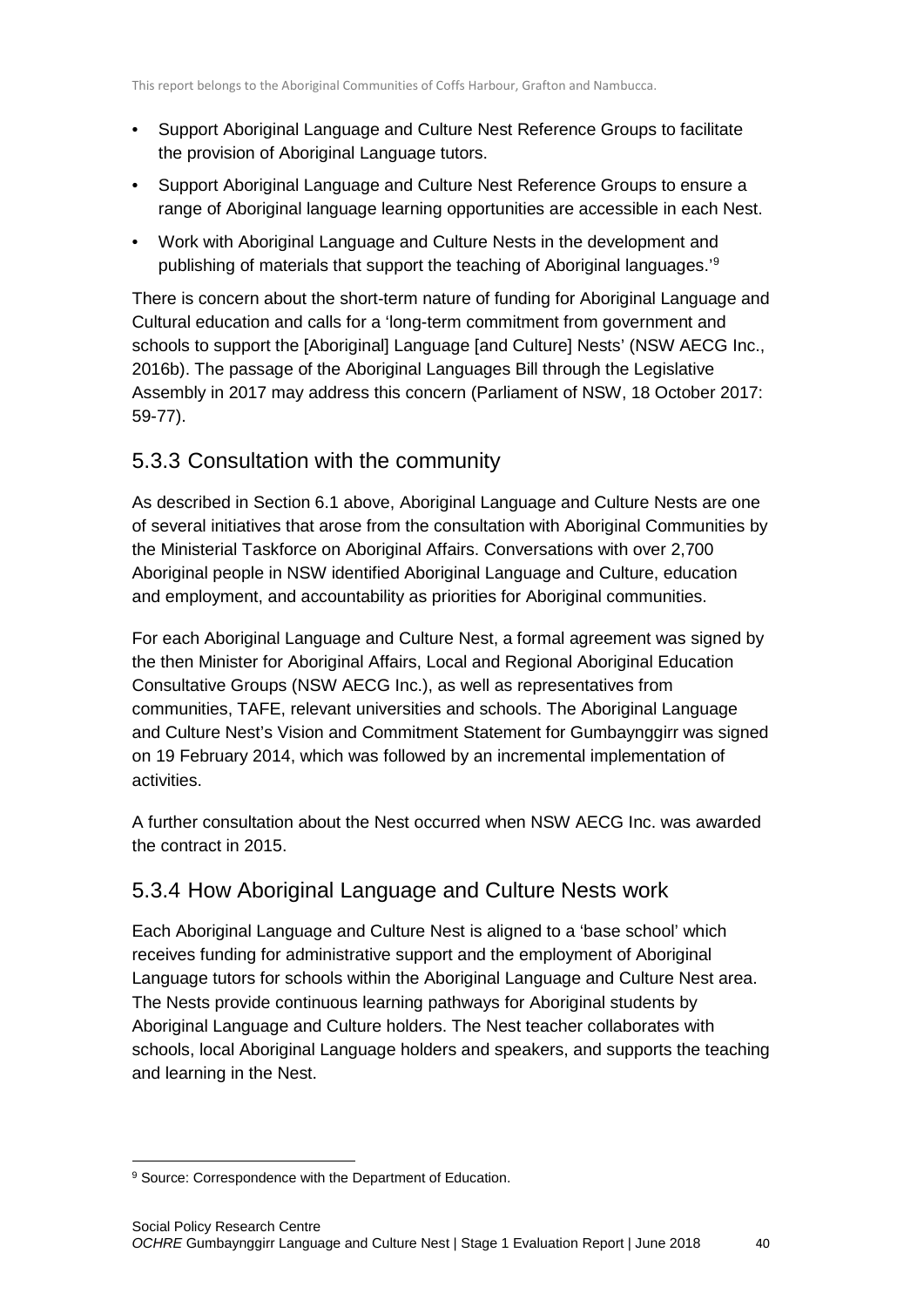Nest teachers develop Aboriginal Language Programs and supports the engagement and professional development of Aboriginal Language tutors. **Tutors are employed in accordance with the NSW Department of Education's policies and procedures**. The teaching and learning of Aboriginal Languages in schools is also supported by the NSW Education Standards Authority (NESA) through a syllabus.

Formal guidelines covering how the Nests work will be formally released in 2018. [10](#page-56-0) NSW Aboriginal Language and Culture Nests have been implemented differently (in terms of structure and composition) in each area.

#### 5.3.5 Governance of Aboriginal Language and Culture Nests

The NSW Department of Education, Aboriginal Education and Communities (AEC) is leading the implementation of the Aboriginal Language and Culture Nests in partnership with NSW AECG Inc. and local Aboriginal language and community groups. The Department identified three key features of governance:

- 'A state-wide Steering Committee, consisting of AEC and [NSW] AECG [Inc.] representatives
- Aboriginal Affairs NSW, conducting monitoring and evaluation
- Local Nest Reference Groups, with an elected chair.<sup>'[11](#page-56-1)</sup>

The AEC is responsible for managing departmental communication. NSW AECG Inc. is responsible for managing communication with the community via local reference groups. Aboriginal Affairs NSW, part of Department of Education, compiles regular reports based on information provided by AEC as part of the overall *OCHRE* Accountability Structure.

From 2016, each Aboriginal Language and Culture Nest has a reference group which includes representation from NSW AECG Inc. (local, regional and State), the Department of Education's Aboriginal Education and Communities (AEC) Directorate, the Nest Teacher/Tutor, local Elders and community representatives. The AEC identified the purpose of the groups is to:

- 'Develop local engagement with and input into Aboriginal Language and Culture Nests.
- Ascertain local priorities for the Aboriginal Language and Culture Nests.
- Facilitate coordination and development of local Language and Culture resources and processes for recovering, revoicing and repractising Aboriginal Language and Culture.

<span id="page-56-0"></span><sup>&</sup>lt;u>.</u> <sup>10</sup> Source: Correspondence with the Department of Education <sup>11</sup> Source: Correspondence with Department of Education.

<span id="page-56-1"></span>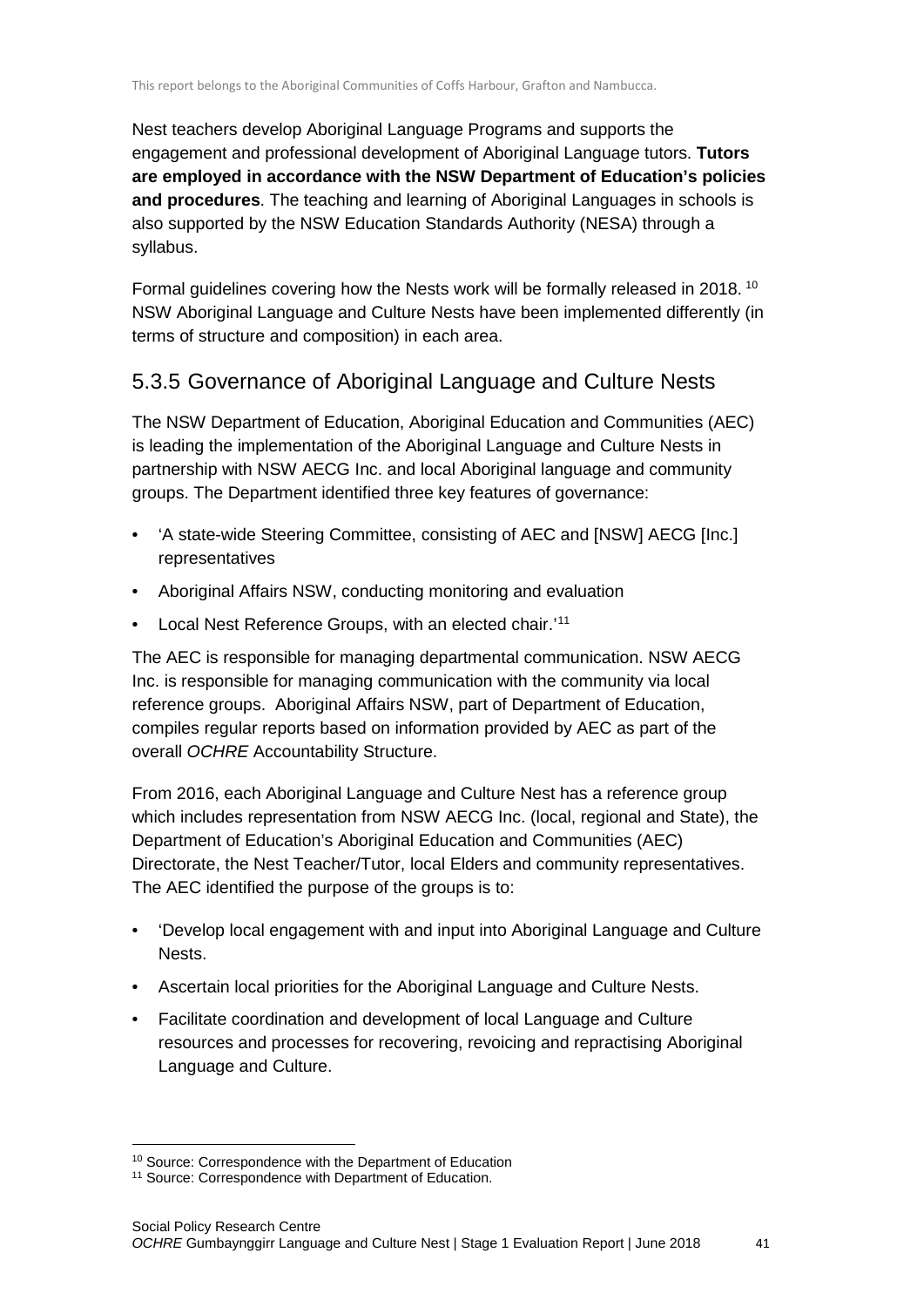This report belongs to the Aboriginal Communities of Coffs Harbour, Grafton and Nambucca.

• Facilitate data collection and ongoing evaluation/performance measurements processes'.[12](#page-57-0)

### 5.3.6 Monitoring, evaluating and reporting

Each NSW Aboriginal Language and Culture Nest provides a quarterly report on:

- The number of Tutors/Teachers of an Aboriginal Language.
- The number of Aboriginal Students learning and Aboriginal Language.
- The number of non-Aboriginal students learning an Aboriginal Language.
- The total number of students learning an Aboriginal Language.
- The number of schools teaching an Aboriginal Language.

The measures were developed by NSW Department of Education. Regular progress reports are provided by the State NSW AECG Inc. to the Department. The figures are then reported by Aboriginal Affairs NSW in annual *OCHRE* reports<sup>13</sup>, as well as in annual reports of the Department of Education. In the *OCHRE* Four Years On report, Monitoring Data from 1 July 2016 to 30 June 2017 showed an increase from 60-67 schools (pre-school, primary and secondary) participating in the Aboriginal Language and Culture Nests, and an increase from 5,166 to 6,379 students participating (Aboriginal Affairs NSW, 2017: 29).

<span id="page-57-1"></span><span id="page-57-0"></span><sup>12</sup> Source: Correspondence with Department of Education. <sup>13</sup> Aboriginal Affairs NSW, *OCHRE* Annual Reports available at: <https://www.aboriginalaffairs.nsw.gov.au/our-agency/staying-accountable/ochre/ochre-annual-reports> Accessed May 23, 2018

**.**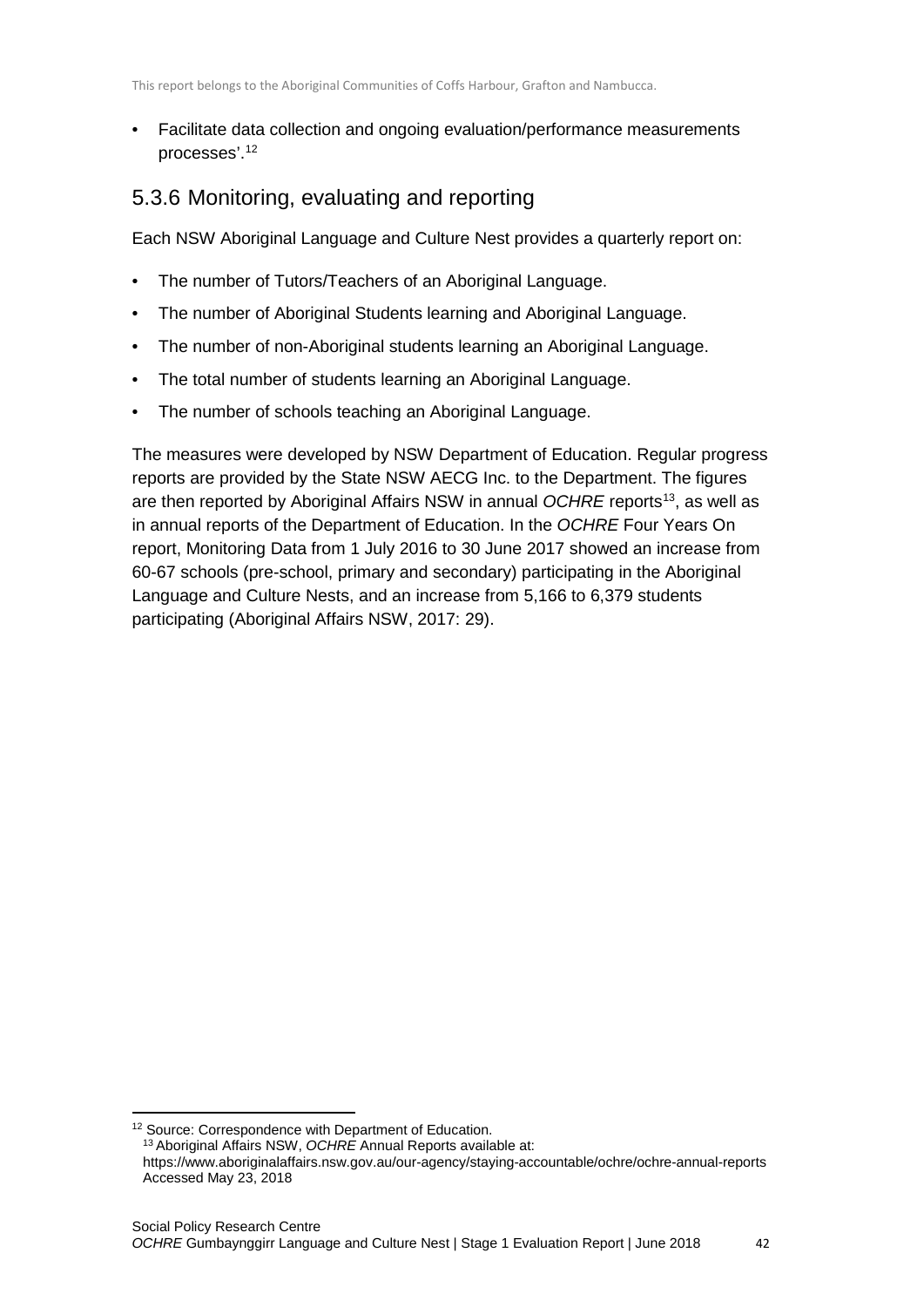# <span id="page-58-0"></span>6 Gumbaynggirr Language and Culture Nest

The Gumbaynggirr Language and Culture Nest was launched on 19 February 2014. The Nest covers public schools in the communities of Coffs Harbour, South Grafton, Macksville, Orara, Nambucca Valley, Sawtell, Toormina, Northern Beaches, Dorrigo, Urunga, Bellingen, and Bowraville.

#### <span id="page-58-2"></span>**Figure 2 Communities in the Gumbaynggirr Language and Culture Nest**



# **Gumbaynggirr Language and Culture Nest**

(Source: Department of Education PowerPoint presentation, Aboriginal Language and Culture Nests)

## <span id="page-58-1"></span>6.1 A profile of the Gumbaynggirr Language and Culture Nest community

A *Community Portrait for the Gumbaynggirr Language and Culture Nest* has been prepared by Aboriginal Affairs NSW, including the most recent 2016 Census data (Aboriginal Affairs NSW, 2018). This provides an overview of the local population, households, income, education (participation in school by age), and disability for the area within the Nest. Just under 6% of residents within the Nest area identify as Aboriginal or Torres Strait Islander people. Of the 9,304 Aboriginal residents, 11% (1,038) are under five years old, 17% (1,624) aged between 5-11, and 13% (1,240) aged 12-17. Some 2,784 Aboriginal children and young people attend schools (302 in pre-school, 1,519 in primary school, and 963 in high school).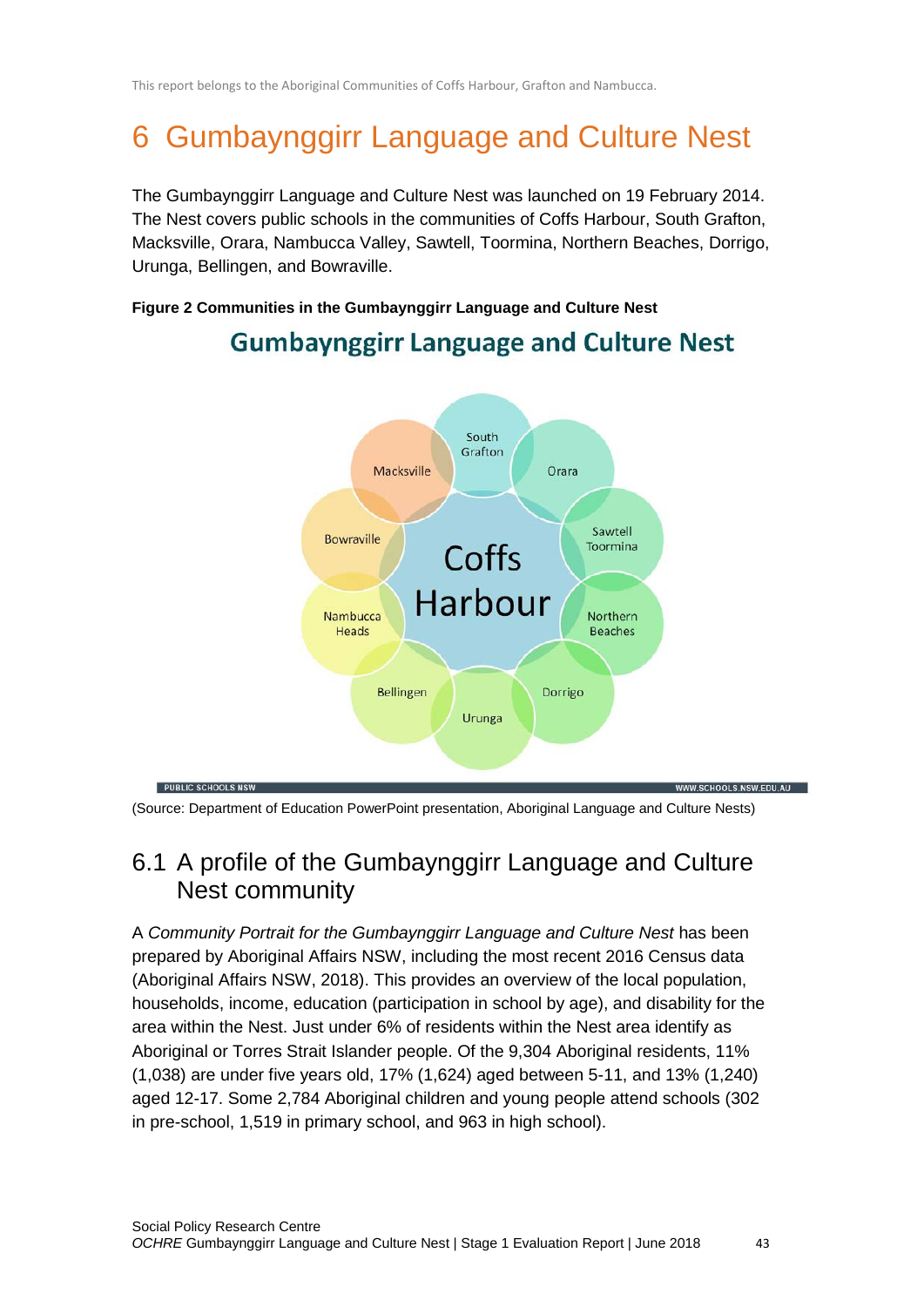# <span id="page-59-0"></span>6.2 Aboriginal Language in schools prior to the Nest

The Gumbaynggirr Language area has very strong existing community Language and Cultural programs; for example, the Muurrbay Aboriginal Language and Culture Cooperative (funded by the Australian Government), and the Bularri Muurlay Nyanggan Aboriginal Corporation and the Yarrawarra Cultural Centre. A Gumbaynggirr language dictionary is available.

A scope and sequence (used by teachers to guide their teaching of a subject) was available for the Gumbaynggirr Language (revised by then BOSTES in 2013) prior to the implementation of the Nest. Records also show that Aboriginal Language was already being taught at Stage 1 (12 schools), Stage 2 (10 schools), Stage 3 (6 schools), Stage 4 (4 schools) and Stage 5 (2 schools) – but it is not clear in what context or how Language was taught.<sup>[14](#page-59-2)</sup> Figures from the Aboriginal Language Program Evaluation (2013) show that 552 primary, 366 secondary and 170 Central students were learning Gumbaynggirr in Schools in 2013. At that time, 20 tutors already had Certificate III qualification.

### <span id="page-59-1"></span>6.3 How is the Gumbaynggirr Language and Culture Nest organised?

The overall design of the Aboriginal Language and Culture Nests was part of a broader community consultation (Aboriginal Affairs NSW, 2012) in 2012. Adjustments are made through local governance structures – each of which is tailored to the local community and environment.

The Gumbaynggirr Language and Culture Nest is based at **William Bayldon Primary School** in Coffs Harbour. The Nest teacher has been employed since 2014; Gumbaynggirr also has **23 Language tutors** (at the time of reporting). A temporary **Keeping Place** was established in August 2014 at the **Coffs Harbour Education Campus**.

Under the NSW public school reform, *Local Schools, Local Decisions*, Principals of government schools decide whether they will participate in Aboriginal Language and Culture Nests. Parents may encourage Principals to provide Language programs in schools, often through their input to the School's three-year plan. The Nest is not the only source of Language and Culture in schools, and students' Language and Culture needs can be met without participation in the Nest. For example, three schools receive funding for other Language programs, and seven schools receive Language programs from the Nest and through other Department funding arrangements. The Department provides other programs, including Health Culture, Healthy Country with NSW AECG Inc.; STEM camps with NSW AECG Inc. and the

<span id="page-59-2"></span><sup>&</sup>lt;u>.</u> <sup>14</sup> Information source: AEC, provided to the evaluation team by Aboriginal Affairs NSW (Gumbaynggirr profile).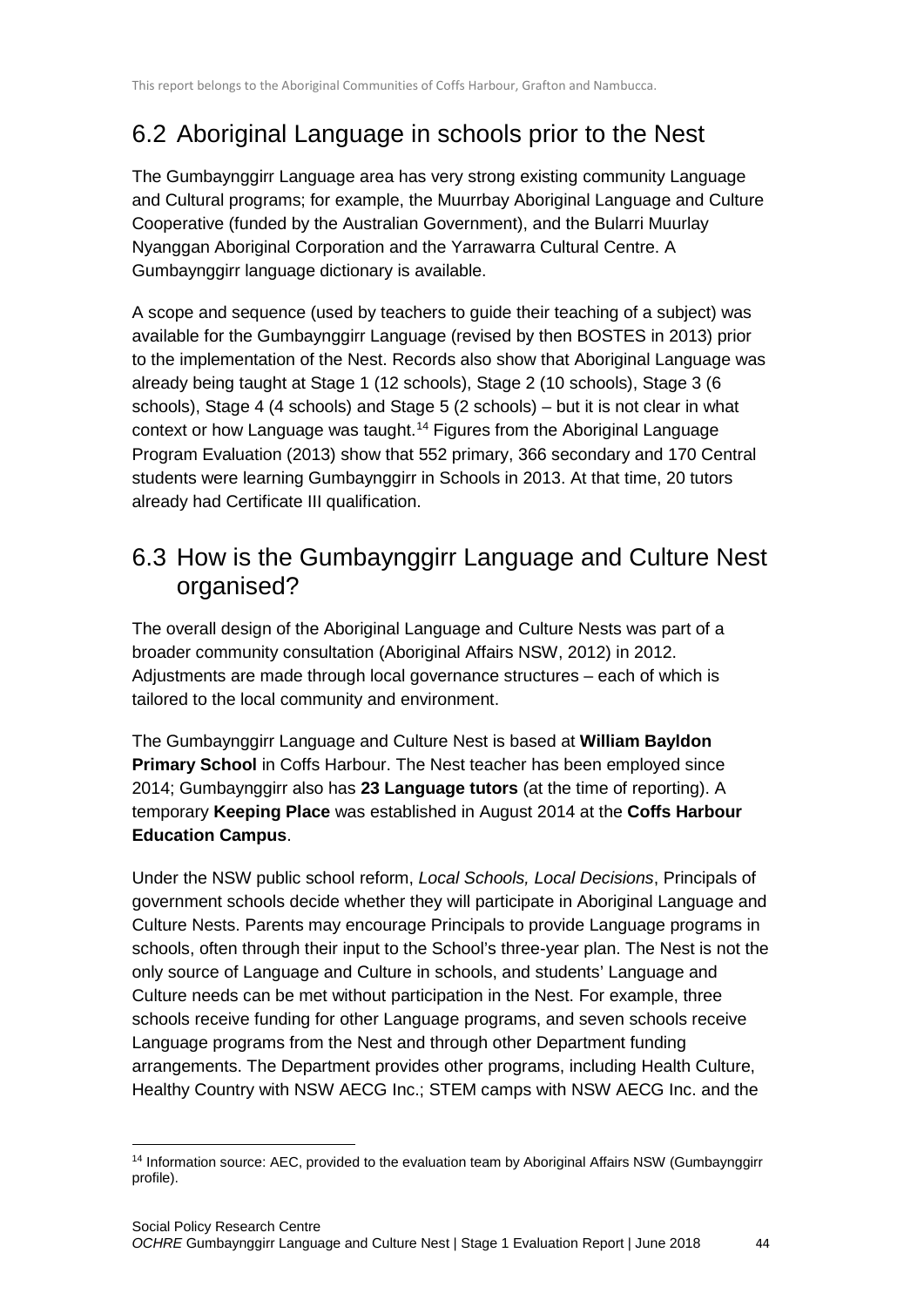Aboriginal and Torres Strait Islander Mathematics Alliance (ATSIMA); and Language and Culture Camps with NSW AECG Inc..

The Gumbaynggirr Language and Culture Nest is governed by a reference group that meets once per school term. The reference group comprises representatives of key Aboriginal organisations, Elders/community members as well as local NSW AECG Inc. members.

In the Gumbaynggirr Language and Culture Nest, funds were devoted to the development of teaching materials and programs to ensure high quality Aboriginal language delivery across the different tutors and schools in the Nest.<sup>[15](#page-60-2)</sup>

### <span id="page-60-0"></span>6.4 How is the Gumbaynggirr Language and Culture Nest being used?

#### 6.4.1 Schools participating in the Nest

The Gumbaynggirr Language and Culture Nest, at the time of reporting, teaches Language in 12 Primary Schools and four Secondary schools [\(Table 1\)](#page-60-1) out of 61 Primary Schools, 13 Secondary Schools, 1 K-12 School and 4 other Government Schools in the area.

| Primary Schools (Local Government Area) | Secondary Schools (Local Government Area) |
|-----------------------------------------|-------------------------------------------|
| Baryulgil (Clarence Valley)             | Macksville (Nambucca)                     |
| Bellingen (Bellingen)                   | Nambucca Heads (Nambucca)                 |
| Boambee (Coffs Harbour)                 | Toormina (Coffs Harbour)                  |
| Coffs Harbour (Coffs Harbour)           | Woolgoola High (Coffs Harbour)            |
| Dundarrabin (Bellingen)                 |                                           |
| Frank Partridge VC (Nambucca)           |                                           |
| Macksville (Nambucca)                   |                                           |
| Nambucca Heads (Nambucca)               |                                           |
| Nymboida (Clarence Valley)              |                                           |
| Tyalla (Coffs Harbour)                  |                                           |
| Urunga (Bellingen)                      |                                           |
| William Bayldon (Coffs)                 |                                           |

#### <span id="page-60-1"></span>**Table 1 Schools participating in the Gumbaynggirr Language and Culture Nest**

(Source: Aboriginal Affairs NSW)

#### 6.4.2 Students participating in the Nest

The number of students participating, and the way they participate, varies by school and by school Year. As mentioned above, this may also be determined by the School Principal. The data available to the evaluation is limited to the schools in the

<span id="page-60-2"></span>**<sup>.</sup>** <sup>15</sup> Source: Correspondence with the Department of Education.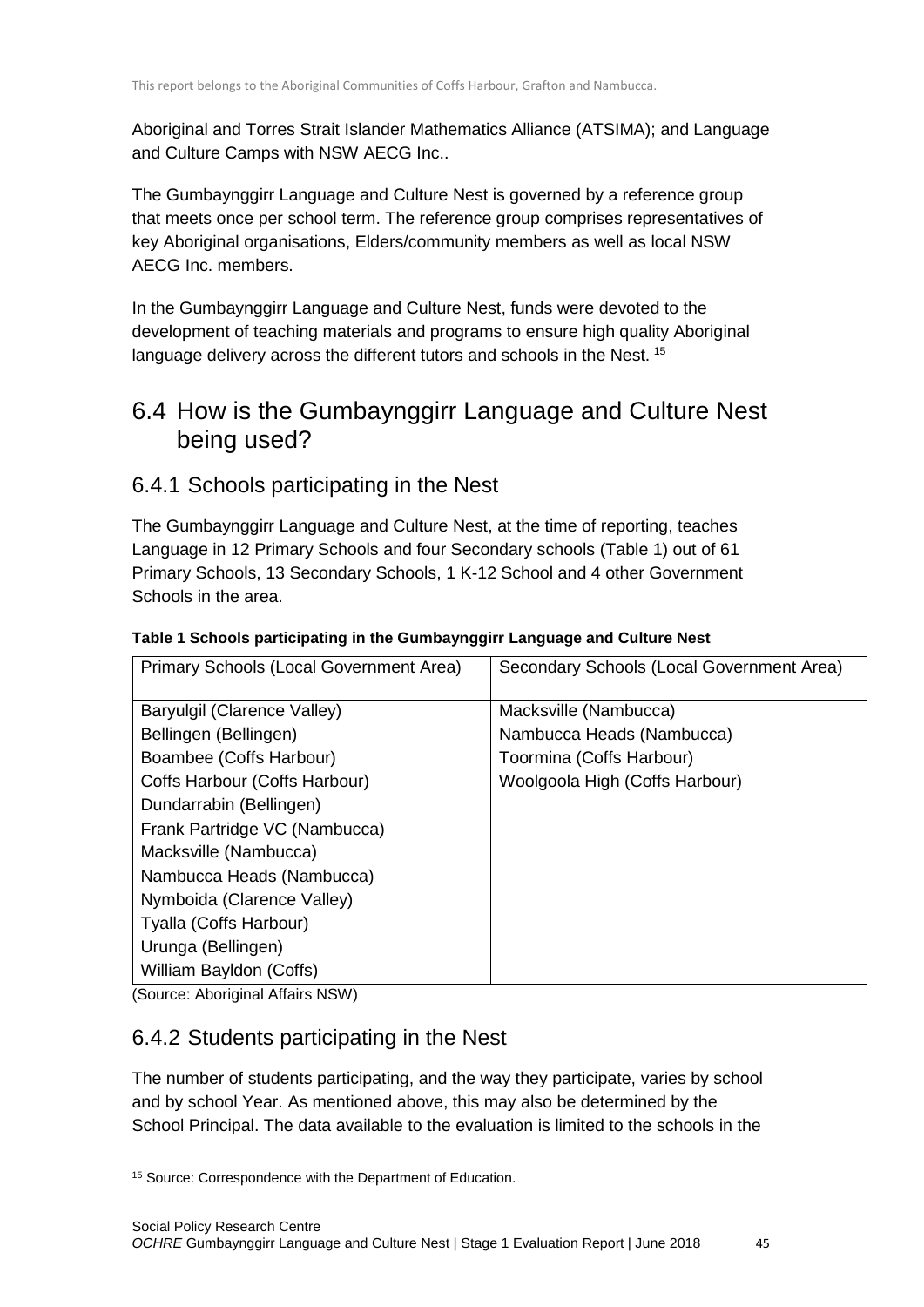Nest and the hours worked by the tutors. In 2014, 3,085 tutor hours were provided under the Gumbaynggirr Language and Culture Nest, this was maintained in 2015 and dropped to 2,026 in 20[16](#page-61-0) (data provided by Aboriginal Affairs NSW).<sup>16</sup>

This reflects a community decision to not endorse non-Aboriginal people to teach in Nest schools. The Aboriginal Language and Culture Nest Teacher worked with Elders to identify and endorse Aboriginal tutors, hence the drop in numbers.<sup>[17](#page-61-1)</sup>

In 2017, data started to be collected based on the number of hours worked by tutor, by school and Year. However, no data is available from previous years to make any comparison or assumptions.[18](#page-61-2)

#### 6.4.3 Continuity of Language for students

The objective of the GumbaynggirrLanguage and Culture Nest is to provide a continuous learning pathway for Aboriginal students. It is therefore reasonable to build that from the early years and grow the program as the cohort of Aboriginal students' ages. The focus on teaching the younger students may also be around the availability of tutors of Gumbaynggirr Language at different levels. Irrespective of why this occurs (whether intentional or due to the availability of tutors), this may mean that older students, some of which may have previously had access to Language, miss out.

**.** 

 $16$  The way data is collected and is reported changed from monthly to quarterly in 2016.

<span id="page-61-1"></span><span id="page-61-0"></span><sup>&</sup>lt;sup>17</sup> Correspondence with NSW Department of Education.

<span id="page-61-2"></span><sup>&</sup>lt;sup>18</sup> Correspondence with NSW Department of Education.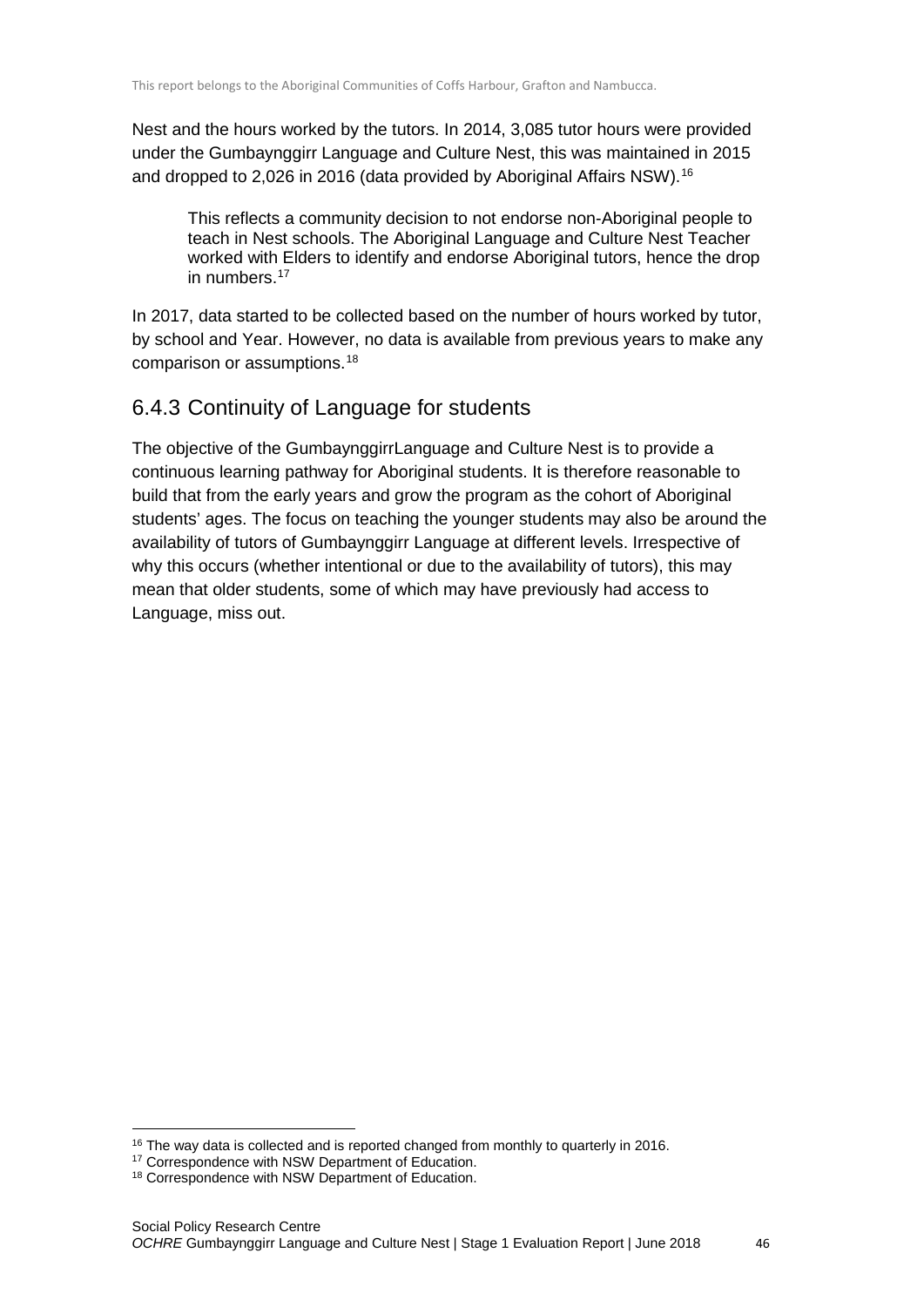# <span id="page-62-0"></span>7 About the conversations

### <span id="page-62-1"></span>7.1 Who did we have conversations with?

Michael Barnes and six Community Researchers (two from Coffs, Grafton and Nambucca) had conversations in communities between 16 October and mid-November 2017. The online survey, which replicated the conversation guide, was left open until end of January 2018 to ensure more people could tell us what they think.

- Community researchers yarned with 87 community members, including 25 students, 57 parents and community members, and 5 non-government stakeholders.
- Michael Barnes had conversations with 15 stakeholders directly involved with the Nest including tutors, representatives from Aboriginal organisations, including the Local Aboriginal Land Council and two school Principals.
- In addition, 9 parents/community members and 3 students completed the online survey.
- Of the parents we heard from, 13 parents had a young person learning Gumbaynggirr Language at school, 53 did not.
- Of the students we heard from, 15 were learning Gumbaynggirr Language at school, 13 were not.
- SPRC evaluation team held a Co-design workshop and also interviewed government policy staff.

# <span id="page-62-2"></span>7.2 What information did we collect?

The evaluation team collected different sorts of information and we recorded:

- What people told us in conversations either face to face, by telephone, or anonymously through an online survey.
- Information (data) about how the Gumbaynggirr Language and Culture Nest is used (reported to NSW AECG Inc., AEC and Aboriginal Affairs NSW) and background reports.
- Other publicly available information about the community (ABS data).

Together, this gives us the most up-to-date information about the Gumbaynggirr Language and Culture Nest.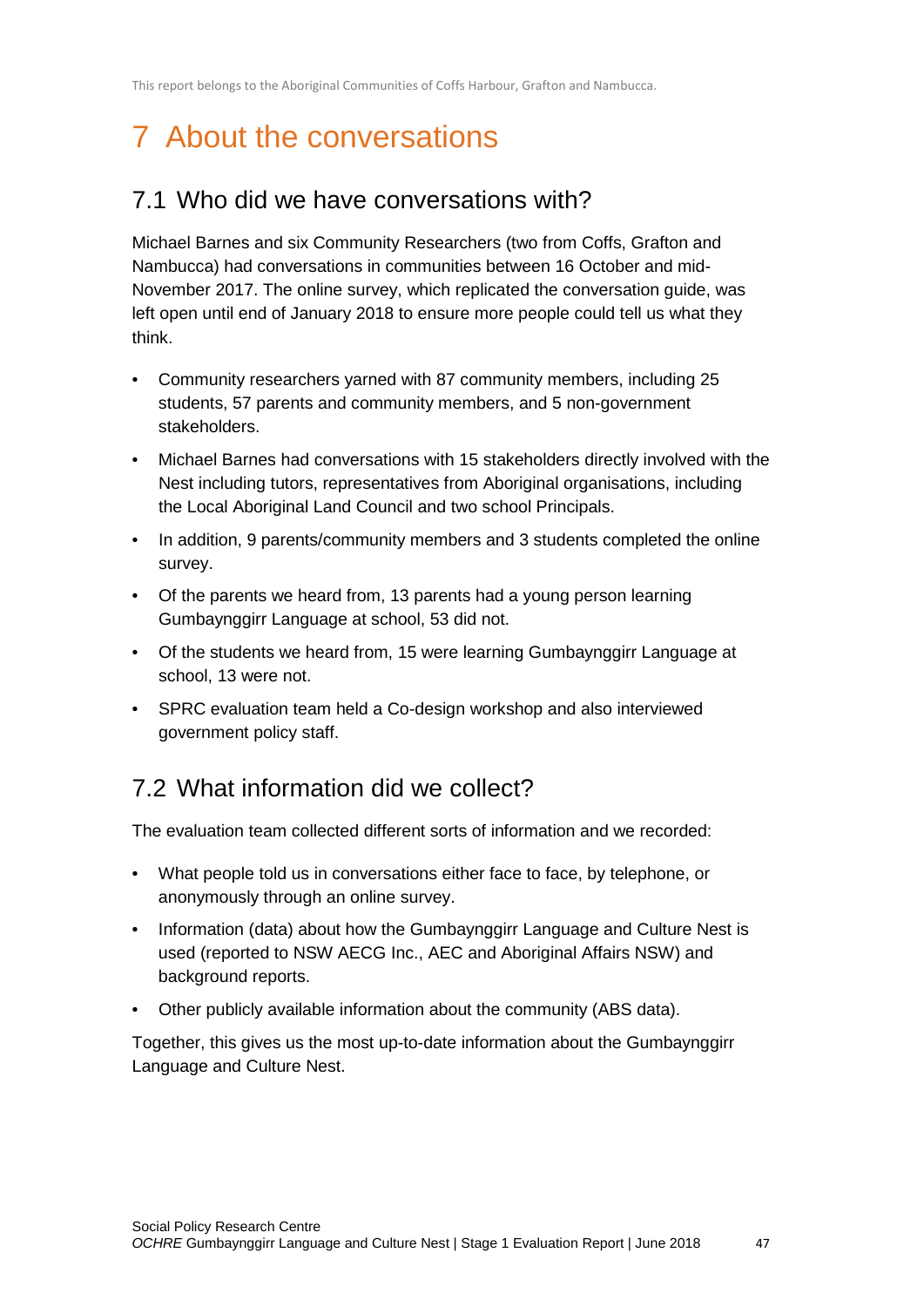### <span id="page-63-0"></span>7.3 How did we come up with these findings?

The evaluation team collected community views from groups and individual interviews to answer the research questions. This involved looking at each of the conversations and identifying common themes and in some cases unique differences. The themes, and examples of what people told us, are presented in the findings – in text in italics, or as larger indented text.

# <span id="page-63-1"></span>7.4 Checking and confirming findings

SPRC evaluation team returned to communities in Coffs Harbour, Grafton and Nambucca to meet with participants involved in the evaluation (5-6 April 2018). In these meetings we checked with community participants that our findings and recommendations reflect what they told us. This draft report was circulated prior to meeting. Feedback from the evaluation and co-design meetings are incorporated into the final report. In the feedback meeting members of Aboriginal communities had the opportunity to tell us if we have misunderstood anything, if they agree with what we have written, and to make clear our recommendations.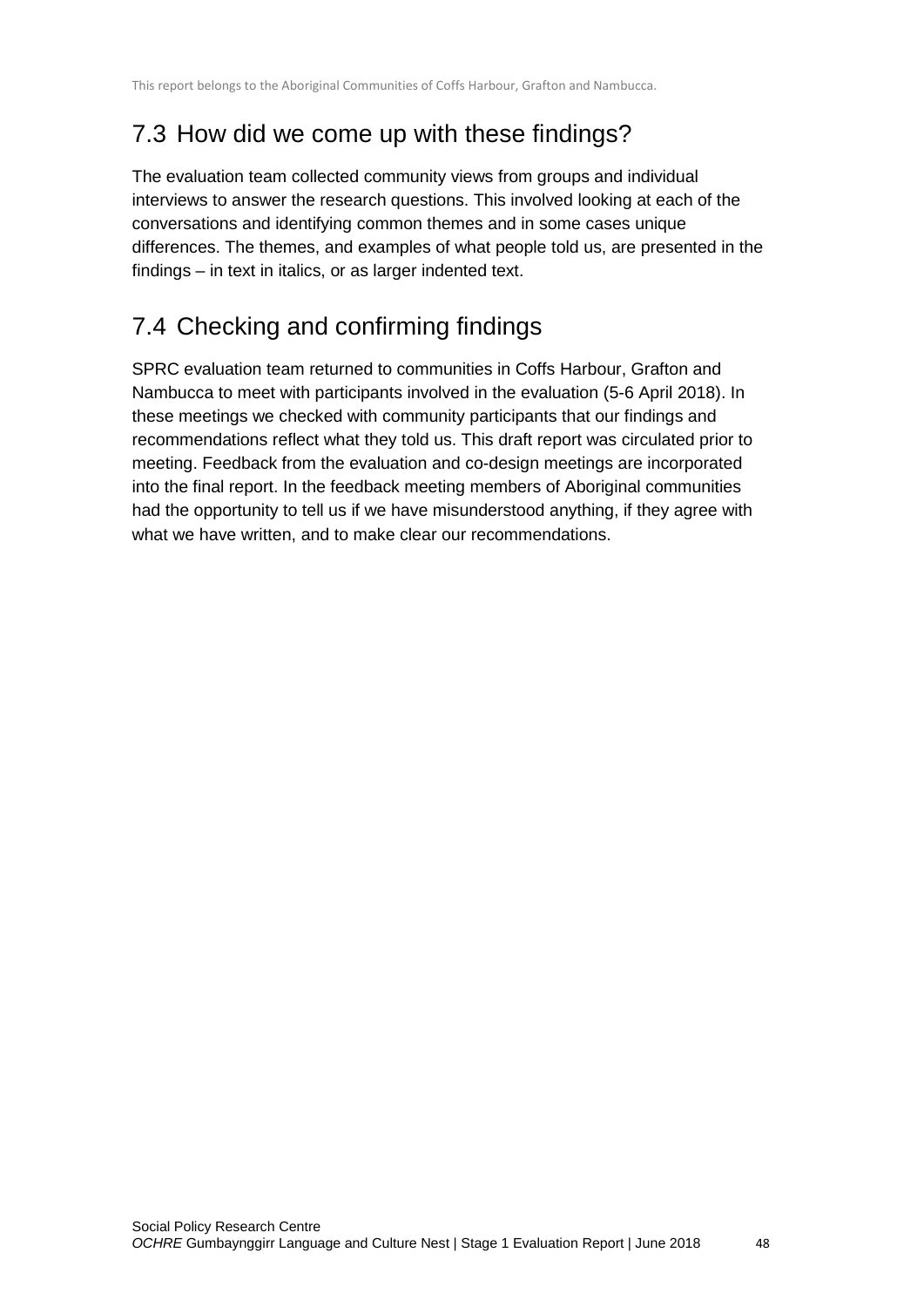This report belongs to the Aboriginal Communities of Coffs Harbour, Grafton and Nambucca.

# <span id="page-64-0"></span>8 References

- Aboriginal Affairs NSW, (2013). *OCHRE: Opportunity Choice Healing Responsibility Empowerment – NSW Government Plan for Aboriginal Affairs: Education, Employment and Accountability*, [https://www.aboriginalaffairs.nsw.gov.au/pdfs/OCHRE/AA\\_OCHRE\\_final.pdf](https://www.aboriginalaffairs.nsw.gov.au/pdfs/OCHRE/AA_OCHRE_final.pdf) Accessed May 23, 2018.
- Aboriginal Affairs NSW, (2017). NSW *OCHRE* Four Years On, https://www.aboriginalaffairs.nsw.gov.au/pdfs/OCHRE/OCHRE-4-YEARS-ONweb.pdf p 29 Accessed May 23, 2018.
- Aboriginal Affairs NSW, (2018). Community Portrait: The Gumbaynggirr Language and Culture Nest https://www.aboriginalaffairs.nsw.gov.au/pdfs/communityportraits/Indigenous-Portrait2016D-Gumbaynggirr-Nest.pdf Accessed May 28, 2018.
- Aboriginal Affairs NSW, (nd). Bringing Aboriginal voices into policy making, Aboriginal Language and Culture Nests [https://www.aboriginalaffairs.nsw.gov.au/policy](https://www.aboriginalaffairs.nsw.gov.au/policy-reform/language-and-culture/nests)[reform/language-and-culture/nestsA](https://www.aboriginalaffairs.nsw.gov.au/policy-reform/language-and-culture/nests)ccessed May 28, 2018.
- Ministerial Taskforce on Aboriginal Affairs, (2012). Getting it Right: The Findings of the Round Two Consultations for the NSW Ministerial Taskforce on Aboriginal Affairs <https://www.aboriginalaffairs.nsw.gov.au/pdfs/OCHRE/Getting-it-Right.pdf>
- NSW Aboriginal Education Consultative Group Inc. (2016a). Aboriginal Language and Culture Nests NSW AECG Inc. Q&A Factsheet [https://www.aecg.nsw.edu.au/wp](https://www.aecg.nsw.edu.au/wp-content/uploads/2016/10/NSW-AECG-Language-and-Culture-Nests-QA-doc_website.pdf)[content/uploads/2016/10/NSW-AECG-Language-and-Culture-Nests-QA](https://www.aecg.nsw.edu.au/wp-content/uploads/2016/10/NSW-AECG-Language-and-Culture-Nests-QA-doc_website.pdf)[doc\\_website.pdf](https://www.aecg.nsw.edu.au/wp-content/uploads/2016/10/NSW-AECG-Language-and-Culture-Nests-QA-doc_website.pdf) Accessed 23 May 2018.
- NSW Aboriginal Education Consultative Group Inc. (2016b) Gumbaynggirr Language and Culture Nest – July 28 meeting notes [https://www.aecg.nsw.edu.au/wp](https://www.aecg.nsw.edu.au/wp-content/uploads/2016/11/Gumbaynggirr-Language-and-Culture-Nest-draft-meeting-notes.pdf)[content/uploads/2016/11/Gumbaynggirr-Language-and-Culture-Nest-draft-meeting](https://www.aecg.nsw.edu.au/wp-content/uploads/2016/11/Gumbaynggirr-Language-and-Culture-Nest-draft-meeting-notes.pdf)[notes.pdf](https://www.aecg.nsw.edu.au/wp-content/uploads/2016/11/Gumbaynggirr-Language-and-Culture-Nest-draft-meeting-notes.pdf) Accessed March 13, 2018.
- NSW Department of Education, Language, culture and communities, (2016). Aboriginal language programs in schools, [https://education.nsw.gov.au/teaching-and](https://education.nsw.gov.au/teaching-and-learning/aec/language-culture-and-communities/aboriginal-language-programs-in-public-schools-nsw)[learning/aec/language-culture-and-communities/aboriginal-language-programs-in](https://education.nsw.gov.au/teaching-and-learning/aec/language-culture-and-communities/aboriginal-language-programs-in-public-schools-nsw)[public-schools-nsw](https://education.nsw.gov.au/teaching-and-learning/aec/language-culture-and-communities/aboriginal-language-programs-in-public-schools-nsw) Accessed May 23, 2018.
- Parliament of NSW, Legislative Assembly, 18 October 2017 Aboriginal Languages Act 2017 [https://api.parliament.nsw.gov.au/api/hansard/search/daily/pdf/HANSARD-](https://api.parliament.nsw.gov.au/api/hansard/search/daily/pdf/HANSARD-1323879322-99475)[1323879322-99475](https://api.parliament.nsw.gov.au/api/hansard/search/daily/pdf/HANSARD-1323879322-99475) p 59-77, Accessed May 23, 2018.
- Walden, I, Dennis, B, & Walgett Gamilaraay Aboriginal Community Working Party. (2014). 'Aboriginal people 'talking back' to policy in rural Australia' *Journal of Indigenous Social Development* 3:2.
- Williams, ST (2013). *Teaching local NSW Aboriginal Languages and Cultures: A guide for schools,* Sydney, NSW Aboriginal Education Consultative Group Inc.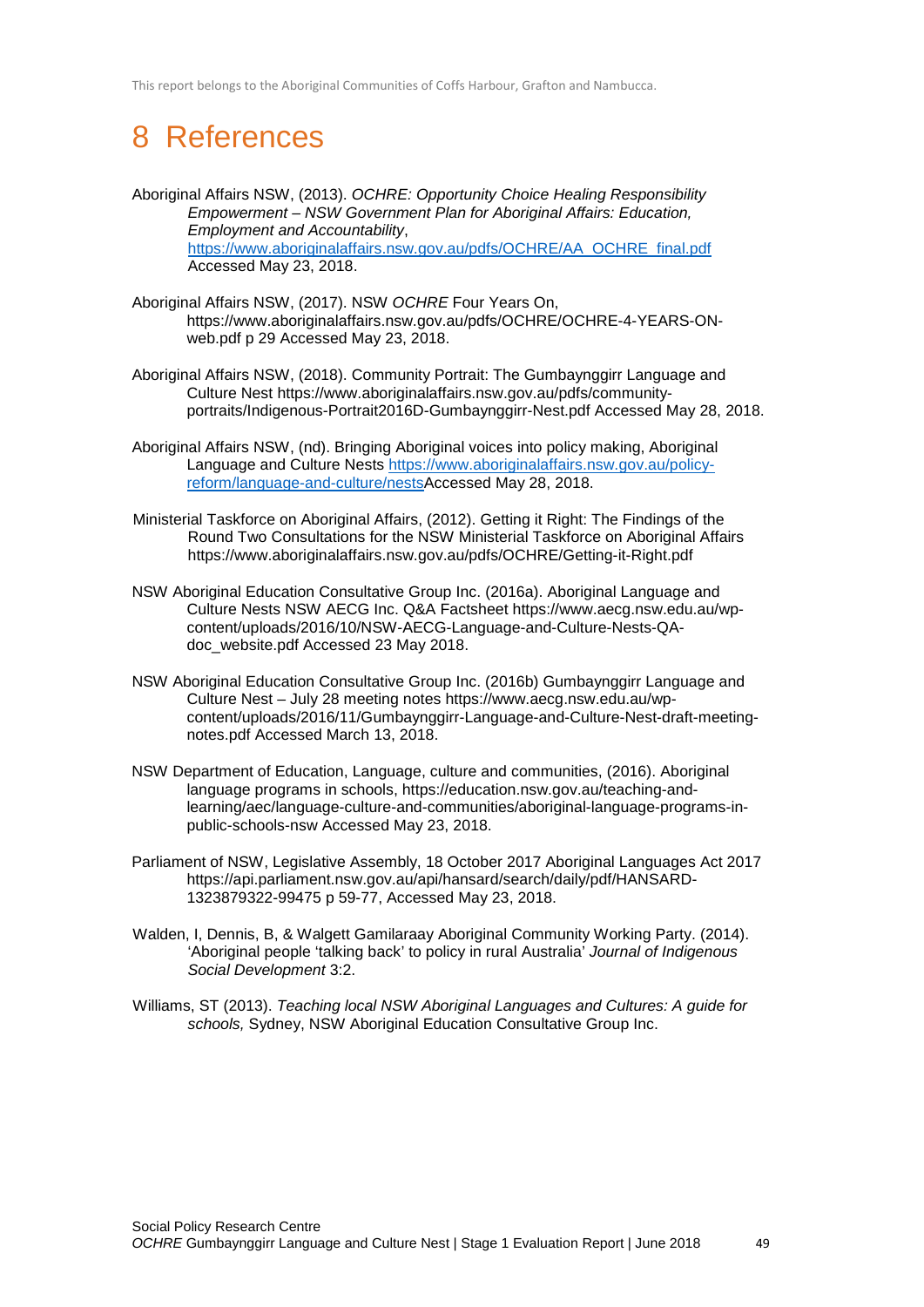# process

.

# <span id="page-65-0"></span>Appendix A Summary of report validation

| Date                 | Action                                                                | Comments                                                                                                                                                                                                                                                                                                                                                                                                                                                                                                                                                                                                                                                                                                                                |
|----------------------|-----------------------------------------------------------------------|-----------------------------------------------------------------------------------------------------------------------------------------------------------------------------------------------------------------------------------------------------------------------------------------------------------------------------------------------------------------------------------------------------------------------------------------------------------------------------------------------------------------------------------------------------------------------------------------------------------------------------------------------------------------------------------------------------------------------------------------|
| 30 March<br>2018     | Draft report and draft<br>summary sent to<br>Gumbaynggirr             | $N/A$ .                                                                                                                                                                                                                                                                                                                                                                                                                                                                                                                                                                                                                                                                                                                                 |
| 5-6 April<br>2018    | Draft presented to<br>communities                                     | The findings were presented to communities in<br>Coffs Harbour, Grafton and Nambucca.                                                                                                                                                                                                                                                                                                                                                                                                                                                                                                                                                                                                                                                   |
| May/June<br>2018     | Revision to report<br>(content)                                       | Updated to reflect community feedback.                                                                                                                                                                                                                                                                                                                                                                                                                                                                                                                                                                                                                                                                                                  |
| May/June<br>2018     | Revision to report<br>(format)                                        | Addition of validation page<br>$\bullet$<br>Addition of a one-page table summarising<br>$\bullet$<br>finding<br>Addition of one page prior to summary about<br>$\bullet$<br>what is community-controlled research.<br>Addition to summary of what the OCHRE<br>$\bullet$<br>program is<br>Change of recommendations in the summary to<br>$\bullet$<br>table form<br>Change of format to quotes from participants<br>$\bullet$<br>into orange highlight and call out sign<br>Other minor changes to identify who is<br>$\bullet$<br>speaking (bolding of community members and<br>students, parents and carers)<br>Small editing to reduce repetition and ensure<br>$\bullet$<br>consistency within the report and across the<br>reports |
| 13 June<br>2018      | Report sent for<br>confirmation                                       | Purpose to:<br>Confirm changes requested at community<br>$\bullet$<br>meetings<br>Approval for report to be published                                                                                                                                                                                                                                                                                                                                                                                                                                                                                                                                                                                                                   |
| 21 June<br>2018      | Feedback from<br>community members<br>involved with the<br>evaluation | Correction of satellite Nest languages.                                                                                                                                                                                                                                                                                                                                                                                                                                                                                                                                                                                                                                                                                                 |
| 28 June<br>2018      | Approval for publication                                              |                                                                                                                                                                                                                                                                                                                                                                                                                                                                                                                                                                                                                                                                                                                                         |
| 30 June<br>2018      | Report to Aboriginal<br><b>Affairs NSW</b>                            |                                                                                                                                                                                                                                                                                                                                                                                                                                                                                                                                                                                                                                                                                                                                         |
| 15<br>August<br>2018 | Presentation to the<br>Minister                                       |                                                                                                                                                                                                                                                                                                                                                                                                                                                                                                                                                                                                                                                                                                                                         |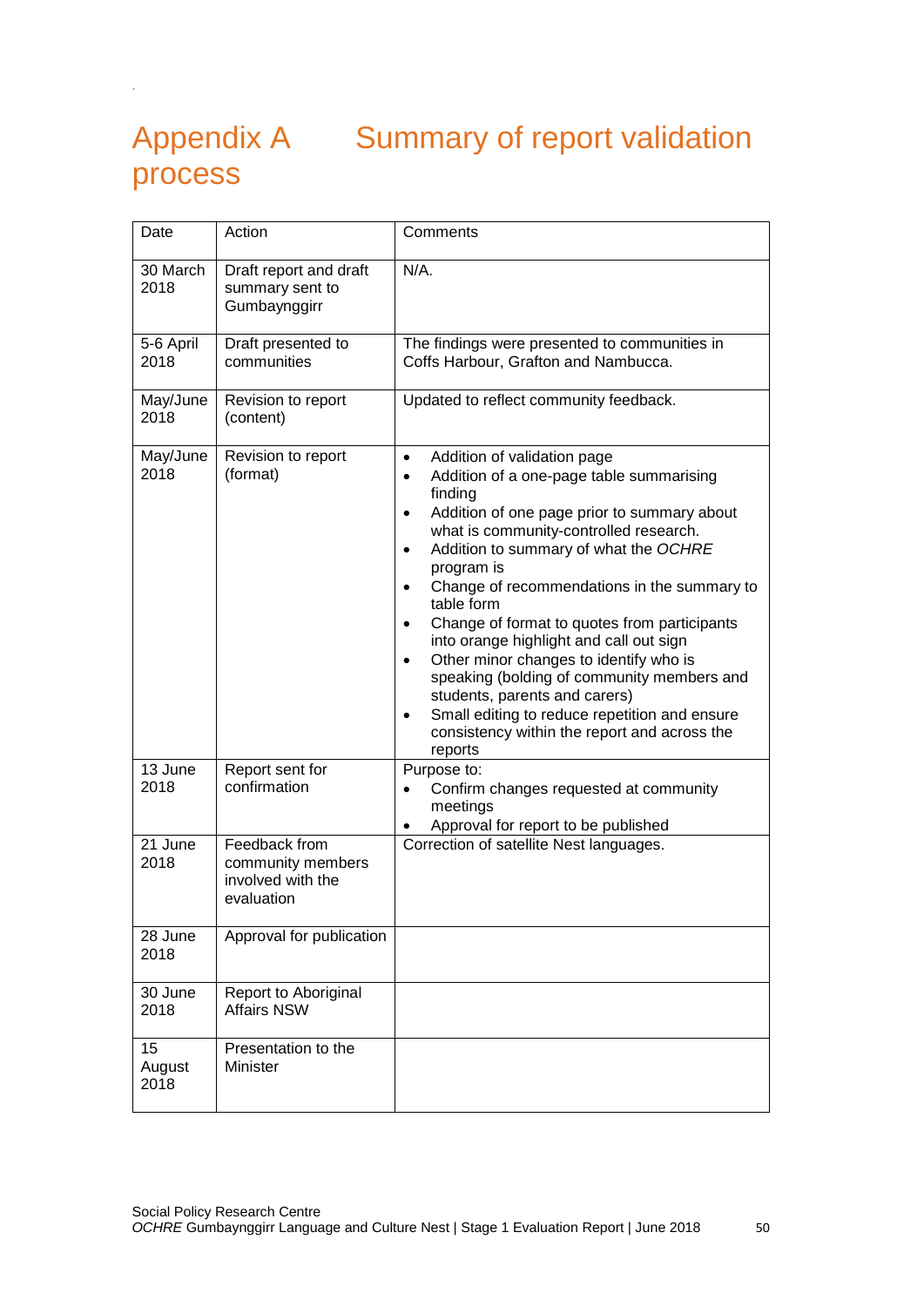This page has been left blank.

.